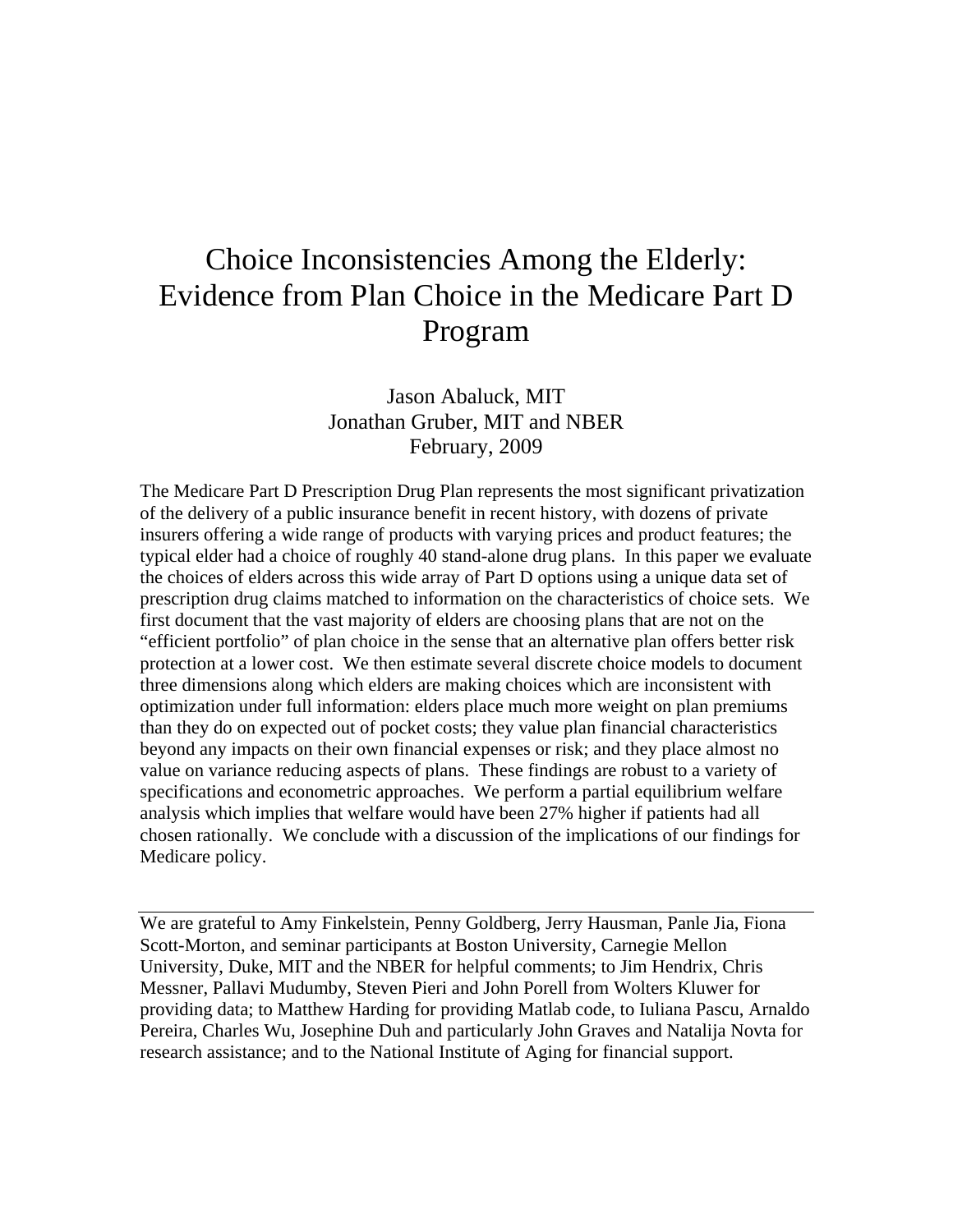The Medicare Modernization Act of 2003, better known as the legislation that added the Part D prescription drug benefit to the Medicare program, represents the single most significant expansion of public insurance programs in the U.S. in the past 40 years. The most novel, and controversial, feature of this legislation was the use of multiple private insurance providers to deliver this new public insurance product. Unlike the traditional model of government mandated uniform insurance packages for all enrollees, under the Part D program dozens of private insurers were allowed to offer a wide range of products with varying prices and product features. Perhaps most well-known was the extent to which plans covered the "donut hole", a broad uncovered range of expenditures in the minimum mandated plan.

 This unprecedented privatization of the delivery of a public insurance product raises a host of important policy questions. Primary among these is the impact of allowing choice across so many private insurance options. The typical elder in our data (described below) faces a choice of over 40 stand-alone drugs plans, and our estimates suggest that the range of cost from the most to least expensive option facing an elder is comparable to the mean of those costs. Choice is clearly meaningful in this context. Yet, to date, we know almost nothing about how elders are making these crucial choices.

 This paper investigates the choices of elders for the newly formed Part D program in 2006. We analyze data that provides information on the Part D plans chosen and prescription drug utilization for a large sample of elders in the U.S. These data were collected by Wolters Kluwer (WK), a "switch agent" that lies between pharmacies that fill prescriptions and the insurance companies and prescription benefit managers that pay for them. WK collects information on almost one-third of all third party prescription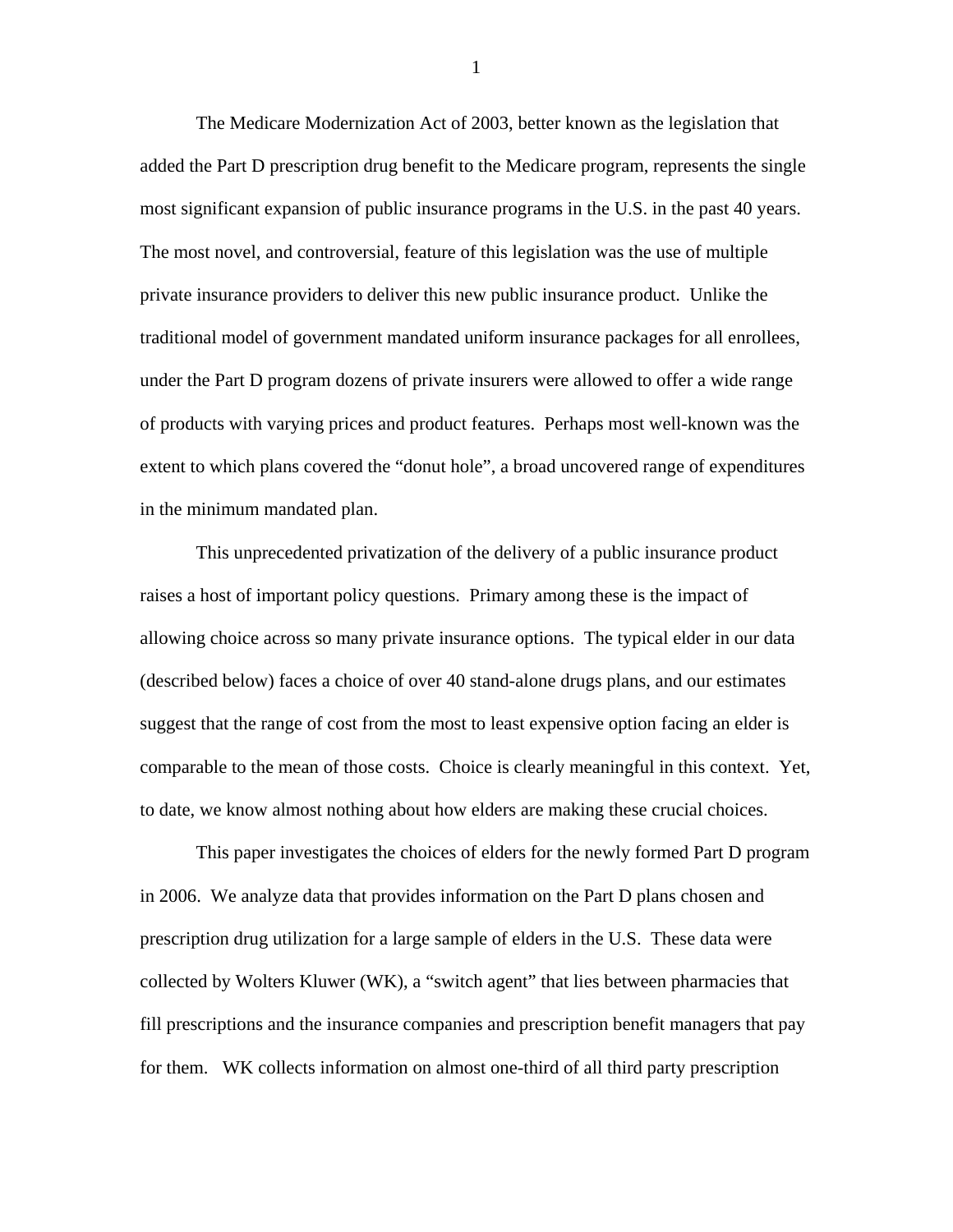drug transactions, and we will use the universe of their data for those over age 65 during 2005-2006 to examine choice of Part D plan. We match to this data set a comprehensive set of information from the Centers for Medicare and Medicaid Services (CMS) on the Part D plans available to each person in our data set.

 Specifically, for each elder whose claims appear in our sample, we model the financial implications of each of the plans in their choice set, based on both 2005 and 2006 drug utilization and several different models of expectations. We begin by presenting the basic facts on choice, documenting that the vast majority of elders are choosing plans that are not on the "efficient portfolio" of plan choice for that elder. We then turn to more rigorous multinomial models of individual choice to incorporate nonfinancial characteristics, preference heterogeneity and unobserved plan characteristics into our analysis.

 Our findings are striking: along three dimensions, elders are making choices which are inconsistent with optimization under full information. First, elders place much more weight on plan premiums than they do on the expected out of pocket costs that they will incur under the plan. Second, consumers appear to value plan financial characteristics far beyond any impacts on their own financial expenses or risk. Third, consumers substantially under-value variance reducing aspects of alternative plans. The first two of these conclusions are robust to a variety of specifications and econometric approaches; the third is more sensitive.

 Our paper proceeds as follows. Part I provides background on the Part D program and reviews the growing literature on its impacts. Part II discusses our data sources, and Part III presents initial results on choice set variation and choice behavior. Part IV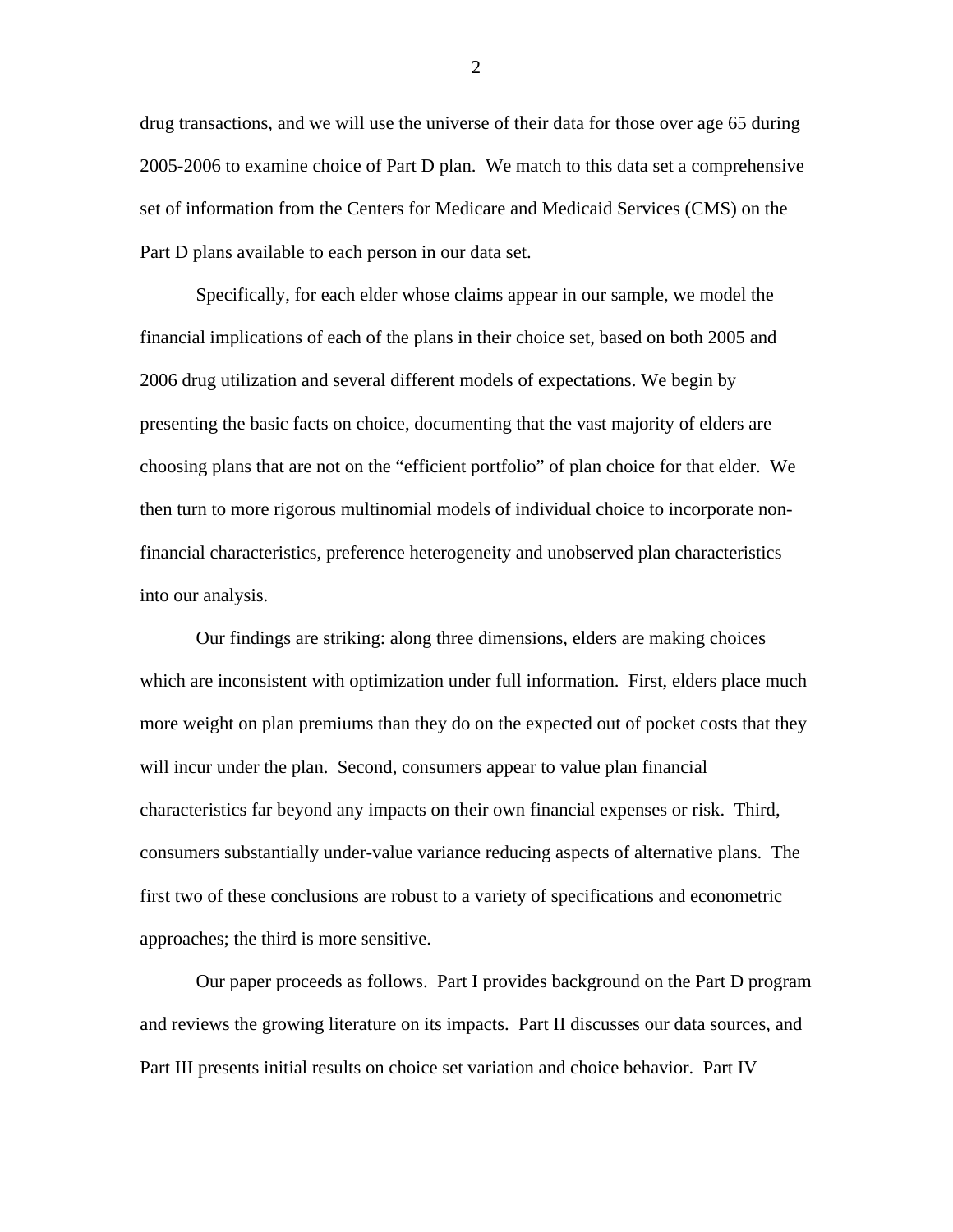describes our choice framework, and Part V presents results. Part VI considers robustness to heterogeneity concerns. Part VII concludes with a discussion of the policy implications of our findings.

#### **Part I: Background**

### The Medicare Part D Program

 $\overline{a}$ 

 Medicare, which provides universal health insurance coverage to those over age 65 and to those on the disability insurance program, was established in 1965. The original program covered most medical needs for the elderly and disabled, including hospital and doctor costs, but it excluded coverage for prescription drugs. This omission was not perceived as a major one in the early years of the Medicare program, but in the 1990s the advancement of prescription drug treatments for common illnesses among the elderly drew attention to this gap in Medicare coverage. Medicare recipients, for example, spent an average of \$2,500 each on prescription drugs in 2003, more than twice what the average American spent on all health care in  $1965$ .<sup>1</sup>

 In 2003, the Bush administration and Congress reached agreement on a farreaching prescription drug benefit package at a projected cost to the federal government of \$40 billion per year for its first ten years. The most noticeable innovation of the Part D plan is that this new Medicare benefit is not delivered by the government, but rather by private insurers under contract with the government. Beneficiaries can choose from three types of private insurance plans coverage of their drug expenditures. The first is standalone plans called Medicare Prescription Drug Plans (PDP) (a plan that just offers

<sup>&</sup>lt;sup>1</sup> Data for prescription drug spending comes from the Congressional Budget Office (2002). Data for average Americans' health spending comes from the "National Health Expenditures" section of the Centers for Medicare and Medicaid Services' *National Health Accounts*.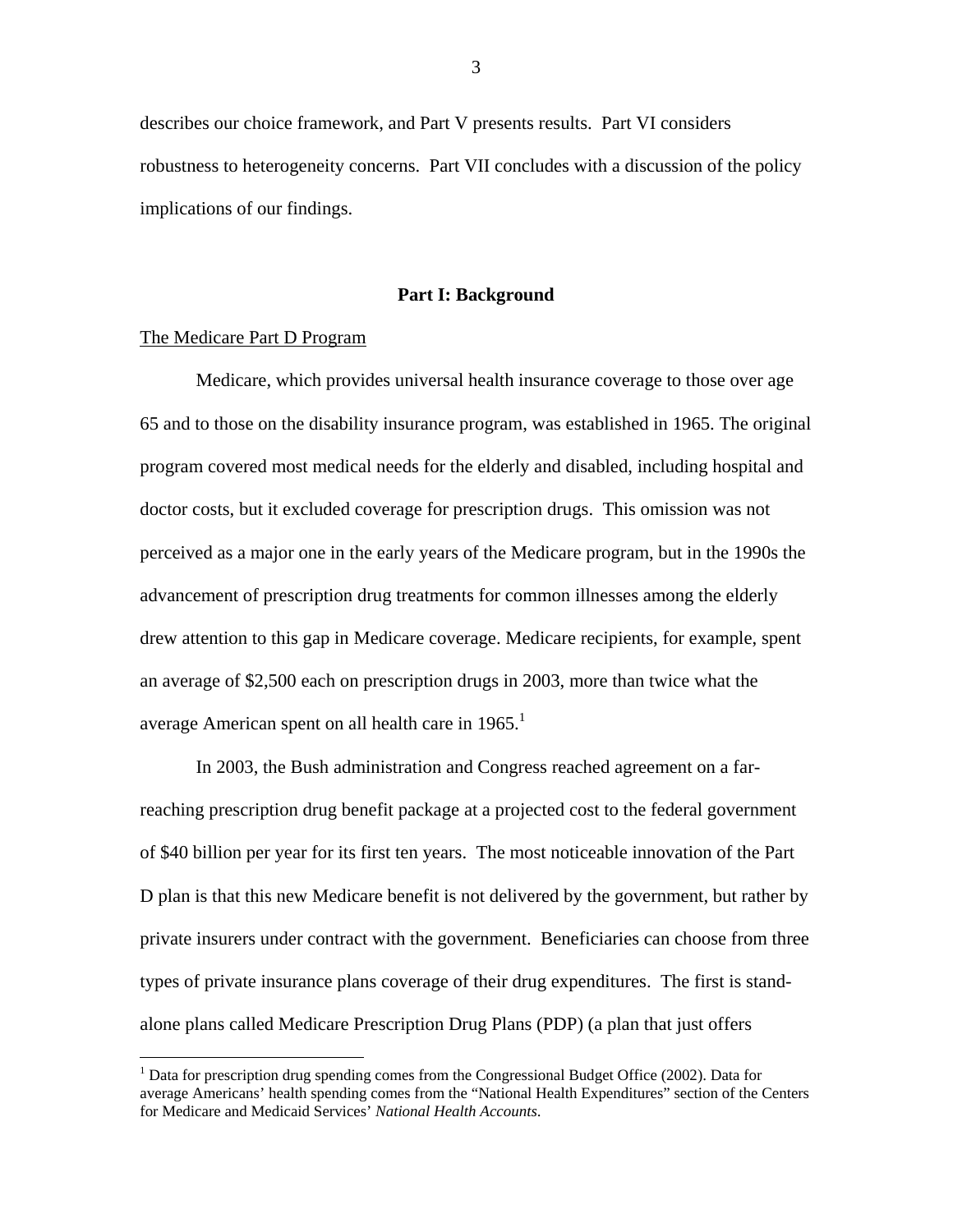prescription drug benefits). In 2006, there were 1429 total PDPs offered throughout the nation, with most states offering about forty PDPs. The majority of PDPs are offered by a dozen national or near national companies.

 The second alternative is Medicare Advantage (MA) plans, plans that provide all Medicare benefits, including prescription drugs, such as HMO, PPO, or Private FFS plans. There were 1314 total plans nationally in 2006. Finally, beneficiaries could retain their current employer/union plan, as long as coverage is "creditable" or at least as generous (i.e. actuarially equivalent) as the standard Part D plan, for which they would receive a subsidy from the government

 Under Part D, recipients are entitled to basic coverage of prescription drugs by a plan with a structure actuarially equivalent to the following: none of the first \$250 in drug costs each year; 75% of costs for the next \$2,250 of drug spending (up to \$2,500 total); 0% of costs for the next \$3,600 of drug spending (up to \$5,100 total, the "donut hole"); and 95% of costs above \$5,100 of drug spending. Over 90% of beneficiaries in 2006, however, are not enrolled in the standard benefit design, but rather are in plans with low or no deductibles, flat payments for covered drugs following a tiered system, or some form of coverage in the donut hole. The main requirement for plans is that they must have equal or greater actuarial value than the standard benefit.<sup>2</sup> The government also placed restrictions on the structure of the formularies that plans could use to determine which prescription medications they would ensure.Overall, Part D sponsors have great flexibility in terms of plan design. Many insurance companies sponsored multiple plans of differing levels of premiums and coverage generosity. Arranging the data into cells by

 2 Cover Memo for Medicare Part D Benefit Parameters: Annual Adjustments for Standard Benefit in 2007 (CMS)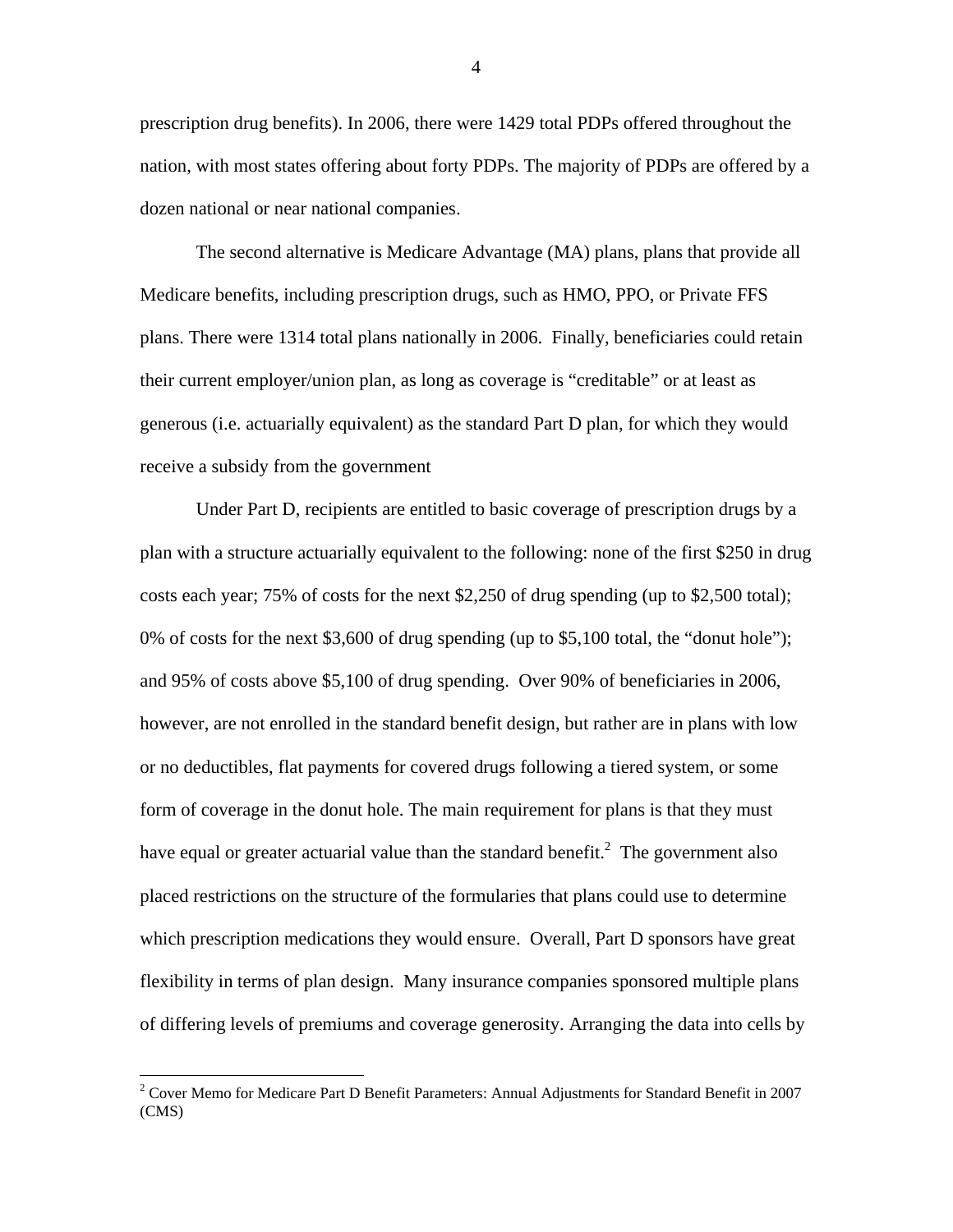plan sponsor and state, we find that only a quarter of the cells have only one plan, and 58% contain three plans. In those sponsor/state cells with multiple plans, most sponsors offer one standard plan and one or two enhanced plans.

 Enrollment in Part D plans was voluntary for Medicare eligible citizens, although Medicare recipients not signing up by May 15, 2006 were subject to a financial penalty if they eventually joined the program (to mitigate adverse selection in the choice of joining the program). One group, however, was automatically enrolled: low income elders who had been receiving their prescription drug coverage through state Medicaid programs (the "dual eligibles"). These dual eligibles were enrolled in Part D plans by default if they did not choose one on their own. The Part D plans for dual eligibles could charge copayments of only \$1 for generics/\$3 for name brand drugs for those below the poverty line, and only \$2 for generics/\$5 for name brand drugs for those above the poverty line, with free coverage above the out of pocket threshold of  $$3600.<sup>3</sup>$ 

 Despite reluctance voiced before the legislation passed, there was enormous interest from insurers in participating in the Part D program. By November 2006, 3,032 plans were being offered to potential Part D enrollees. Every county in the nation had at least 27 plans available; the typical county had 48 plans, while some counties featured more than 70 choices, primarily due to high number of MA plans.<sup>4</sup>

 $\overline{a}$ 

 $3$  In addition, two other groups receive substantial subsidies – those found eligible for Low Income Subsidy (LIS) or for Partial Subsidy by the SSA. To qualify for LIS, beneficiaries must have income less than 135% of poverty and resources less than \$7,500/individual or \$12,000 couple. This group received benefits comparable to the dual eligibles with incomes above 100% of poverty. To qualify for Partial Subsidy, beneficiaries must have income at 135%-150% of poverty and resources less than \$11,500/individual or \$23,000/couple. This group can enroll in plans with a \$50 deductible, a 15% copayment up to the out of pocket threshold, and \$2/\$5 copayments above that point. In addition, premiums are fully paid by the government up to 135% of poverty, and then partially subsidized up to 150% of poverty.

<sup>&</sup>lt;sup>4</sup> Details on number of plans in a median county obtained from Prescription Drug Plan Formulary and Pharmacy Network Files for 2006, provided by CMS.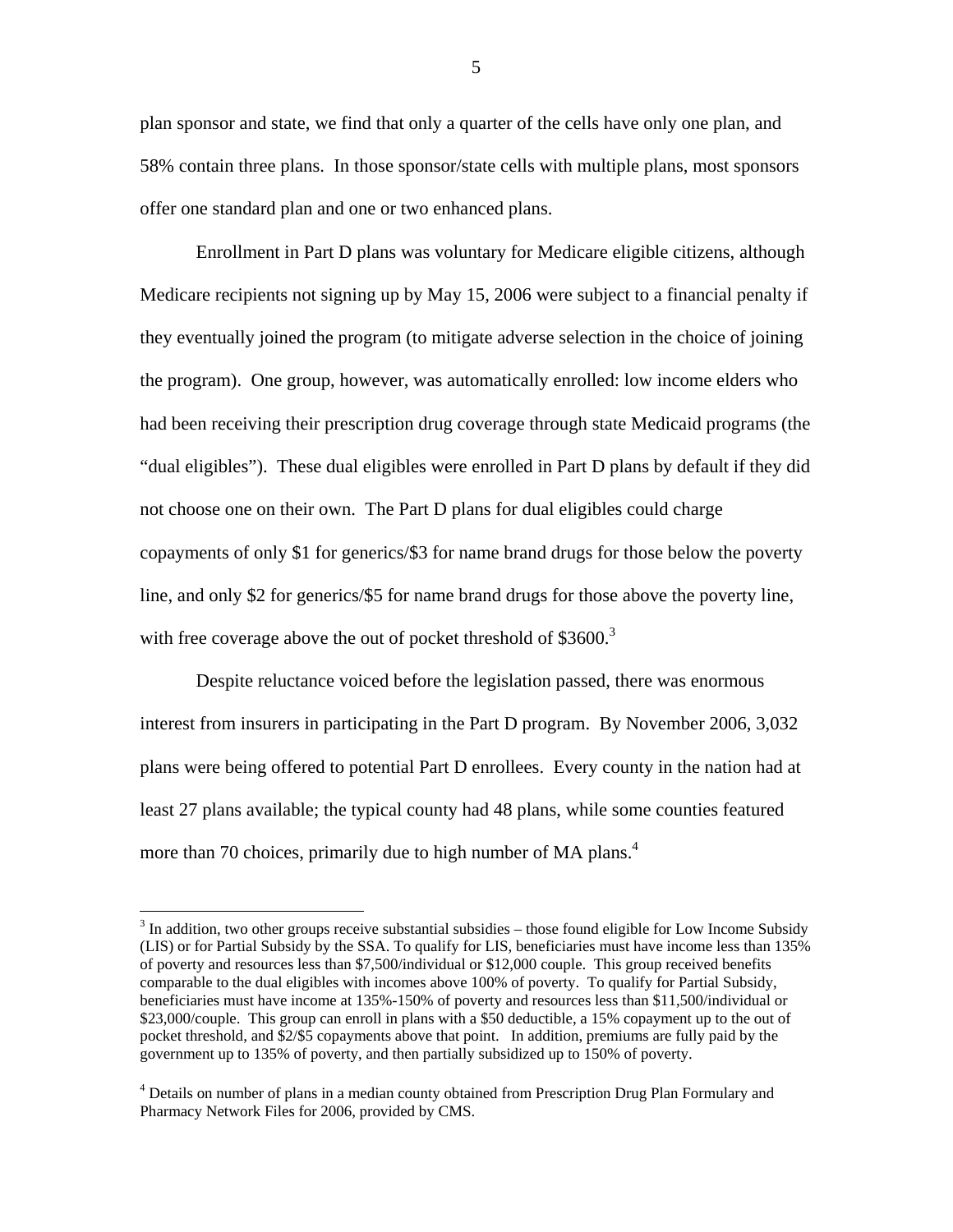Enrollment in the new Part D program was initially fraught with problems, but in the following months the federal government was able to iron out many of the problems that had arisen during the initial transition. As of June 2006, there were 10.4 million people enrolled in stand alone PDP plans, 5.5 million people enrolled in MA plans and about 6 million dual eligibles.<sup>5</sup> Yet 73% of people over 65 felt that the Medicare prescription drug benefit was too complicated, while 91% of pharmacists and 92% of doctors expressed this concern. When asked if they agree with the statement "Medicare should select a handful of plans that meet certain standards so seniors have an easier time choosing," 60% of seniors answered "Yes."6

 Despite these reservations, there were no signs of diminished plan choice in subsequent years. The number of PDPs increased by about 30% in 2007, from 1,429 to 1,875 and remained at this level in 2008.<sup>7</sup>

## Issues of Elder Choice in Part D

 $\overline{a}$ 

 The use of this private delivery device, with such a multiplicity of choices, is a novel feature of the Part D legislation. Standard economic theory would suggest that this is a beneficial plan feature: allowing individuals to choose across a wide variety of plans that meet their needs, rather than constraining them to a limited set of choices being made by the government, can only increase welfare in the standard model in a partial equilibrium setting.

<sup>&</sup>lt;sup>5</sup> Enrollment data (rounded) taken from CMS, State Enrollment Data spreadsheet at http://www.cms.hhs.gov/PrescriptionDrugCovGenIn/02\_EnrollmentData.asp#TopOfPage. Enrollment numbers also available at http://www.kff.org/medicare/upload/7453.pdf.

 $6$  Kaiser Family Foundation and Harvard School of Public Health (2006).

<sup>&</sup>lt;sup>7</sup> Hoadly et al. (2006). Data on 2008 plans taken from CMS 2008 PDP Landscape Source (v. 09.25.07) available at http://www.cms.hhs.gov/prescriptiondrugcovgenin/.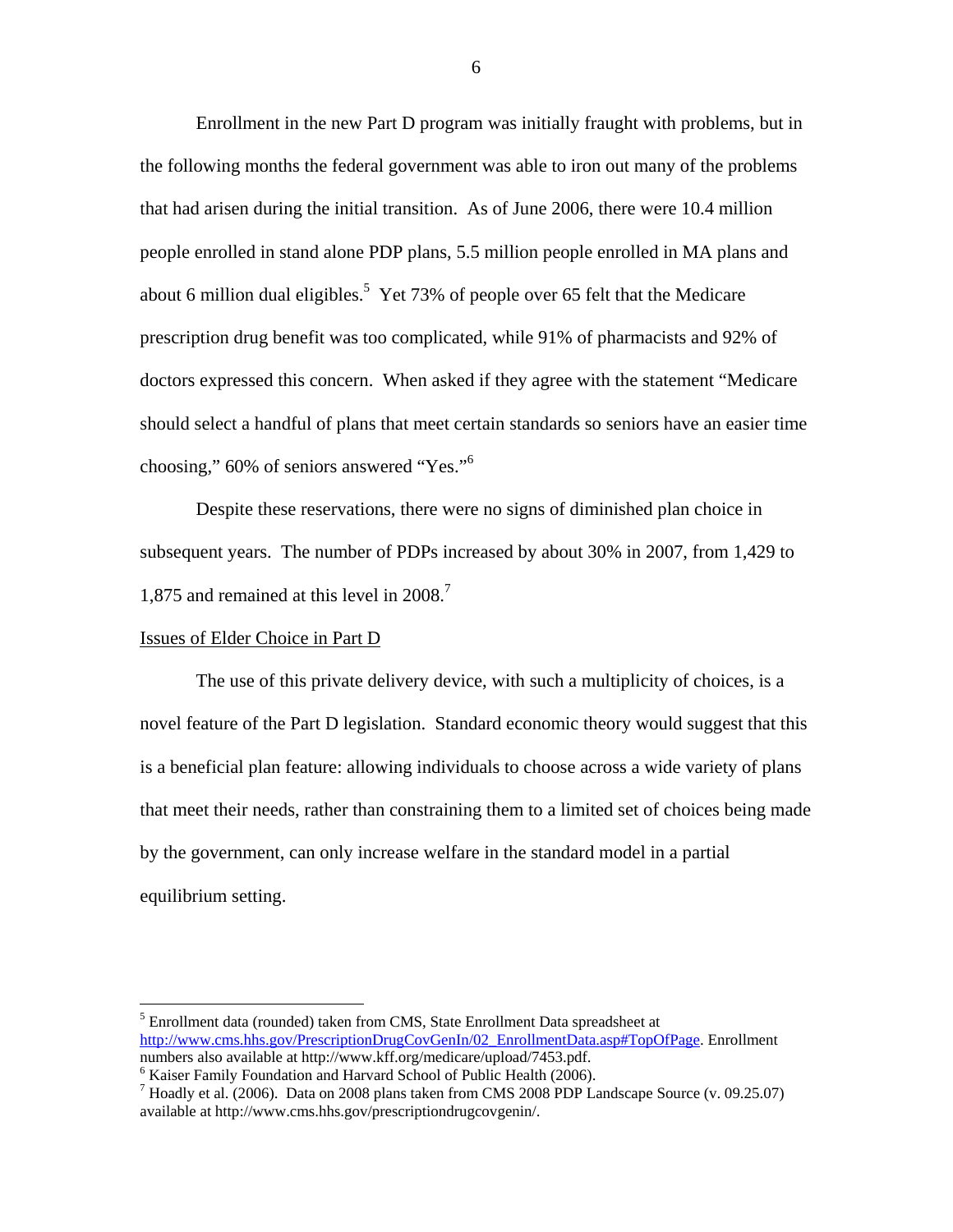But there are reasons to believe that the standard model is insufficient,

particularly for a population of elders. There is growing interest in behavioral economics in models where agents are better off with a more restricted choice set, as nicely reviewed in Iyengar and Kamenica (2006). Recent theoretical work shows that the traditional "more is better" principle may be reversed in some choice set contexts, for example when the presence or absence of options conveys information (Kamenica, 2006; Kuksov and Villas-Boas, 2005) or when agents have preferences with regret (Irons and Hepburn, 2003; Sarver, 2005). And a growing body of empirical work shows that individuals are less likely to participate in markets where they face more choice; decisions to purchase a good (Iyengar and Lepper, 2000; Boatwright and Nunes, 2001), take a loan (Bertrand et al., 2005) or enroll in a 401(k) plan (Iyengar, Huberman and Jiang, 2004) are found to decrease when participation requires choosing from a larger set of alternatives.

 Iyengar and Kamenica (2006) find that not only the decision to participate in a market, but also the nature of choice itself, is affected by the size of the option set. They investigate choice over asset allocation in both laboratory and real-world (pension plan choice) settings, and find that individuals opt for safer investments when faced with a larger range of risky choices. In particular, they find that the presence of more investment options in a 401(k) plan leads to more frequent choice of money market or bond options rather than equity investment. Iyengar and Lepper (2000) also find that satisfaction with choices made falls with the size of the choice set in several experimental settings.

 Another recent literature has shown that the nature of how choices are presented can have important impacts on choice. For example, Hastings and Tejeda-Ashton (2008)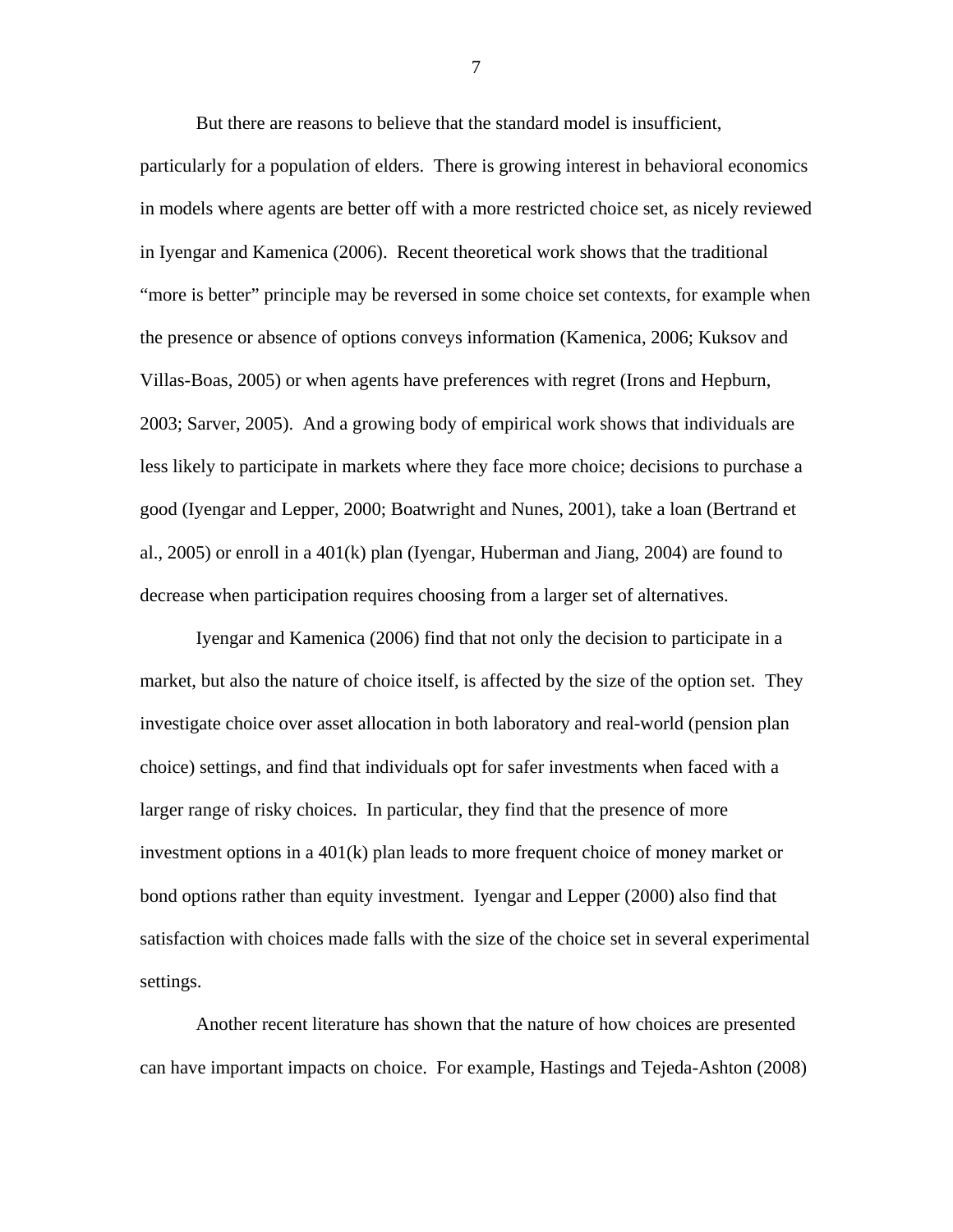examine financially illiterate individuals choosing across retirement funds in Mexico's privatized Social Security system. They find that presenting information on plan administrative fees in pesos, rather than in percentage terms, causes a significant shift in choice towards lower fee plans. In another study, Chetty, Looney and Kroft (2007) find that consumers are much more sensitive to tax rates when the tax burden is included in posted prices rather than added at the register.

 These issues may be paramount within the context of the elderly, given that the potential for cognitive failures rises at older ages. Salthouse (2004) shows clear evidence that the performance on a series of memory and analytic tasks declines sharply after age 60. Part of the reason for this may be the rise in incidence of dementia with age; starting at age 60, dementia rates roughly double every five years (Fratiglioni et al., 1999). A recent study by Agarwal et al. (2006) shows that in ten different contexts, ranging from credit card interest payments to mortgages to small business loans, the elderly pay higher fees and face higher interest rates than middle-aged consumers. These types of findings raise particular concern about choice in the Part D context.

## Previous Studies of Part D Choice

 We are aware of only three previous studies of these issues in the context of Part D. The first is a set of studies by Dan McFadden and colleagues, as summarized in McFadden (2006). These researchers surveyed a set of elders about their plans for enrolling in Part D programs, and evaluate whether enrollment intentions in the plan were "rational" given the penalties for delay. They find that 71% of potential enrollees were making the appropriate decision (under various assumptions about discount rates, etc.), while 10% of enrollees did not intend to enroll when it would be in their interests to do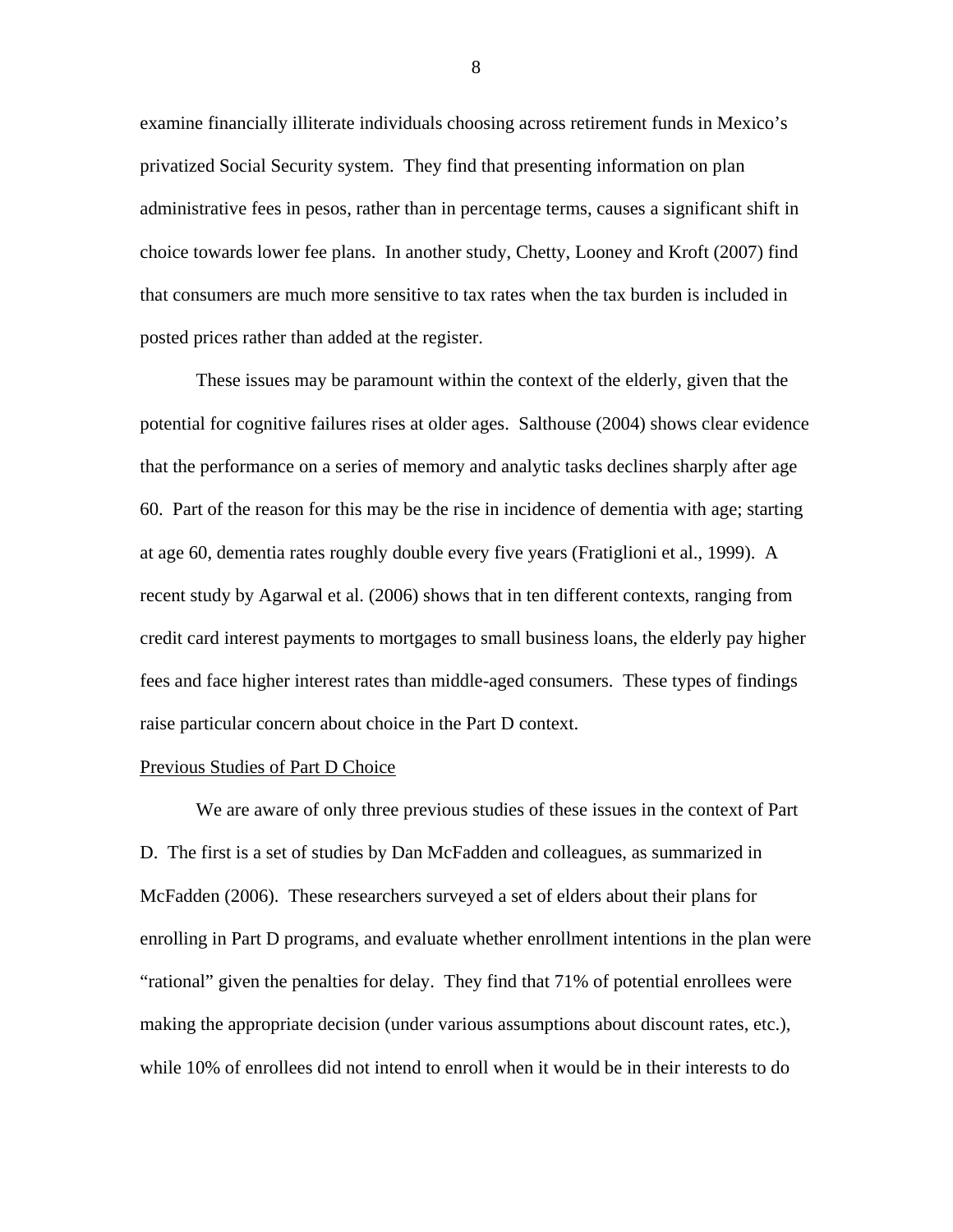so, and 19% intended enroll when it would be in their interest to delay. Thus, for most potential enrollees, the decision over whether to enroll seems to be made rationally.

 Their findings are less sanguine, however, for choice of Part D plan. This survey offered individuals a choice of the standard plan described above versus alternatives that provide different levels of insurance coverage (e.g. catastrophic only, complete coverage, etc.), with corresponding actuarially fair premiums. They find that only about 36% of enrollees choose the cost-minimizing plan, and they do not place much value on the insurance aspects of more comprehensive plans. They conclude that "consumers are likely to have difficulty choosing among plans to fine-tune their prescription drug coverage, and do not seem to be informed about or attuned to the insurance feature of Part D plans."

 While this is an interesting set of findings, it provides only a preliminary look at the crucial issue of plan choice. These conclusions are based on data which do not contain precise detail about the prescription drugs used by individuals; assumptions about utilization are made using aggregate imputations from other sources. Moreover, this is based on hypothetical choices across a set of non-existing plans; individuals may become educated about the program when they are actually faced with plan choices. Thus, the failures of choice documented by McFadden (2006) may not hold when we use data on actual individual utilization and choices.

 A recent paper by Lucarelli, Prince and Simon (2008) uses aggregate data on plan market shares to conduct a study of how plan features impact demand and to undertake a welfare analysis of choice restrictions. They estimate sizeable welfare losses from limiting the option set facing seniors. But they do so in a framework which assumes that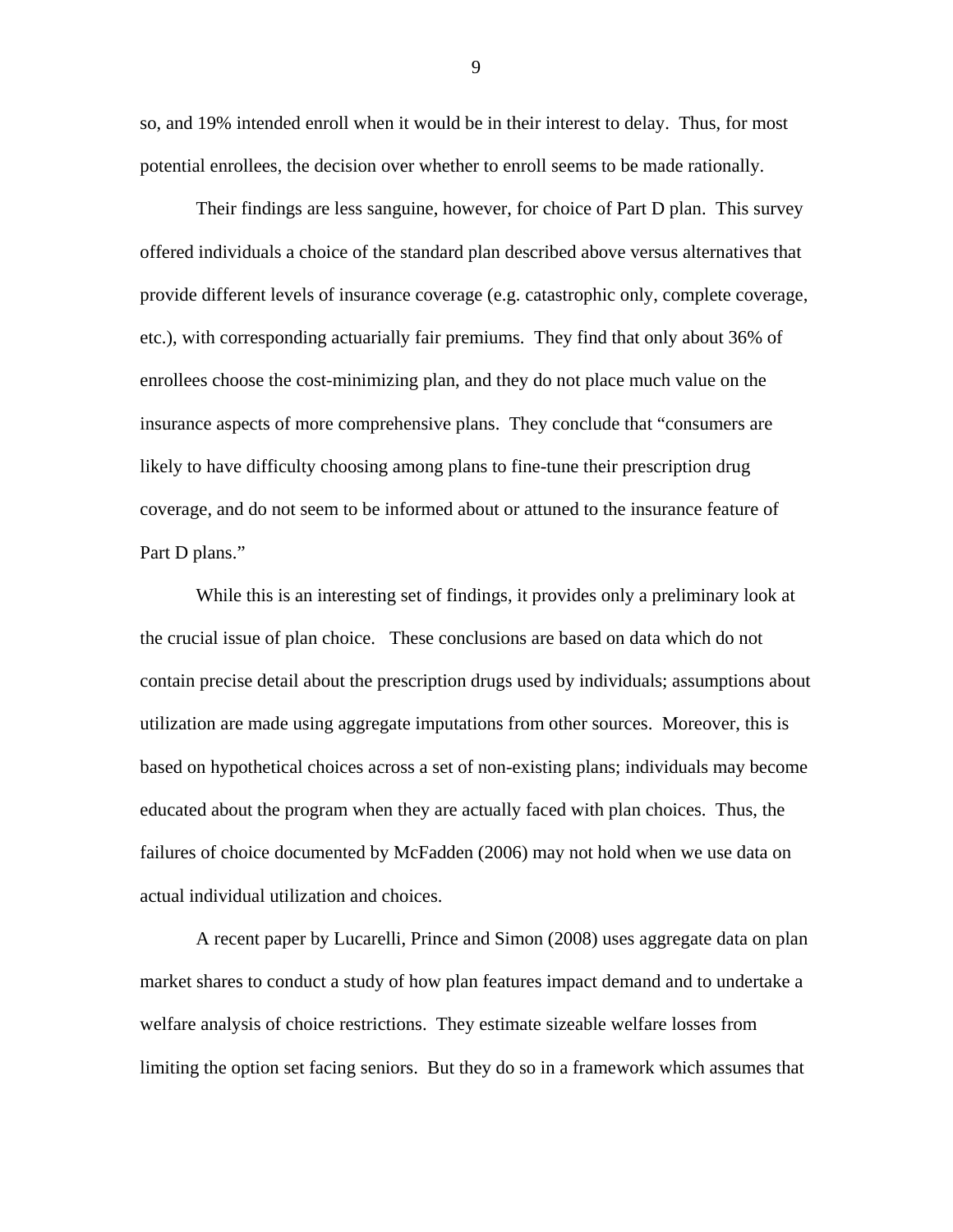seniors are choosing optimally so that by definition restricting the choice set can only be harmful. Without individualized data on plan choices, they are unable to evaluate the underlying efficacy of plan choice.

 Most closely related to our work is a recent field experiment by Kling et. al. (2008). They examine how providing people with information about the relative costs of each of the available plans in 2007 computed using their 2006 claims impacts their choices. They find that individuals who receive this intervention are more likely to switch plans, and more likely to end up with lower predicted and realized costs. Using our richer dataset on patient claims, we are able to model the individualized risk characteristics of plans in addition to looking just at average costs. Our model is also more general in terms of sample and implications. While they investigate the consequences of one particular intervention on a sample of patients at a single hospital, our model allows us to calculate the potential welfare gains from reforms which change the structure of the choice set, and to do so for a large fraction of Medicare Part D enrollees.

#### **Part II: Data**

 Our primary data source is a longitudinal sample of prescription drug records from the Wolters Kluwer (WK) Company. They are the largest "switch" operator in the prescription drug market: they collect the electronic claims from pharmacies and pass them on to the Pharmacy Benefit Managers (PBMs) and insurance companies that will pay the claims. After adjudicating the claim, it is passed back through the switch to the pharmacy. WK performs this function for a large sample of pharmacies throughout the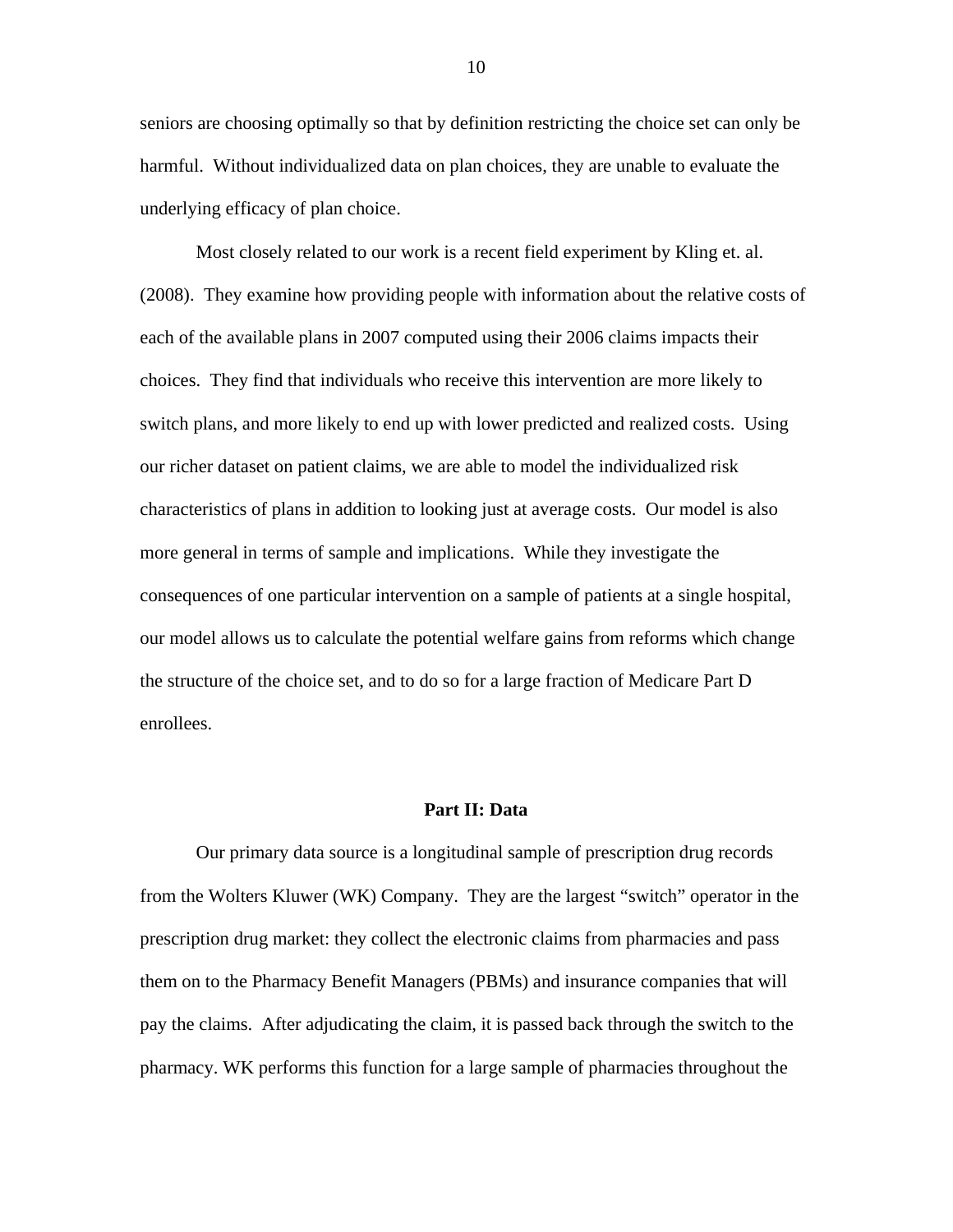U.S. Once pharmacies are in their sample, there is a 93% chance that they remain enrolled, so this is effectively a longitudinal sample of pharmacies. On average the claims captured by the WK system represent almost  $31\%$  of all  $3<sup>rd</sup>$  party prescription claims filled in the U.S. $<sup>8</sup>$  The geographic distribution of these data is very closely</sup> representative of the geographic distribution of  $3<sup>rd</sup>$  party claims as well; the correlation between the WK market share and the overall 3<sup>rd</sup> party market share across each of the states is 0.86.

WK keeps a longitudinal file that tracks prescription drug use for more than 100 million persons in the U.S. They have made available to us for research purposes a longitudinal sample of prescription claims for any individuals age 65 and over in 2005. These data are crucial because they are the only available data (of which we are aware) that contain information both on specific drug utilization by elders and on plan choice. Information about specific drug utilization is key because plan costs vary tremendously based on drug utilization, as we discuss below.

 We begin with a sample of 1.53 million elders who (a) have a Part D claim with coverage of any sort (e.g. past the deductible), (b) are not employer-insured, dual eligibles or eligible for low-income subsidies/partial subsidies, (c) have claims for only one region of the country, (d) have no claims with missing payment information, (e) are in the sample of consistently reporting pharmacies, and (f) have data for both 2005 and 2006. This data file has a rich set of information about every drug claim for individuals in the longitudinal sample, including information on: month in which the prescription was filled; county of location of the pharmacy; a de-personalized patient id which allows longitudinal patient linkages; patient age; NDC code for the drug; quantity measures

 $\overline{a}$ 

<sup>&</sup>lt;sup>8</sup> Figure based on data provided by WK for Q3:2006.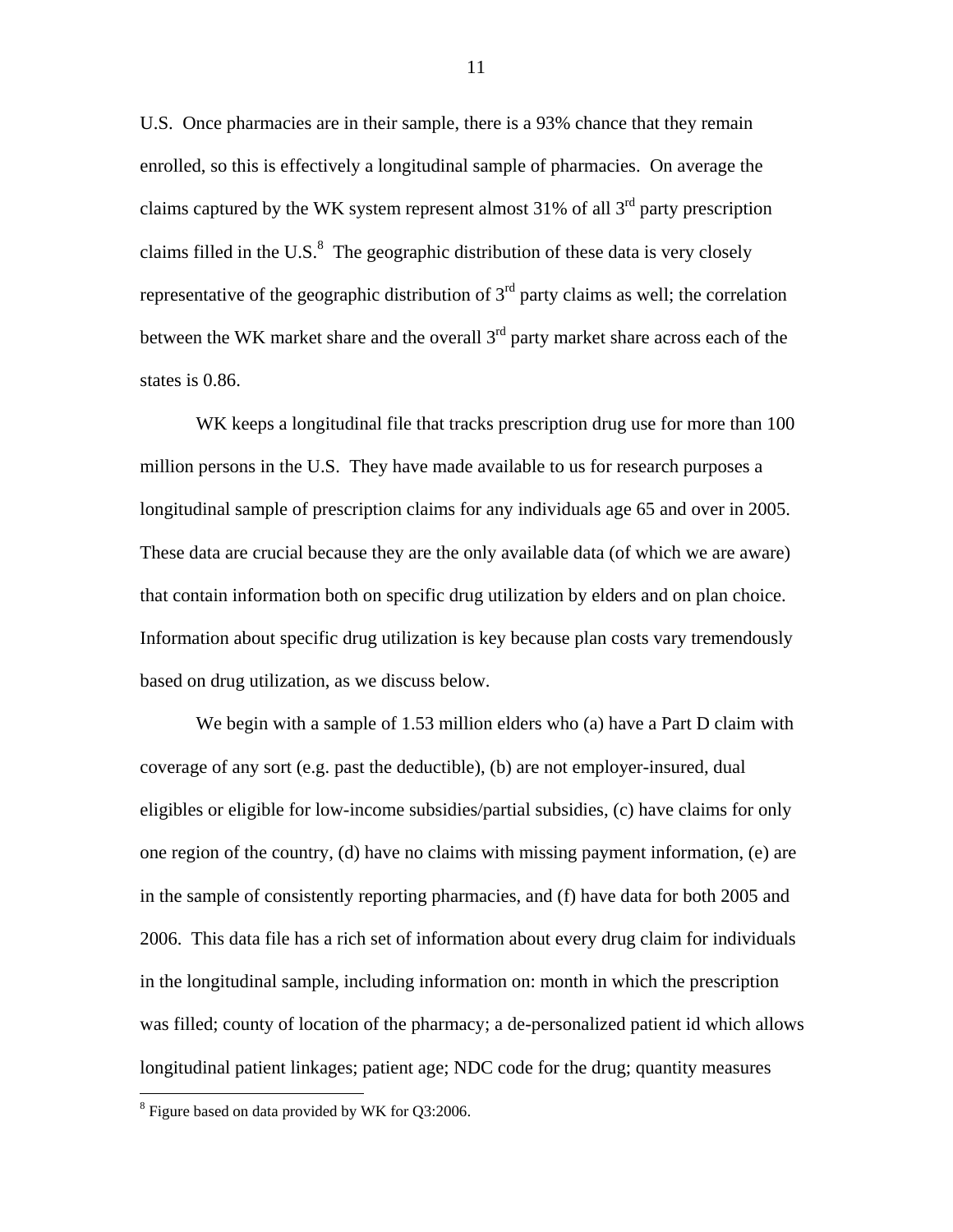(days supply, dosage, package size); patient and insurer payments; and insurer or PBM name. The total drug price is computed as the sum of patient and insurer payments; one or both of these values are blank for a small fraction of claims, and individuals with these claims are dropped. We constructed a crosswalk between the drug ID variable in the claims data and the NDC numbers listed on the formulary using a file from First Data Bank. To allow for the possibility of substitution if individuals were enrolled in a different plan, we constructed a coarser drug ID variable which is unique only up to drug name and assumed that individuals could substitute to the cheapest drug with the same name were they enrolled in an alternative plan.

WK has created a sample for us that links longitudinally all claims from elders that fill prescriptions at a pharmacy in their sample. Thus, there are three types of attrition from the sample. First, elders may die (in which case we still observe all of their claims). Second, pharmacies may enter or leave the sample. This can be addressed by using only pharmacies that are continuously in their sample.<sup>9</sup> Finally, individuals may switch pharmacies. If the switch is to a pharmacy within the WK sample, then the company does a detailed statistical match to ensure that the patient is captured and matched to other prescriptions (based on the de-identified form of data fields such as first name, last name, date of birth, year of birth, gender, health insurance id and zip code). If the switch is outside of the WK sample, then the individuals will be lost to this sample.

 Unfortunately, there is no way to capture such transitions. So long as these transitions are not correlated with premiums, it will not bias our price elasticity estimate; so long as they are not correlated with plan cost sharing provisions, they will lead only to

 $\overline{a}$ 

<sup>&</sup>lt;sup>9</sup> A store is flagged as continuously enrolled provided that the store does not miss more than 11 days (including weekends and holidays) of reporting in a month.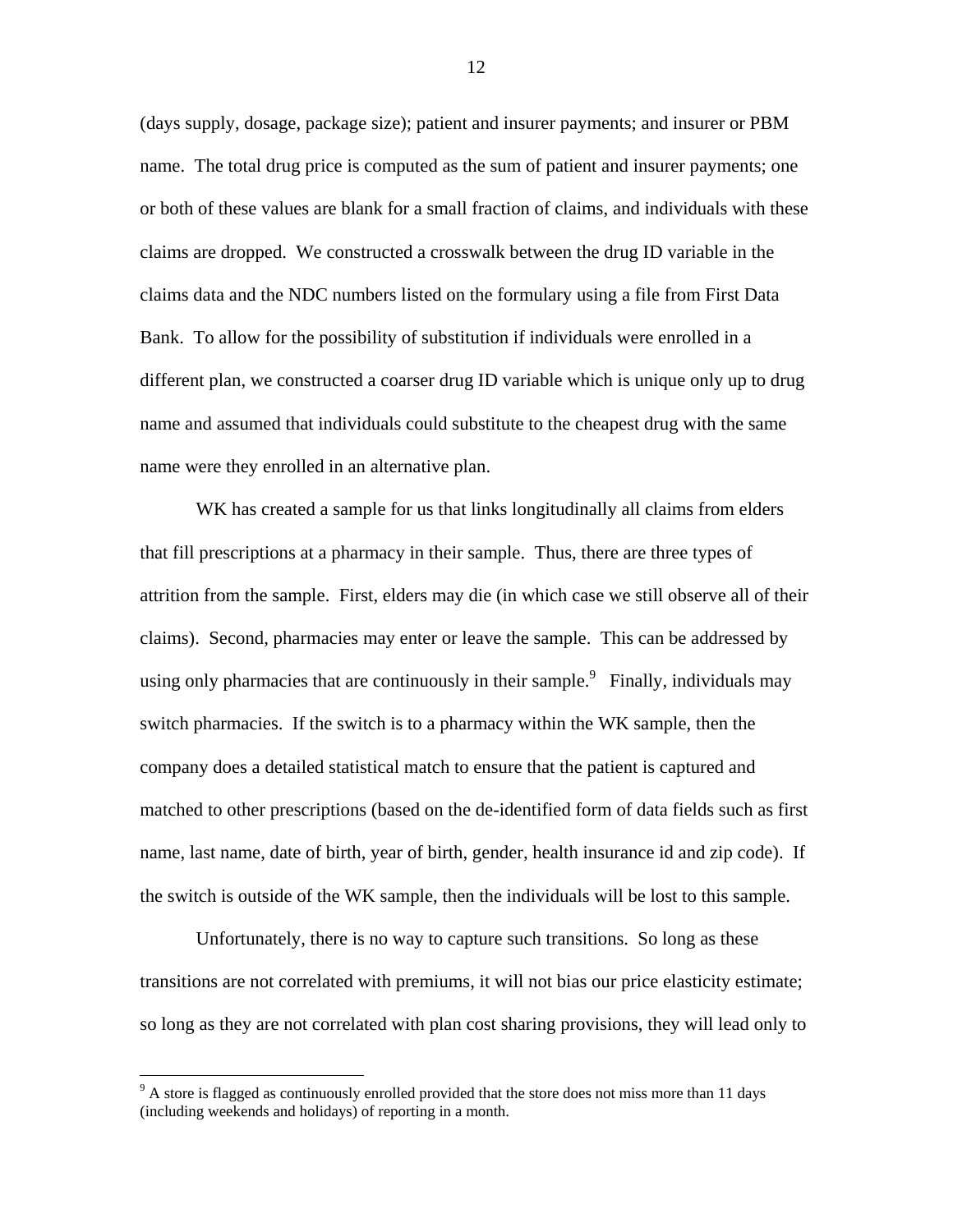a general understatement of out-of-pocket spending that will lead us to overstate that coefficient.

We can assess their importance by taking advantage of the fact that Wolters Kluwer provided us with a coverage level variable which indicates the proportion of pharmacies in each county which are covered by Wolters Kluwer. We have rerun our models on the 10% of counties where WK covers at least 40% of all third-party prescriptions, and our results are very similar to what we report below. This suggests that attrition is not significantly biasing our results.

#### The CMS Plans Database

We obtain information on availability of Part D plans and specific plan features directly from four files provided by CMS: the plan information file, the beneficiary cost file, the formulary file and the geographic locator file. The plan information file lists plan names and identifiers, and regions/counties in which plans are offered. The beneficiary cost file contains copays and coinsurance rates for different tiers of each plan. The formulary file contains a list of all the drugs that are included on the formulary for each plan. The geographic locator file allows us to identify all the Social Security Administration (SSA) counties that correspond to different PDP and MA regions.

 The major strength of the CMS data is that it allows us to fully parameterize any elder's plan choice set based on their location. We have used these data to build a "cost calculator" that mimics the calculator provided on Medicare's web site. This calculator uses a given set of prescriptions for a given elder to compute their projected out of pocket spending in each plan available in their county.

#### Matching patients to their Part D Plan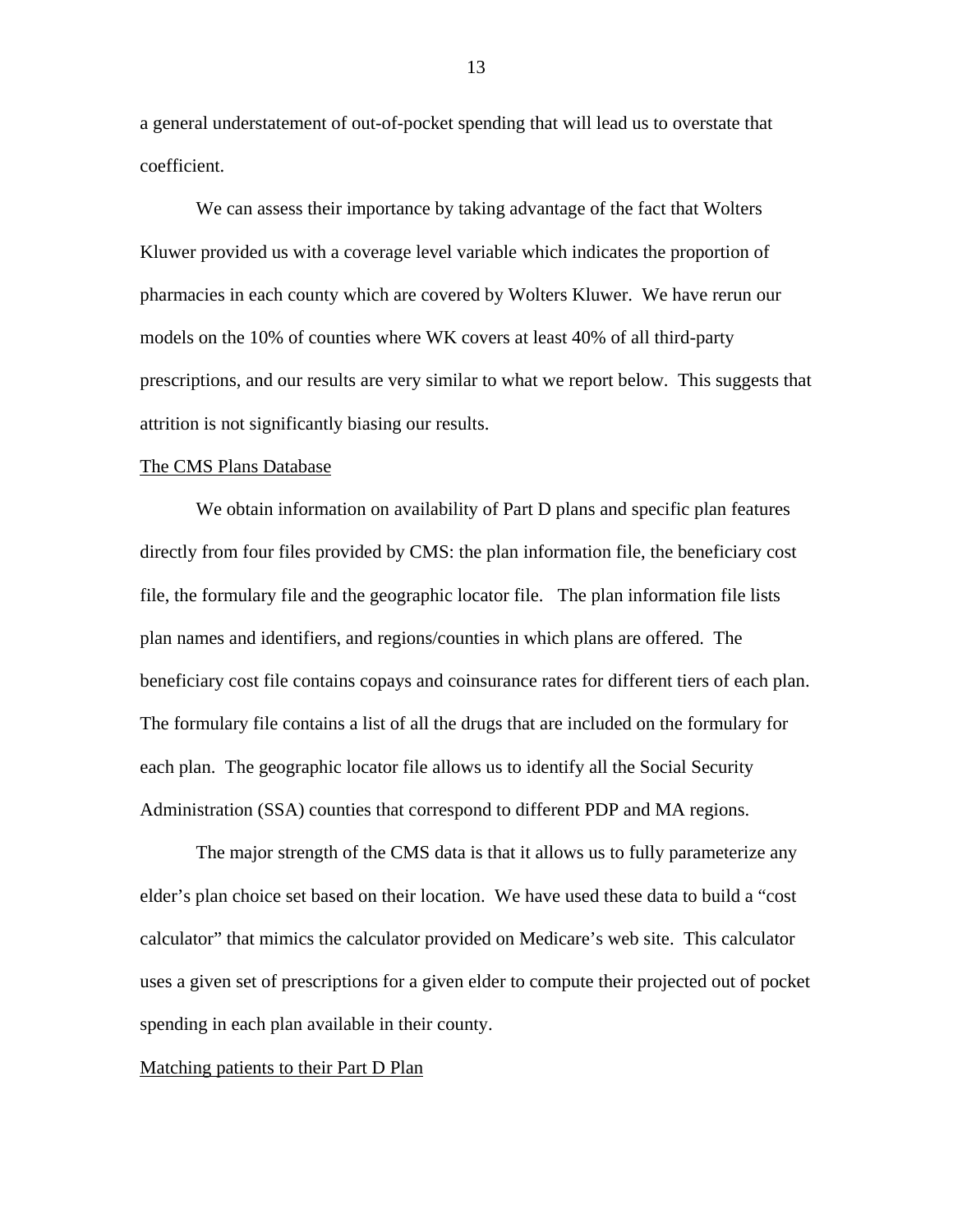One challenging aspect of the WK data is that we know each patient's county and the name of the company that provides the Part D plan that is covering each prescription, but not specifically which Part D plan offered by that company is covering the prescription. For example, we know that an elder is covered by a Humana product, but not whether it is Humana Complete, Humana Enhanced, etc.

 Fortunately, we can resolve this matching problem in most cases by using a combination of county code, company name, and copayment structure. For each claim and each of the plans within the same company offered in a particular county, we check if the copay that the patient paid for this claim matches any of the prescribed copays of the plan. We assign a person to a plan if most of their claims match to the same unique Part D plan. We carry out this exercise for each month. To confirm that a person has been matched to a correct Part D plan, we look at all the months together and insist that a person be consistently matched to the same plan in each month from June 2006 on, since enrollment into Part D plans was open until May  $15<sup>th</sup> 2006$ .

 Of the approximately 1.53 million individuals in our sample, 50.5% were matched to Part D plans. The remainder were excluded either because they had a large number of non-Part D claims (implying that they have some other form of coverage), because they had too few claims to reliably match, or because their copays were inconsistent with the copays listed for Part D plans in their region.

 Of the matched individuals, 57.1% were uniquely matched to a Part D plan, and 42.9% were multiply matched (meaning that more than one Part D plan was consistent with their copays). While the unique matches are clear, excluding multiple matches leads us to misstate the proportion of enrollment in some plans. This problem is especially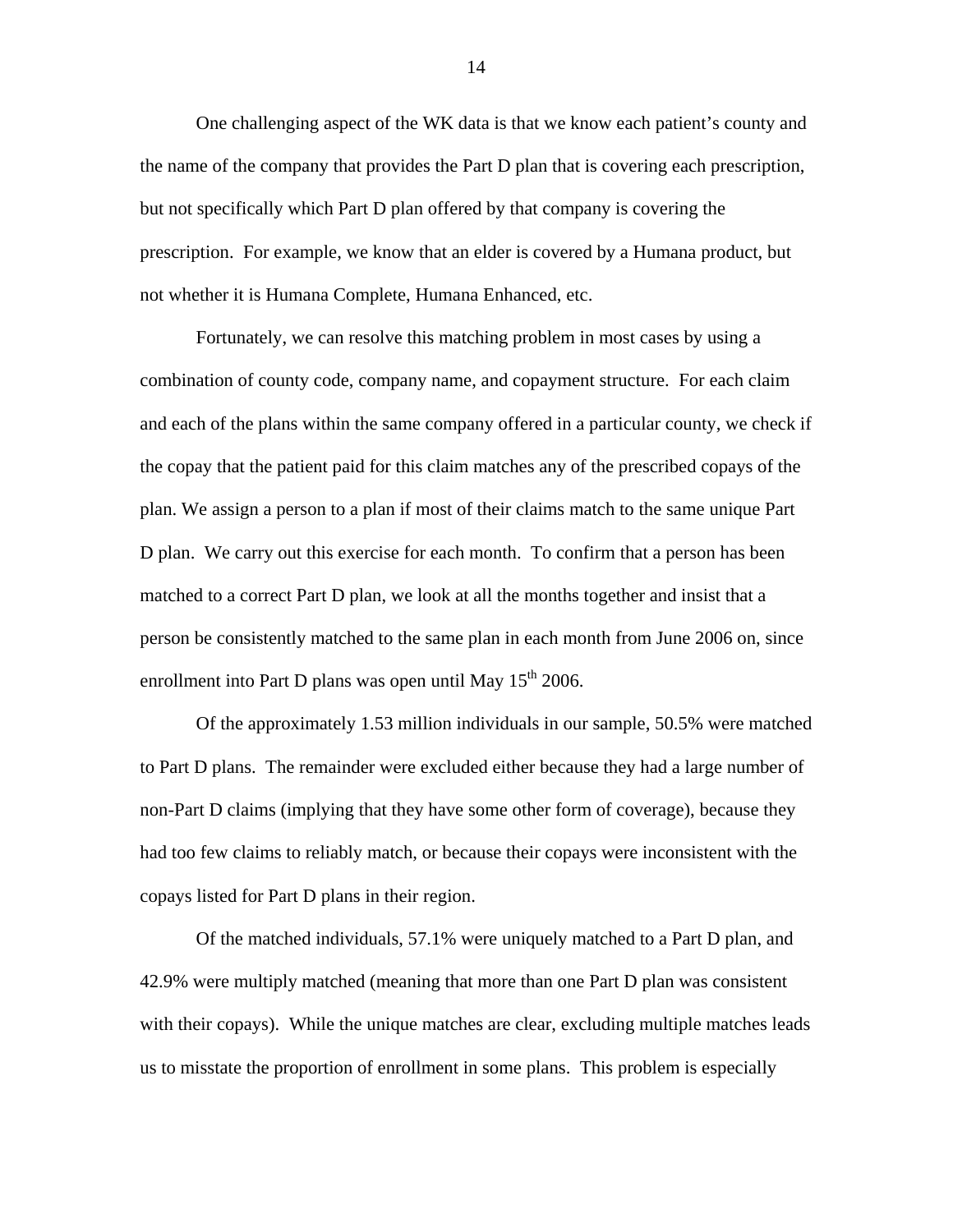severe among Humana plans because Humana offers several plans which differ only in the deductible and donut hole coverage and thus cannot generally be distinguished on the basis of copays. While comprising 20% of all matches, Humana plans are only 10% of unique matches.To deal with this problem, we include both unique and multiple matches, with multiple matches randomly assigned to one of the plans to which they are matched with probability equal to the proportion of total national enrollment in that plan in 2006.<sup>10</sup>

## Construction of Out of Pocket Cost Variables

 The total enrollee costs of Part D can be decomposed into premiums, which are known for certain at the time of plan choice, and the distribution of out of pocket costs given the information available at the time when plans are chosen. Our focus is on estimating the distribution of costs given all of the information potentially available to individuals at the time when they make their choice. There are three reasons that estimating this distribution is challenging: first, we only observe realized out of pocket costs for the plan in which an individual is enrolled; second, we observe only a single realization of out of pocket costs for each individual (making it impossible to compute a variance measure); and third, we do not observe all of the information available to individuals at the time when they make their choice.

 To handle the first difficulty, we assume that the set of 2006 claims is fixed and would remain constant had the individual in question chosen a different plan; that is, we assume no moral hazard. This assumption allows us to use the calculator to determine what each individual's realized costs would be for each plan in their choice set. Given typical estimates of the elasticity of prescription drug utilization in the range of 0.2 to 0.5,

 $\overline{a}$ 

 $10$  Regional enrollment figures are not available at the plan level in 2006 for most plans.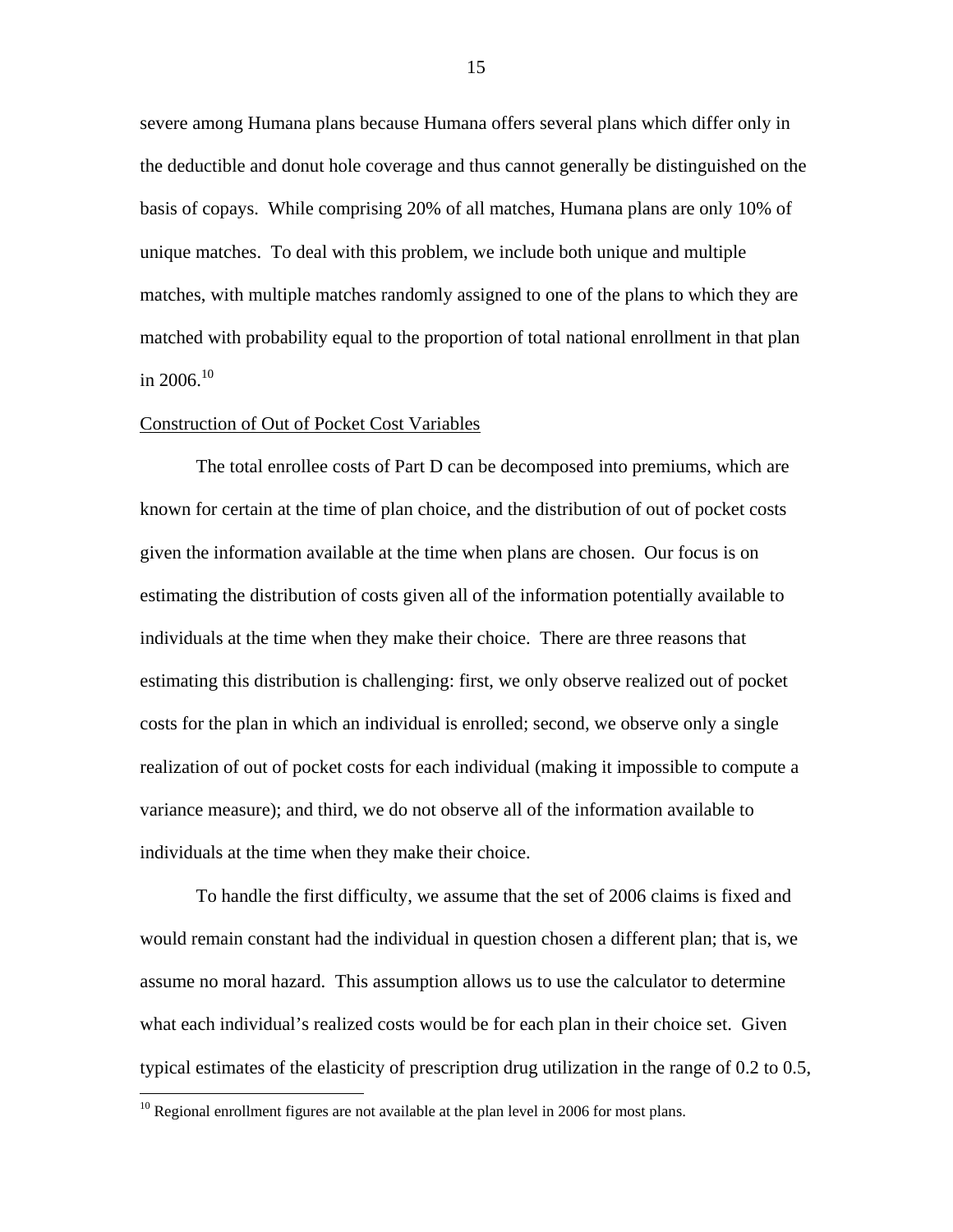and considering that this would only impact our results to the extent that individuals have sufficient foresight to take into account future utilization effects in their plan choices, this is a fairly innocuous assumption, as shown in Appendix A to Gruber and Abaluck (2008).

 To handle the second difficulty, we sample realized costs from 200 individuals who are "identical" to the individual in question at the time when the plan choice is made. In practice, we define "identical" as individuals with the same decile of 2005 drug expenditures, 2005 days supply of branded drugs and 2005 days supply of generic drugs; after extensive searching, we found that this combination provided the best prediction of 2006 prescription drug spending based on 2005 characteristics. We therefore assign each individual to one of 1000 cells demarcated by the interacted deciles of these measures. We restrict our sample to individuals for whom there are at least 200 other individuals in their cell, and we use these 200 individuals in each cell to compute both our rational expectations measure of utilization in 2006 (described below) and our variance measure.

 The third difficulty is that individuals may actually know more than can be predicted given 2005 costs at the time when they make their plan choices. Intuitively, we can attempt to determine whether individuals know more than can be predicted given 2005 costs by analyzing whether their choices are sensitive to the component of the variation in realized costs across plans which cannot be predicted given 2005 characteristics. We discuss a model of this type in Part V.

## Final Sample Creation

Under Part D individuals could enroll not only in a stand alone PDP plan, but also in a more comprehensive MA plan; we distinguish between individuals matched to MA and those matched to PDP plans based on copay and exclude the former. We focus just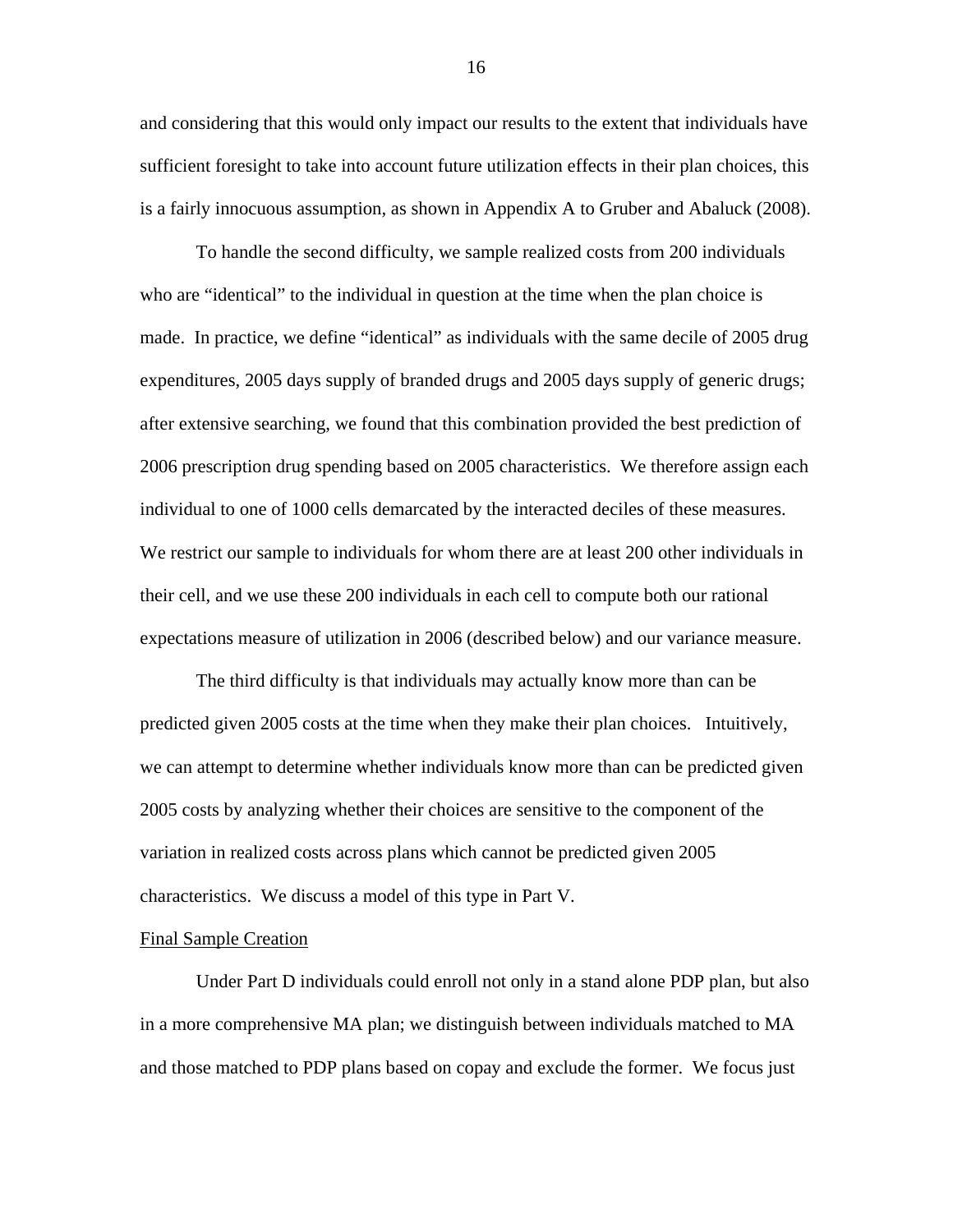on PDP plans (and therefore, just on individuals who chose PDP plans) because MA plans involve broader health care decisions which are beyond the scope of our data (e.g. regarding HMOs and fee-for-service plans). This exclusion is justified by the "independence of irrelevant alternatives" assumption that underlies our logit modeling, as discussed (and tested) further below. We also exclude individuals who have fewer than 500 observations in their state or fewer than 100 observations in their brand/state cell to increase the speed of estimation of the model by reducing the required number of brand/state fixed effects; this restriction has no effect on our final results.

 Our final sample consists of 477,393 individuals. The typical patient in this sample is almost 75 years old, three-fifths are female, and they have an average of 34 claims per year. Their total prescription drug spending averages \$1711 per year. While some individuals were enrolled in Part D for the full year, others enrolled as late as May. The average total premiums paid after enrollment was \$287 and the average OOP costs paid out over the same period was \$666. This is the sample used in the efficient frontier analysis below. In our conditional logit models, we randomly subsample 20% of these individuals for computational reasons. We estimate the more computationally demanding random coefficients models on a randomly chosen subsample of 15,000 patients.

The distribution of enrollees across Part D plans is highly correlated in this final sample with the national facts on PDP enrollment provided by CMS. The correlation between the share by brand in our sample and the CMS sample is 0.98, and the correlation between the share of our sample in the top 10 plans is correlated with the CMS reported share in those plans at 0.89 (the correlation for the top 100 plans is 0.91).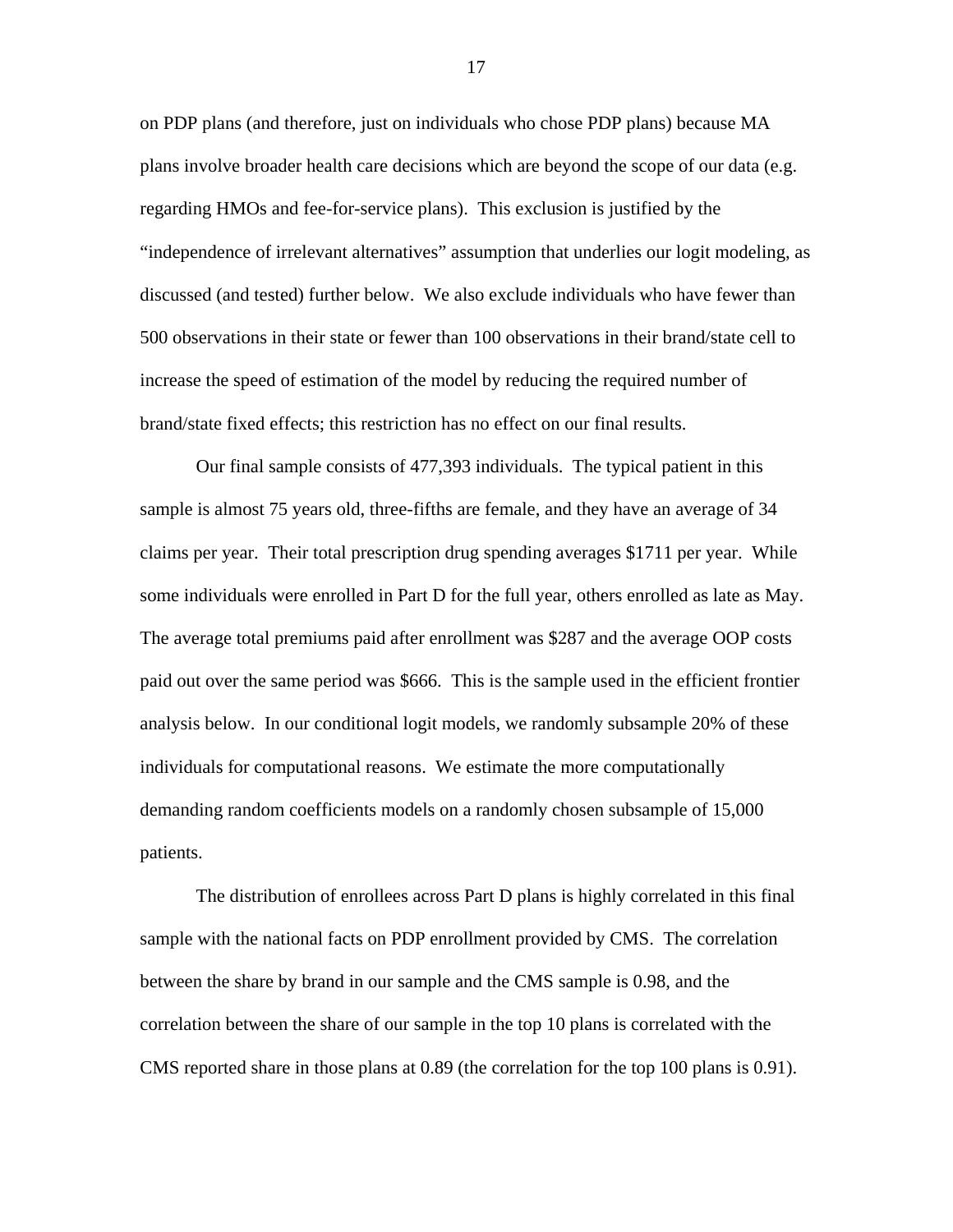## **Part III: Facts on Plan Choice**

 To motivate our regression framework, Figure 1 shows the basic facts on the relationship of plan choice to total plan costs. For each individual in the data, we estimate the total cost of enrolling in each PDP plan in their county, adding both premiums and expected out of pocket costs. We then estimate the difference in total costs between the plan chosen by that individual and the lowest cost plan in their county. For this exercise, we use a perfect foresight model of expectations, using actual 2006 expenditures to estimate the costs that individuals face in each plan.

 As Figure 1 shows, only 12.2% of individuals choose the lowest cost plan in their state. Indeed, on average, individuals could save 30.9% of their total Part D spending by choosing the lowest cost plan rather than the plan they chose. If we redo these calculations using actual 2005 expenditures, or predicted 2006 expenditures based on 2005 expenditures rather than actual 2006 expenditures, we find even stronger deviations from the lowest cost plan. $11$ 

 Of course, individuals are not simply choosing a fixed payment stream when choosing a Part D plan; individuals who are highly risk averse may explicitly be choosing plans with higher mean expenditure to protect themselves against variance in expenditure. Yet this does not seem to be the case. Even if we *only* include plan choices where the variance is non-increasing, over 70% of enrollees could have chosen a lower

 $11$  It appears that some plans may have offered low premiums in 2006 in order to entice consumers to choose their plan in the first year of the Part D program before raising their premiums in subsequent years. This behavior should not impact our analysis except insofar as there are large switching costs because consumers have the option to switch plans after each year, but one might still wonder to what extent the above results are driven by such plans. To assess this issue, we repeated the above analysis using the 2007 premiums for all plans and found that the average potential cost savings fell slightly from 30.9% to 25%.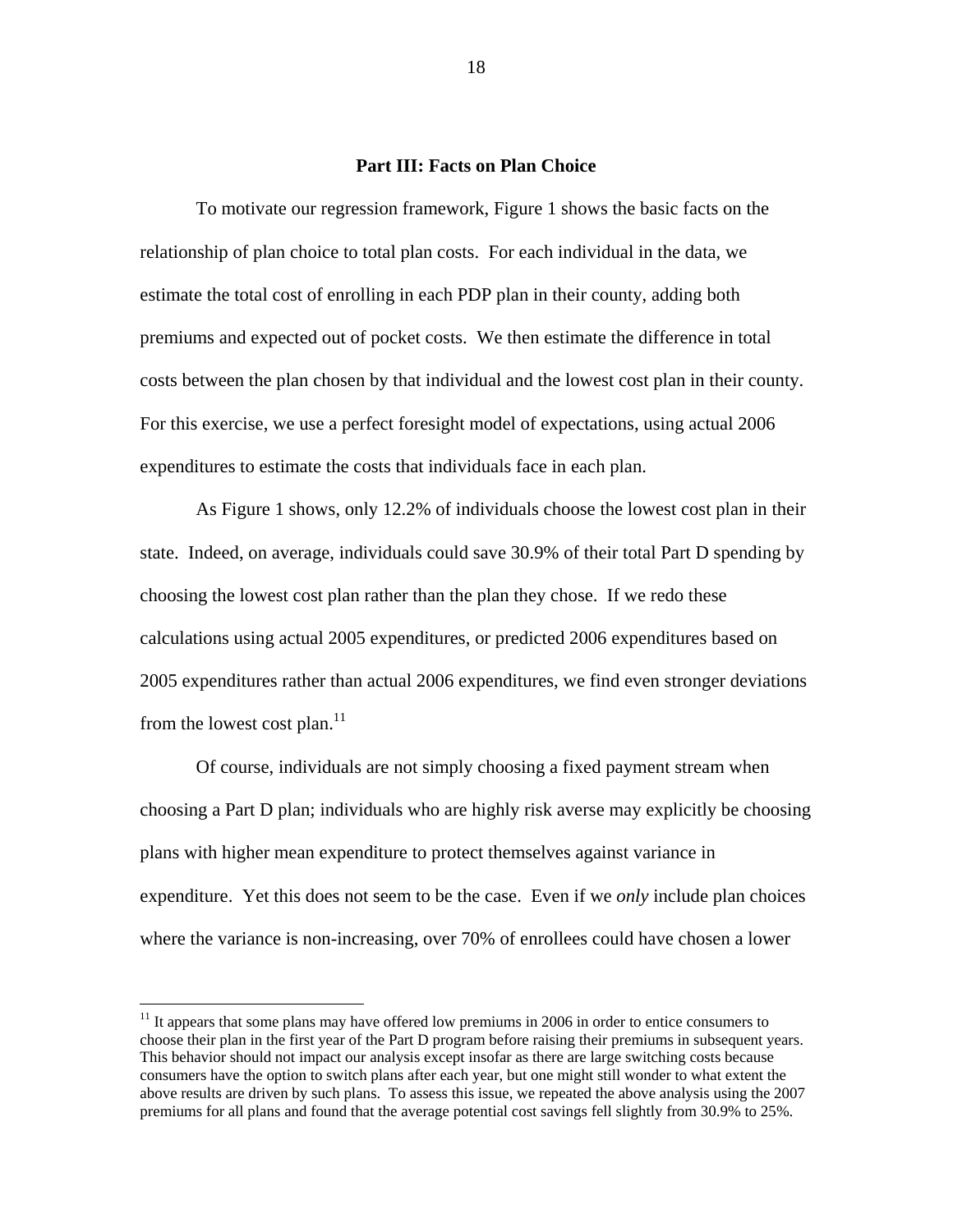cost plan, and the typical enrollee could have saved 23.3% of their Part D expenditures without raising their variance.<sup>12</sup>

 The explanation for these facts is shown in Figure 2, which shows the choice set for individuals in California**.** The X axis in this graph is the mean of total costs for each plan, and the Y axis is the average standard deviation in costs (where the standard deviation is computed using the 1000 cell method, and the average is taken across individuals). In this graph, there is a clear "efficient frontier" of plans which dominate others in terms of both cost and variance. This graph masks considerable heterogeneity across individuals: different plans lie on the efficient frontier for different individuals, so the fact that a plan lies off the efficient frontier in this graph does not imply that it is suboptimal for each individual. Nonetheless, most of the plans are well off the efficient frontier, meaning individuals could have either lowered their mean costs or their variance by picking a different plan.

 As we will document below, one reason for the large amount of choice off the efficient frontier is that individuals consider plan characteristics in making their choices – but not how those plan characteristics matter for themselves. This is perhaps best illustrated by a simple examination of the decision to choose a plan with donut hole coverage. Figure 3 shows the probability of choosing donut hole coverage, and the financial implications of doing so, sorted by 2006 spending percentiles; the results are once again similar for other measures such as 2005 actual spending or 2006 predicted spending. The bottom line shows the percent of the population at each percentile choosing donut hole coverage; the top line shows the average savings for individuals in

 $\overline{a}$ 

 $12$  The fact that this number is smaller than the 30.9% number is because we are searching for cost savings over a small set of plans, not because individuals are especially sensitive to risk, a point we document further below.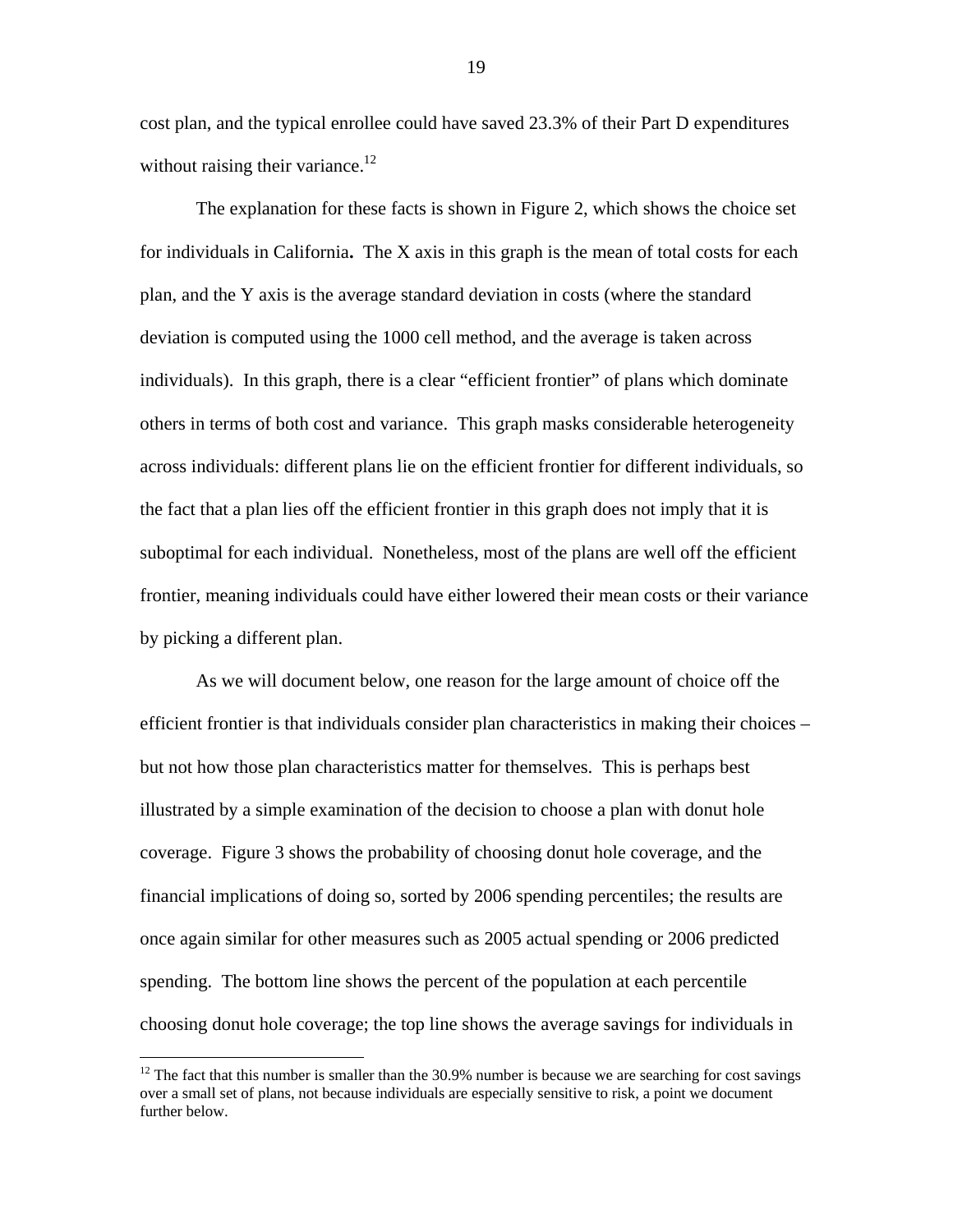that quantile from switching from the lowest cost plan in their region which offers donut hole coverage to the lowest cost plan that does not.

 The plans which offer donut hole coverage actually have slightly inferior coinsurances relative to the lowest cost non-donut hole plans in the initial coverage range, and so the cost of donut hole coverage is rising with expenditures until the point when individuals become likely to enter the donut hole.

 The results here are striking: the percentage choosing donut hole coverage is virtually flat throughout the spending distribution at around 10%. Even if individuals are willing to pay extra in mean costs for the protection provided by donut hole coverage, it is hard to rationalize the fact that the same proportion of individuals in the  $10<sup>th</sup>$  and  $85<sup>th</sup>$ percentile of the spending distribution choose donut hole coverage.

## **Part IV: Base Model of Part D Plan Choice**

 In this section, we extend the efficient frontier analysis presented above by considering several discrete choice models. These models serve three general purposes in our setting. First, they allow us to control for additional plan characteristics such as plan quality. Second, they allow us to understand more precisely how preferences combine with choice set characteristics so we can forecast how individuals might choose in counterfactual choice environments. Third, they allow us to quantify the welfare consequences of choices.

 We begin by specifying a CARA utility model with a normally distributed cost distribution:

$$
U(C) = -\exp\left(-\gamma(W - C)\right) \text{ where } C \sim N(\mu, \sigma^2) \tag{1}
$$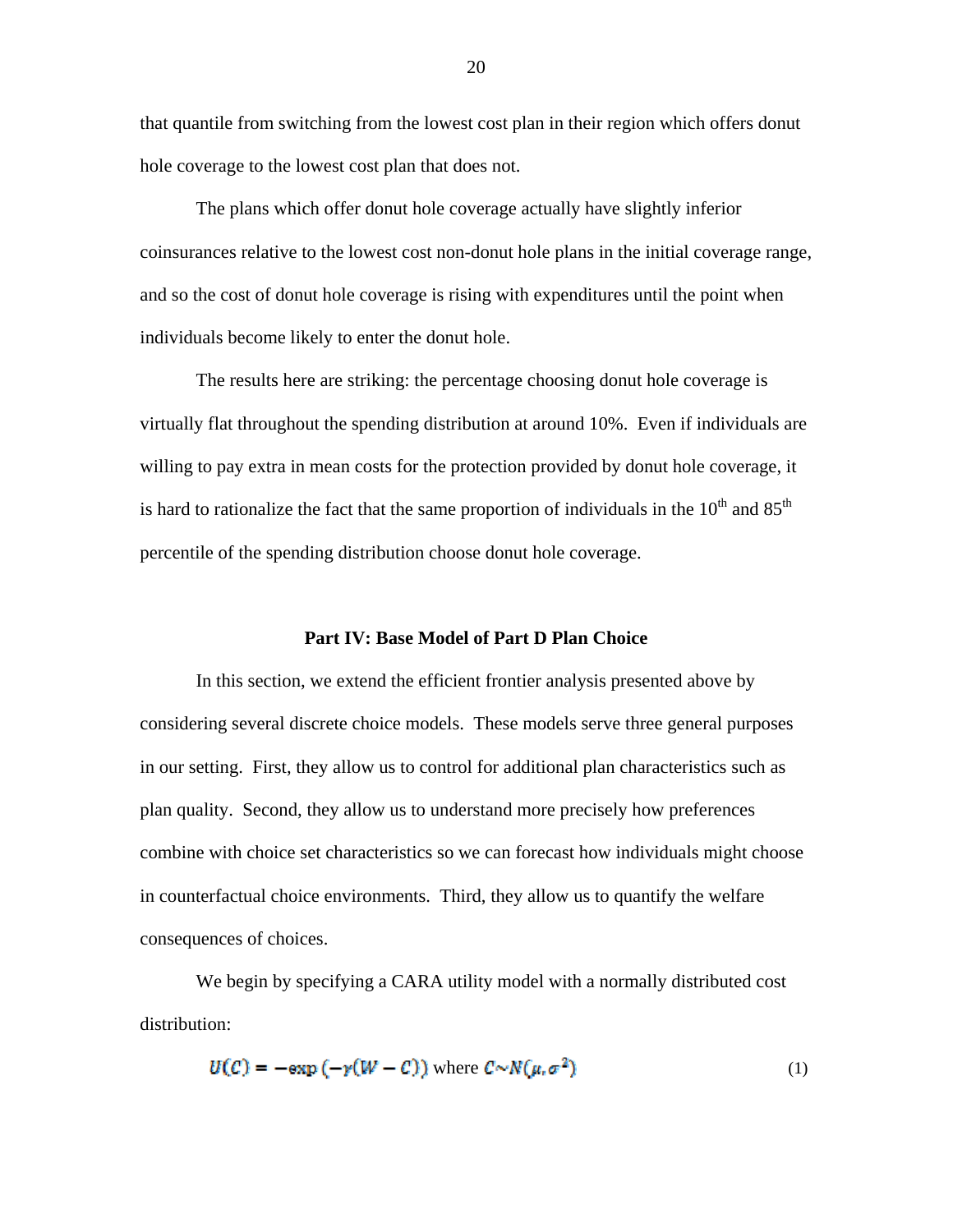In this case, indirect utility is given by:

$$
u(\mu, \sigma^2) = EU(C) = -\alpha \exp\left(\gamma \mu + \frac{1}{2} \gamma^2 \sigma^2\right)
$$
 (2)

where  $\alpha = -\exp(-\gamma W)$  is a constant. A first-order Taylor expansion about the point

$$
(\mu^t, \sigma^{2t})_{\text{ yields:}}
$$

$$
u(\mu, \sigma^2) \approx u(\mu', \sigma^{2'}) - \alpha \gamma u(\mu', \sigma^{2'}) (\mu - \mu') - \frac{1}{2} \alpha \gamma^2 u(\mu', \sigma^{2'}) (\sigma^2 - \sigma^{2'}) \tag{3}
$$

We can write total costs as  $C = \pi + OOP$  and since  $\pi$  is known for any given plan,

 $Var(C) = Var(OOP) = \sigma^2$  and  $\mu \equiv E(C) = \pi + E(OOP) = \pi + \mu^*$ . Adding an error term (and dropping constant terms) we can rewrite equation **Error! Reference source not found.** as:

$$
u = -\alpha \gamma u(\mu^i, \sigma^{2^i})(\pi + \mu^*) - \frac{1}{2}\alpha \gamma^2 u(\mu^{*i}, \sigma^{2^i})\sigma^2 + \epsilon
$$
 (4)

This maps into a conditional logit model of plan choice where the utility of individual *i* from choosing plan *j* is given by:

$$
u_{ij} = \pi_j \beta_0 + \mu_{ij}^* \beta_1 + \sigma_{ij}^2 \beta_2 + \kappa_j \gamma + q_{b(j)} \delta + \sigma_{ij}
$$
 (5)

with  $\beta_0 = \beta_1 = -\alpha \gamma u \left(\mu^{*}, \sigma^{*} \right)$  and  $\beta_2 = -\frac{1}{2} \alpha \gamma^{*} u \left(\mu^{*}, \sigma^{*} \right)$  In this equation

**x** represents any financial plan characteristics which impact choice,  $\mathbf{q}_{\text{top}}$  represents plan quality ratings and other non-financial aspects of plans (which vary only across brands), and  $\epsilon_{ij}$  are i.i.d. type I extreme value random variables.

In this expression,  $\gamma = \frac{2\beta_2}{\beta_1}$  allows us to map the ratio of the coefficients on the variance of costs and the coefficient on the mean of costs into the coefficient of absolute risk aversion. This assumes that wealth is constant across all states of the world: the only risk facing individuals is uncertainty about the distribution of out of pocket costs. The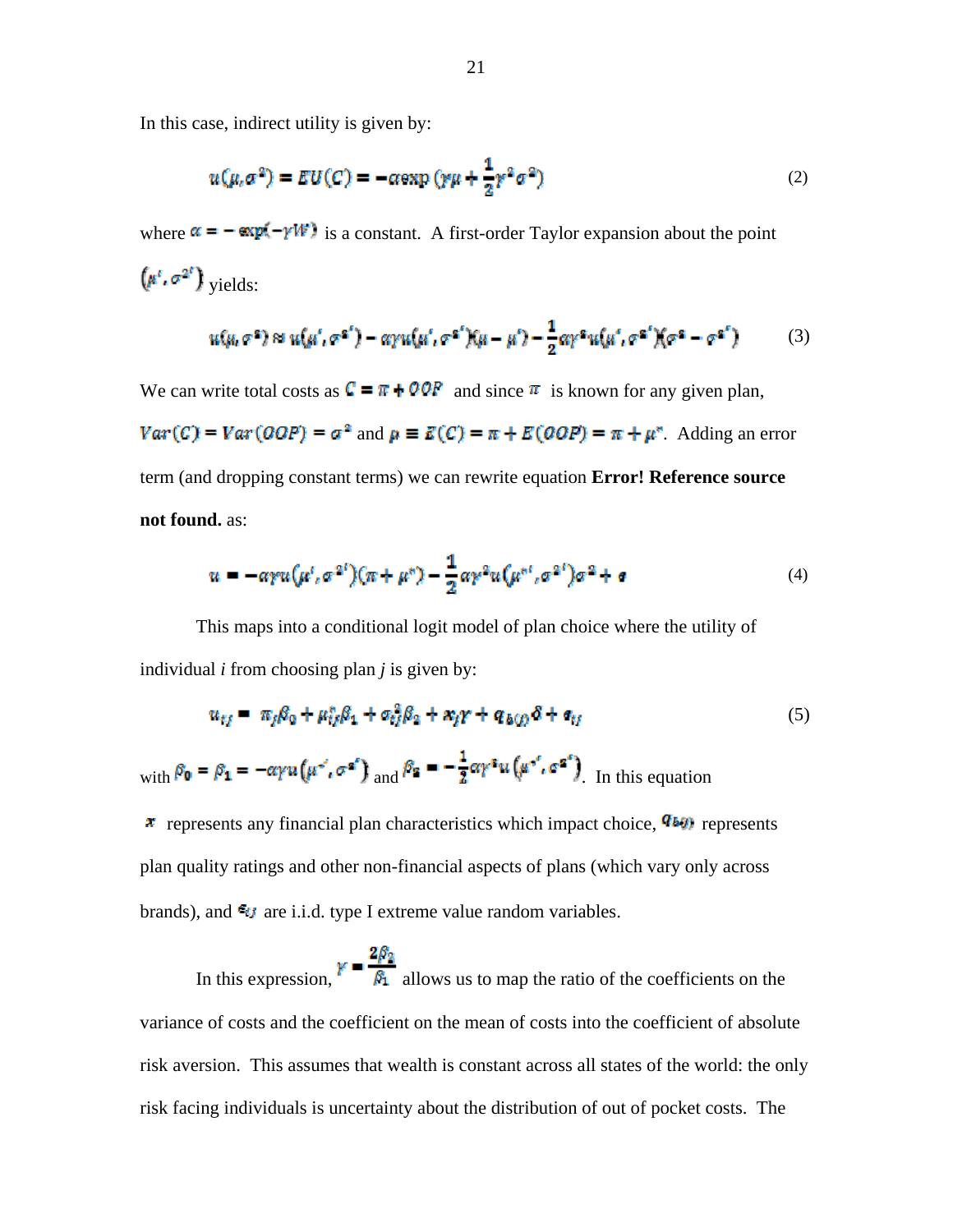same expression would hold if we added idiosyncratic risk that was uncorrelated with prescription drug expenditures, but it is not implausible that there would be correlated risks: in states of the world where prescription drug expenditures are higher, other medical expenditures are higher as well. Such correlated risks would tend to bias upwards our already low estimates of risk aversion.

 We include in our model several financial plan characteristics beyond premiums, out of pocket costs, and the variance of out pocket costs. These are: the deductible of the plan; a dummy for whether the plan covers all donut hole expenditures; a dummy for whether the plan covers generic expenditures in the donut hole only; and a cost-sharing index. The cost sharing index is calculated for each plan as the average percentage of expenditures covered by the plan between the deductible and the donut hole. This variable differs from expected out of pocket costs in that it has the same value for everyone in the sample for each plan, and because it is not directly impacted by whether plans have deductibles or donut hole coverage. We also include two measures of plan quality: the share of the top 100 drugs used by elders that is included in the plan's formulary and a quality index. The quality index is computed by CMS on a 1-5 scale by aggregating consumer ratings at the brand level collected along 17 dimensions which are categorized as "Customer Service," "Drug Pricing Information" (availability / rate of price changes), and "Using Your Plan to Get Your Prescription Filled".

 Identification is a natural concern in this context. All of the plan characteristics included in our model may be endogenous due to unobserved demand factors, and they may be biased by correlation with unobserved plan characteristics. To address this concern, we observe and include in our model all of the publicly available information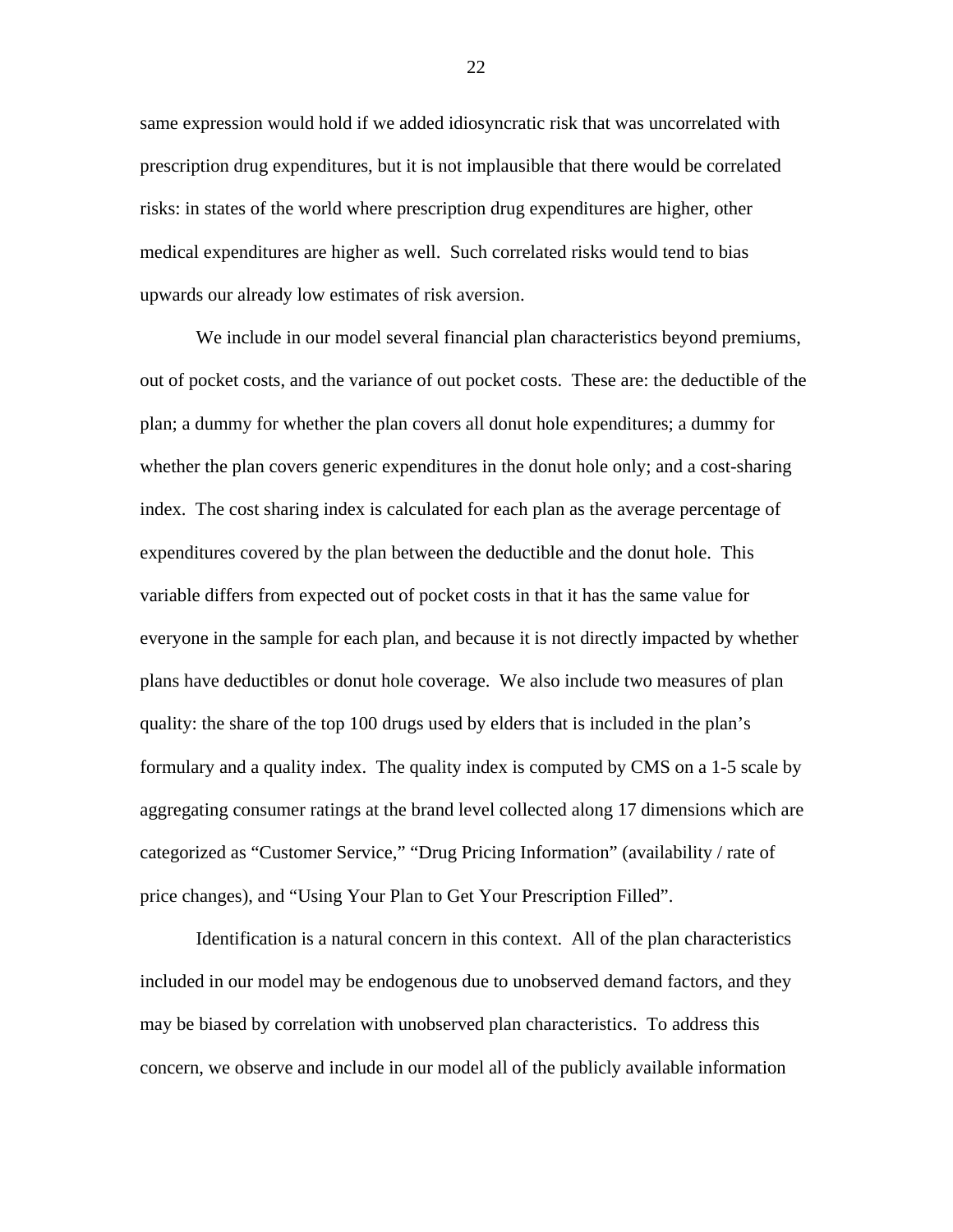that might be used by individuals to make their choices. We also consider models where we control for a full set of brand dummies, as well as a full set of interactions of state dummies with brand dummies. When we include brand dummies, the coefficient on the quality index (which is measured at the brand level) is no longer separately identified although it can be recovered by a GLS regression of these dummies on the quality variable. When brand-state dummies are included, coefficients on plan characteristics such as the premium, deductible and donut hole coverage are identified by the variation across plans offered by the same brands in a given state.<sup>13</sup>

 Even with these fixed effects, it is possible that premiums are endogenous because they are set based on brand-state specific assessments of demand conditions. If premiums are higher in regions where insurers anticipate more demand for their particular plan (relative to other plans offered by the same insurer), our estimate of the coefficient on premiums will be biased towards zero since individuals will appear to be less averse to higher premiums. To the extent that these factors make high premiums appear less undesirable than they actually are, our conclusion that premiums are overweighted relative to out of pocket costs would be strengthened, as would our estimates of the welfare loss due to consumer mistakes.<sup>14</sup>

#### Restrictions on Preferences

 $\overline{a}$ 

<sup>&</sup>lt;sup>13</sup> For instance, in many states Humana offers a Standard plan with lower premiums but limited coverage, an Enhanced plan with higher premiums but no deductible, and a Complete Plan which offers superior cost sharing and full donut hole coverage at much higher premiums.

<sup>&</sup>lt;sup>14</sup> We did attempt estimating the models reported below using two instruments using the control function approach: these were the average premium for a given plan in all states where the plan is offered (designed to avert local demand shocks) and a "marginal cost" instrument constructed using the average covered expenditures for individuals enrolled in the plan. In both cases, the magnitude of the coefficient on premiums increased in the IV models. We are not confident that the exclusion restriction is satisfied for either of these instruments, so we continue to estimate the model without an instrument below.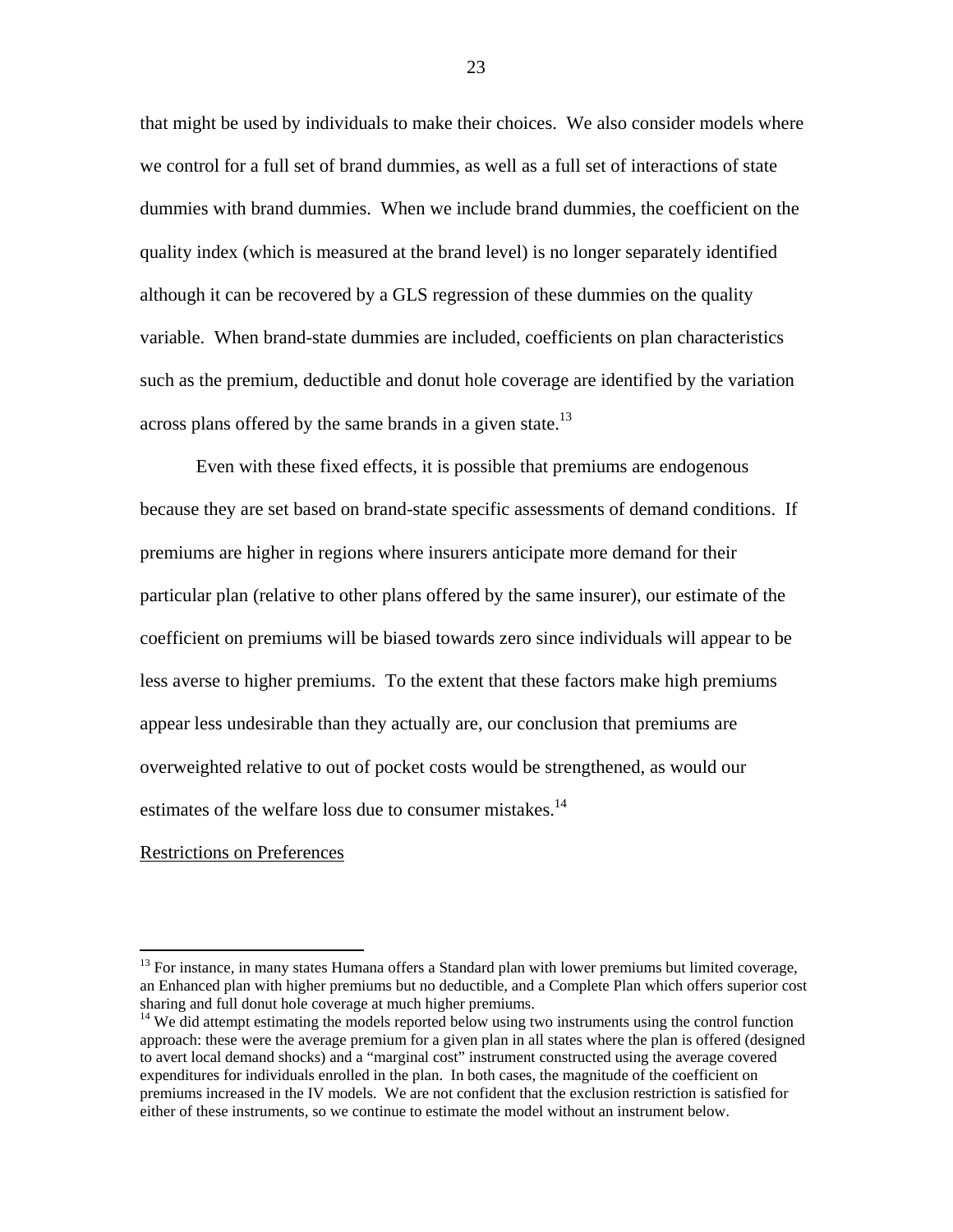The model laid out above suggests three natural restrictions on preferences which extend the efficient frontier concept to the discrete choice setting.

## *Restriction 1:*  $\beta_0 = \beta_1$

 This restriction states that the coefficient on premiums should equal the coefficient on expected out of pocket costs. Controlling for the risk characteristics of plans, individuals should be willing to pay exactly one dollar in additional premiums for coverage which reduces expected out of pocket costs by one dollar. If this restriction fails to hold, individuals are not choosing on the efficient frontier: they could switch to alternative plans with comparable risk characteristics but lower total costs.

## *Restriction 2:*  $\mathbf{y} = \mathbf{0}$

 This restriction states that financial plan characteristics other than premiums, expected out of pocket costs and the variance of out of pocket costs do not impact choices. Individuals should not care about deductibles, donut hole coverage or copays *per se*; they should only care about these factors to the extent that they impact the distribution of out of pocket costs. Once we control for this distribution, these factors should be redundant.

## *Restriction 3:*  $\beta_2 \leq 0$

This restriction states that individuals should be risk averse.

 While these restrictions follow naturally from utility maximization with full information and standard preferences, the model from which they are derived makes several important functional form assumptions: we assume that the distribution of out of pocket costs can be summarized by its mean and variance, that indirect utility is a linear function of this mean and variance, and that the errors are i.i.d. type I extreme value. In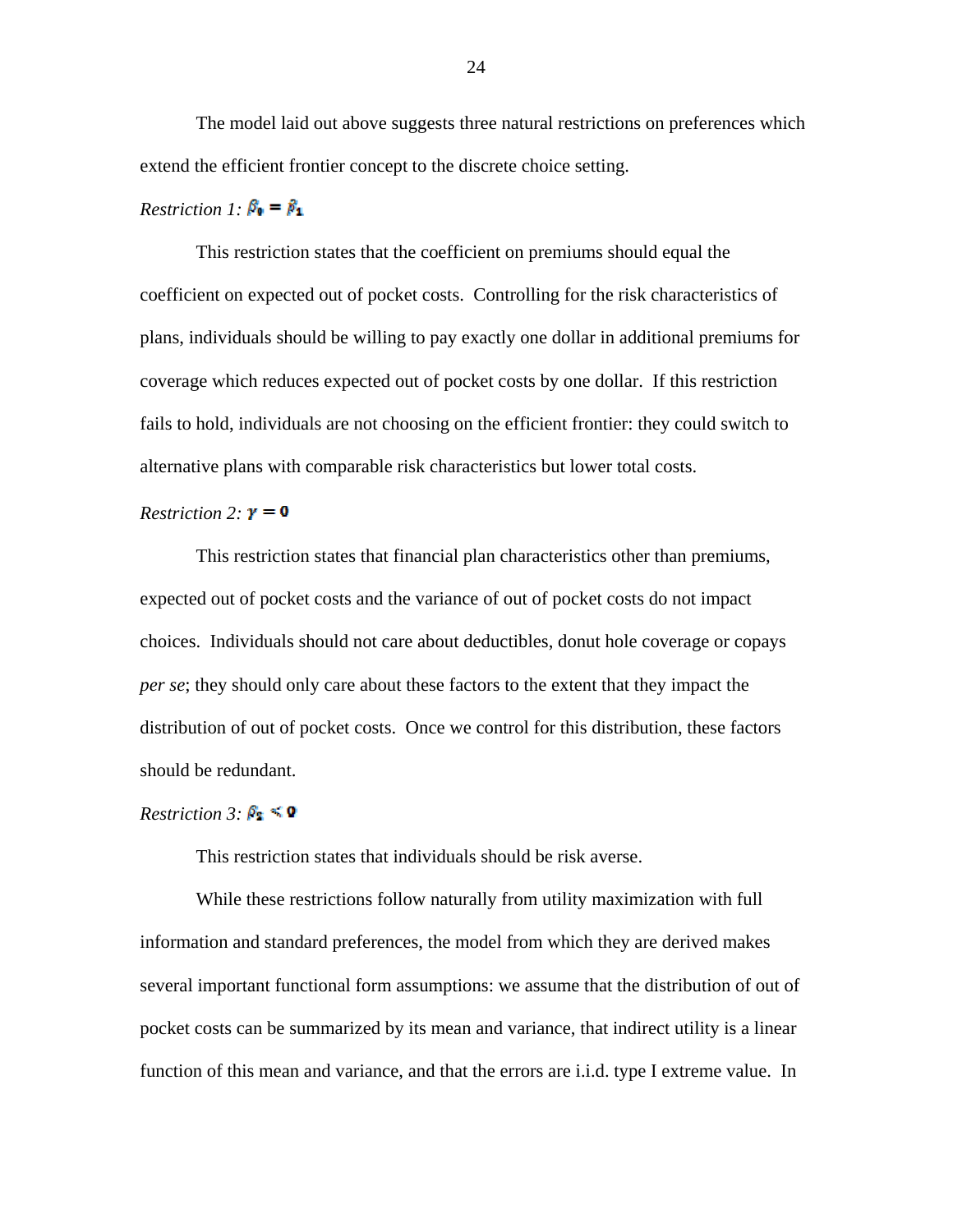Appendix A, we show that the restrictions assumed in the previous section still hold even when these functional forms assumptions are weakened.<sup>15</sup> Of course, it is always possible to write down preferences that would violate the above restrictions, but these restrictions are generally compatible with commonly used expected utility functions given the observed cost distributions.

## **Part V: Results**

## Base Results

 $\overline{a}$ 

Table 1 reports the results from several conditional logit models. Model (1) includes only the premium, realized out of pocket costs and the variance of out of pocket costs. As noted in the discussion of the cost variables, expected out of pocket costs – meaning the individual's expectation of out of pocket costs at the time of plan choice – is not directly observed, so we use realized costs as a proxy for expected out of pocket costs. This proxy has noise (where "noise" includes the component of realized costs unknown to the individual at the time when the choice is made) and so its coefficient is biased downwards. We address this problem at length in the next section and show that it does not much impact our conclusions.

The cost variables – premiums and out of pocket costs – are measured in hundreds of dollars. Model (1) therefore shows that a \$100 increase in premiums leads to a 32% reduction in the probability that a given plan is chosen, implying an average elasticity of -

<sup>&</sup>lt;sup>15</sup> In particular, we simulate choices using the actual distribution of costs and several commonly used utility functions (CRRA, CARA) with varying levels of risk aversion. In some cases, the restrictions do not hold exactly, but the violations are much smaller in magnitude than we observe when we estimate the model using actual choices.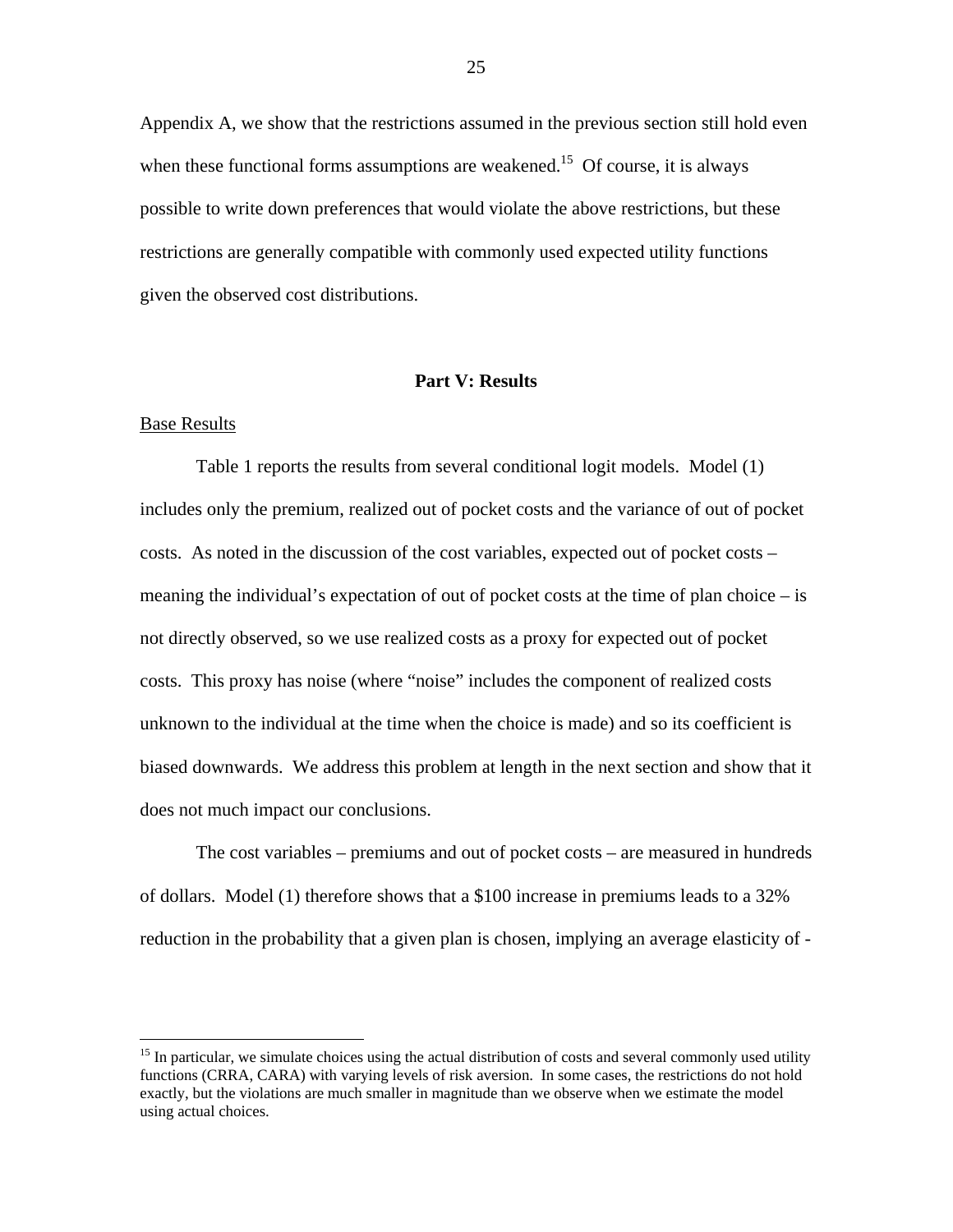-0.75.16 There are two ways to interpret the remaining coefficients. First, we can divide by the premium coefficient in order to compute the willingness to pay in dollars for a one unit increase in the characteristic. Second, the coefficient itself can be interpreted as the percentage increase in the probability that a plan is chosen from a one unit increase in the characteristic provided that probability is small (as it is for most plans).

Two points about the model (1) results are noteworthy. First, the coefficient on out of pocket costs is only about  $\frac{1}{2}$  as large as the coefficient on premiums, violating Restriction 1. Second, the coefficient on the variance term is negative and significant, but extremely small, implying risk aversion substantially less than we obtained in the simulations with CRRA  $= 1$ .

Model (2) adds additional covariates to control for deductibles, donut hole coverage, average cost sharing, formulary coverage and plan quality. Many of these covariates enter the model with significant coefficients. When we add plan characteristics, the coefficient on premiums increases suggesting that it was initially biased downward due to omitted variable bias. The coefficient on the variance term drops even further once we add a control for the # of the most popular 100 drugs which are included in the plan's formulary. This suggests that while individuals prefer plans which cover more drugs, they do not have sufficient foresight to choose plans which cover drugs which they (or at least people in their cell) might need in the future but are not already taking.

 $\overline{a}$ 

<sup>&</sup>lt;sup>16</sup> The implied elasticity varies across plans based on premium level and market share. The "32%" number given in the text is derived from the equation  $\frac{d\mathbf{v}_s}{d\mathbf{x}_M}$  =  $(1 - \mathbf{v}_M)$   $\theta$ . Thus, for  $\mathbf{v}_M \approx 0$  which holds for a large number of plans, we can interpret  $\beta$  as the percentage change in  $p_{ij}$  associated with a one unit change in  $\mathbf{x}_{ii}$ .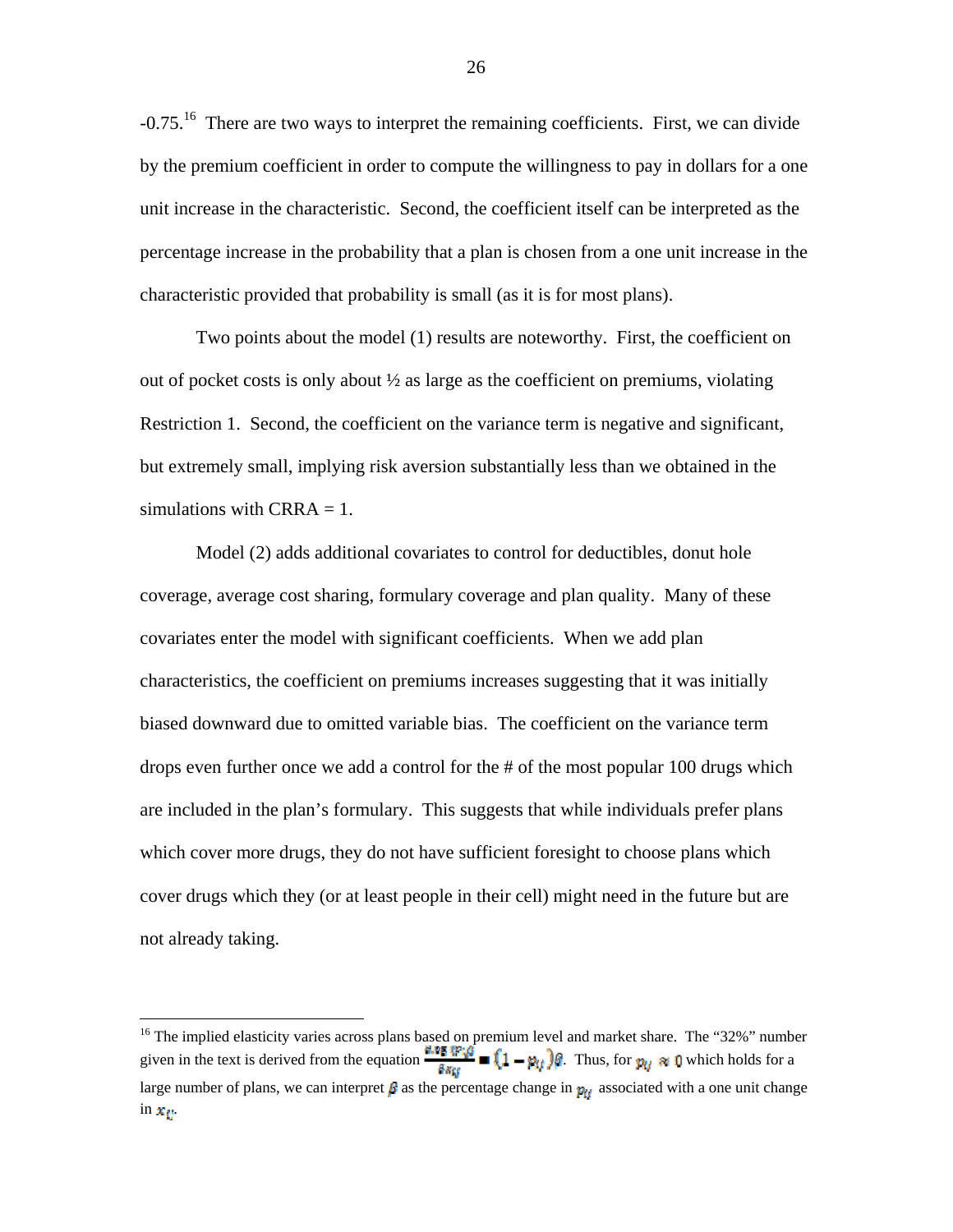Models (3) and (4) add brand dummies and brand-state dummies respectively. The coefficient on premiums actually shrinks once we include brand-dummies, but the effects of the premium remain large; a \$100 increase in annual premiums leads to a 50% reduction in the probability that a plan is chosen, corresponding to an average elasticity of -1.17. The coefficient on out of pocket costs has similar magnitude across all of the models, which reflects the fact that it is identified based on individual variation. In columns (3) and (4) the coefficient on the premium is more than five times as large as the coefficient on out of pocket costs.

 The coefficients on plan characteristics are also very large in all specifications. Controlling for the out of pocket cost consequences, model  $(4)$  – which has the smallest plan characteristics - suggests that individuals are willing to pay over \$300 for full donut hole coverage, \$50 for generic donut hole coverage, about \$80 to go from a deductible of 250 to a deductible of 0, about \$80 to go from the plan with the least cost sharing (25%) to the plan with the most cost sharing (65%), and \$12 for each of the top 100 drugs which appear on the formulary. These numbers are not enormous, but they are an order of magnitude larger than the results in the simulations, and have non-trivial consequences for the welfare evaluation of plan choice as we investigate in the welfare analysis section.

 Thus, this formal modeling of choice reveals a violation of all three of the preference restrictions we laid out above. The coefficient on premium is an order of magnitude larger than the coefficient on out of pocket expenditures; generalized plan characteristics enter the model highly significantly, even conditional on individual out of pocket risk; and individuals are not willing to pay more for plans with lower variance in expected spending.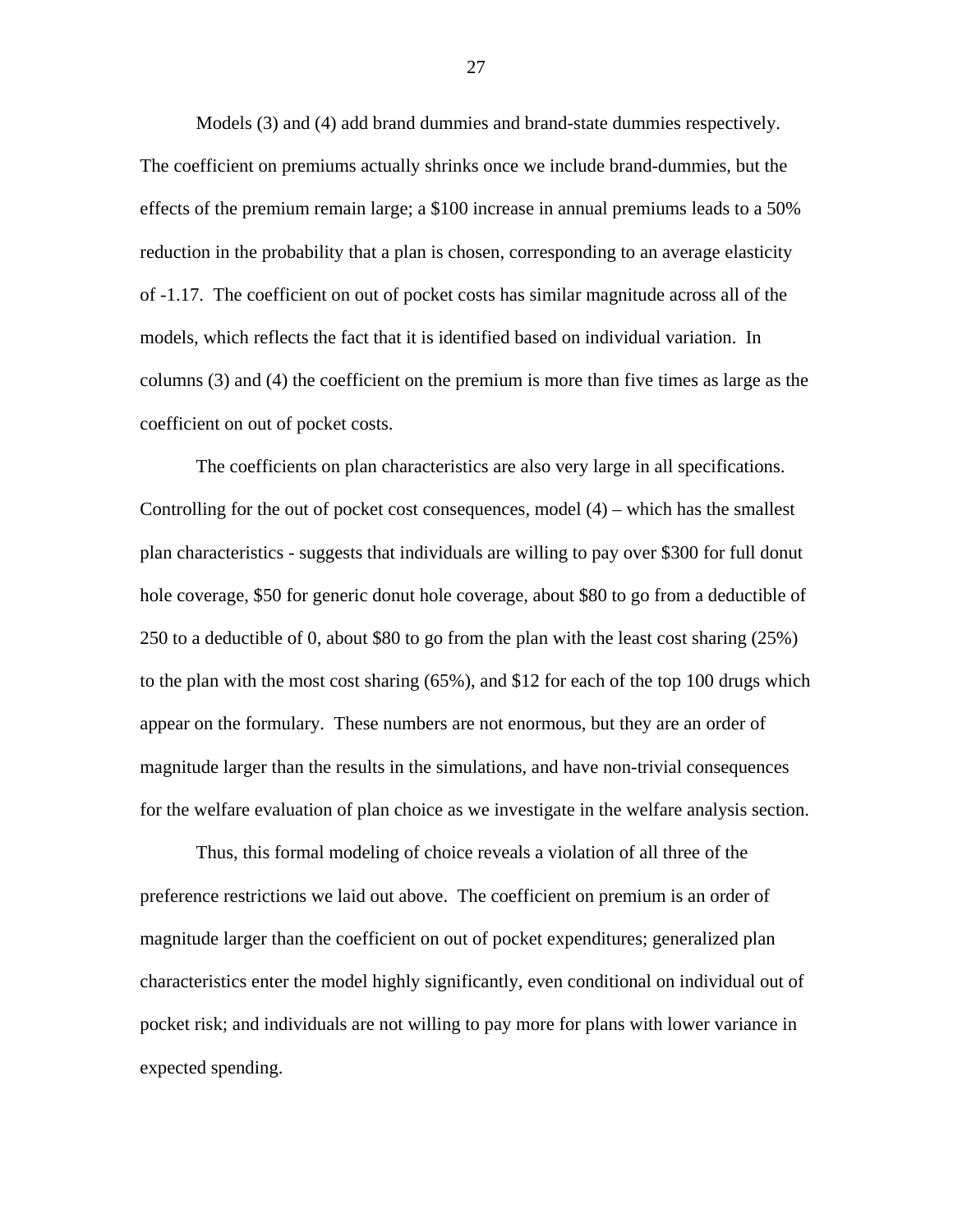One potential shortcoming of our last conclusion, however, is the reliability of our variance measure. We compute the variance by assessing the variability in out-of-pocket spending across a sample of similar individuals; we have tried several alternative specifications of risk preferences (such as including quantiles in the right-tail of the distribution of costs) and this does not appear to alter our results. We have also constructed alternative "cells" for a subset of the sample which also take into account information on the particular drugs each individual uses, and have found that our current method captures more than 90% of the variation in the variance term across plans. It is not a foregone conclusion that the coefficient on our variance variable would be zero even if elders do not explicitly consider the cost of alternative plans under a range of hypothetical outcomes: if patients with a greater risk of getting sicker in the following year also chose plans with more coverage, we might expect this to show up in the variance variable even after we control for the average value of plan characteristics. The result appears to buttress our finding that individuals are insensitive to the individualized consequences of plan choice. Nevertheless, we place less weight on this last choice inconsistency because of concerns about the appropriate specification and measurement of risk in our setting some of which are discussed further in the robustness section.

## Robustness

 While our unique data set makes this analysis possible, the data do have a number of shortcomings. In this section we show the robustness of our basic conclusions to efforts to address these shortcomings.

 First, we are able to match only 50.5% of our sample of 1.53 million individuals to Part D plans, partly because we use very stringent criteria designed to minimize false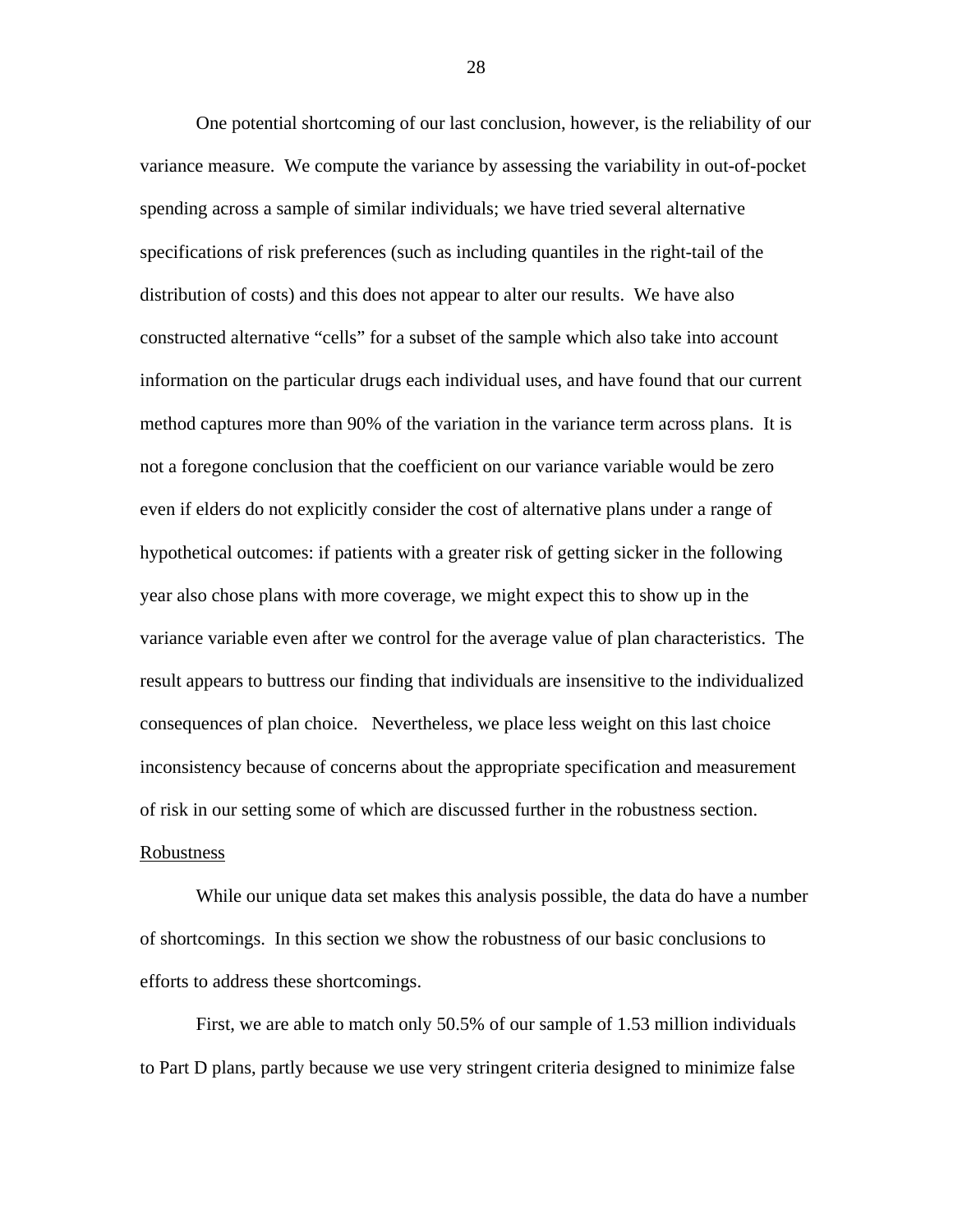matches. The cost of such an approach is that our matched sample may not be representative of the full sample of 1.53 million; in particular, the individuals in our sample have more claims because that makes it easier to match them to a plan. We therefore consider a less stringent matching strategy; in this less stringent match, we consider a copay as matched for a given claim if the appropriate copay appears *anywhere* on the claims formulary, even if the copay listed for drugs in that particular tier and days supply is not correct. We also accept matches if just 50% of overall claims are matched rather than requiring that this threshold be exceed in every month after the first Part D claim is observed. Using this strategy, we are able to match 1.28 million of our 1.53 million individuals, or 84%.

 The first column of Table 2 shows the robustness of our findings to this alternative measure. None of our main conclusions are altered. Our coefficients of interest are somewhat smaller than in the original sample, which may be because we of noise introduced by being less stringent in our willingness to accept matches, but the fundamental choice inconsistencies persist.

 Second, a limitation of our approach is that we exclude individuals with low numbers of claims, since our matching algorithm requires enough claims to identify the plan copayment structure. This clearly leads to bias to our variance measure which is constructed by selecting matched individuals in the same cell; this is yet another reason why we have less confidence in the variance results than in our results for other forms of choice inconsistency. But there is no reason why this should lend a particular bias to our other results; if anything, we might think that failing to correctly specify the variance would make low OOP cost plans seem more desirable (since they also have lower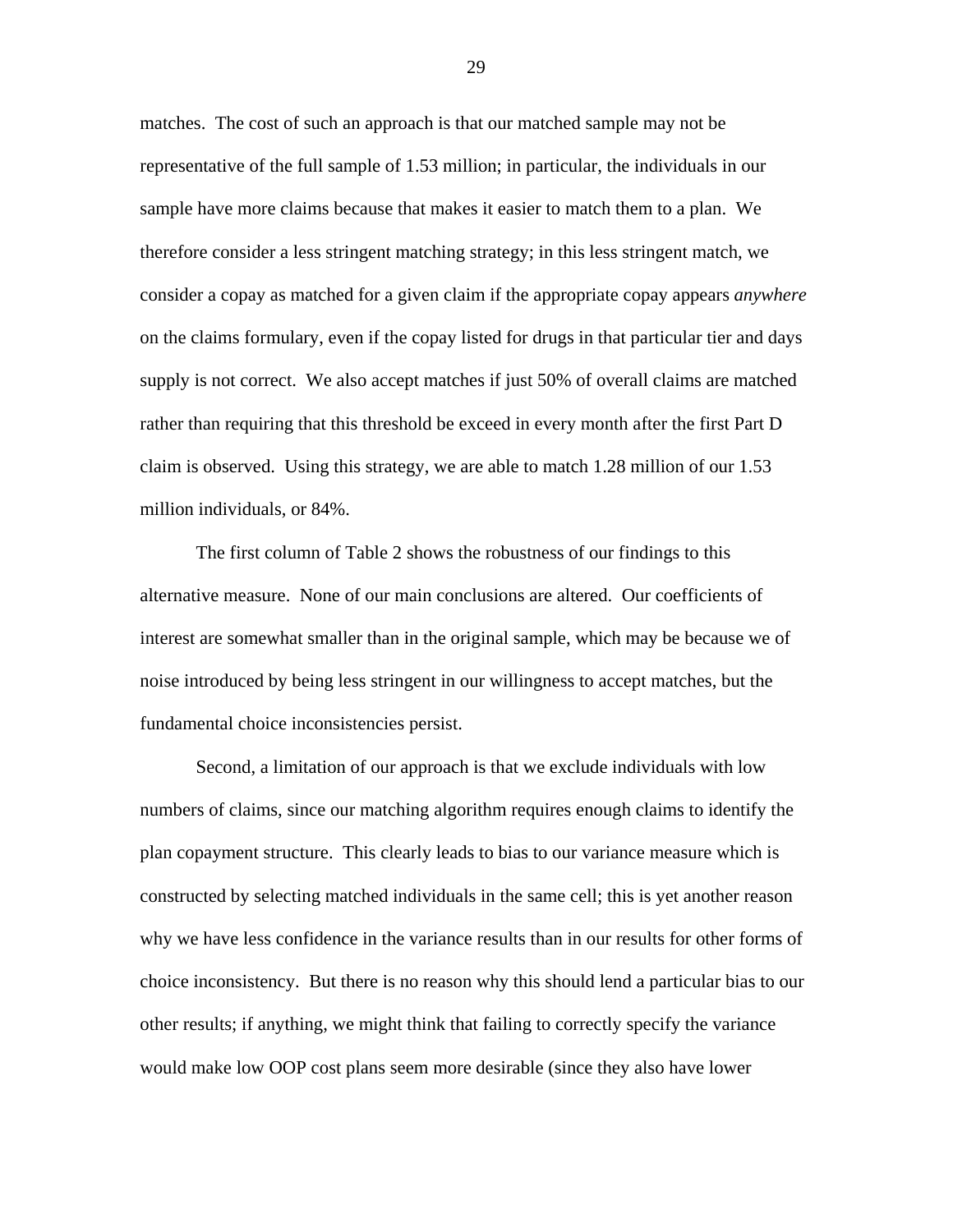variance), thus biasing upwards the coefficient on OOP costs. If this were the case, our results would be too conservative in reporting mistakes.

 The exclusion of individuals with a small number of claims also raises selection issues, since these individuals may make better choices or have systematically different price elasticities. To address this problem, we have reestimated our model including additional individuals who we have excluded thus far. First, assuming some serial correlation in claims behavior, we can mimic the inclusion of low claims individuals in 2006 by including those with no claims in 2005 (we have excluded them thus far to allow for the creation of our variance measure and the rational expectations measure used below). We reran our base-case discrete choice model using a random sample drawn from the larger sample including individuals with 0 claims in 2005. In our original sample, the variance variable was constructed by assigning each individual to one of one thousand cells based on 2005 claims. Because all of these individuals are identical in 2005, we assigned all of them to a single cell, and computed the variance by running 200 randomly chosen individuals in that cell through every plan. The results of this analysis are shown in column 2, and they do not differ much from our original results.

 In column (3), we extend this analysis further by restricting the analysis to those who have zero claims in 2005 and fewer than 12 claims in 2006; this is the closest we can get to the zero claim sample in 2006 while still matching plans. The results are once again quite similar.

 Third, we include in our analysis both unique matches and multiple matches, imputing the latter based on market shares. This adds a degree of noise to our estimation that could plausibly bias the results. We address this issue in two ways in Table 2. First,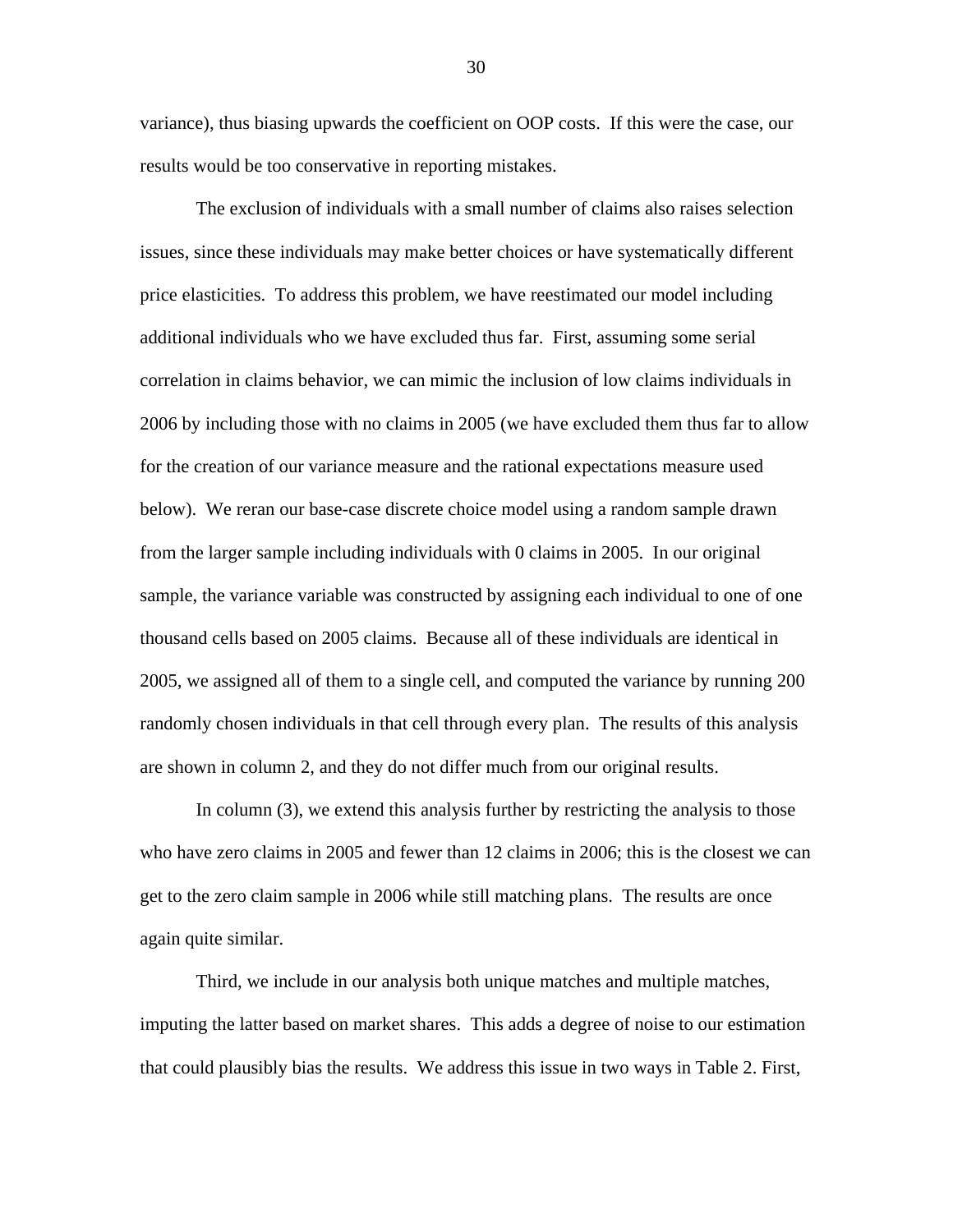we reestimate the model including only those multiple matches where we can identify the plan with 95% certainty based on the relative enrollment given by CMS for the matched plans in the patient's state (e.g. one of the plans has at least 19 times the enrollment of the other matched plans combined). Including unique matches, this was 75% of the original sample. Going further, in column 5, we reestimate the model only with those observations for which we can make a unique match. Neither of these changes alters any of our main conclusions

 Fourth, we do not know with certainty which individuals in our sample are dual eligibles. If we mistakenly include dual eligibles in our sample, we will measure them has having a lot of variation in OOP costs when they really have none, so we wrongly interpret them as insensitive to OOP costs. We are fairly confident, however, that we are excluding dual eligibles from our sample because they have such a limited range of possible copayments. For example, for 90% of the observations we use, more than onequarter of their claims have copayments which are inconsistent with being a dual eligible (e.g. more than \$5). To further ensure that problems identifying dual eligibles were not biasing our results, we have reestimated our model only on individuals where at least 50% of their claims are inconsistent with the copayment rates for duals. As we show in column 6 of Table 2, this has little impact on our results.

 Finally, in column 7, we show the impacts of decomposing further the aggregate quality index that we have used in our work thus far. We decompose the index into its three primary components. Doing so, we find that choice is positively associated with each of these quality components. The most important characteristic of quality to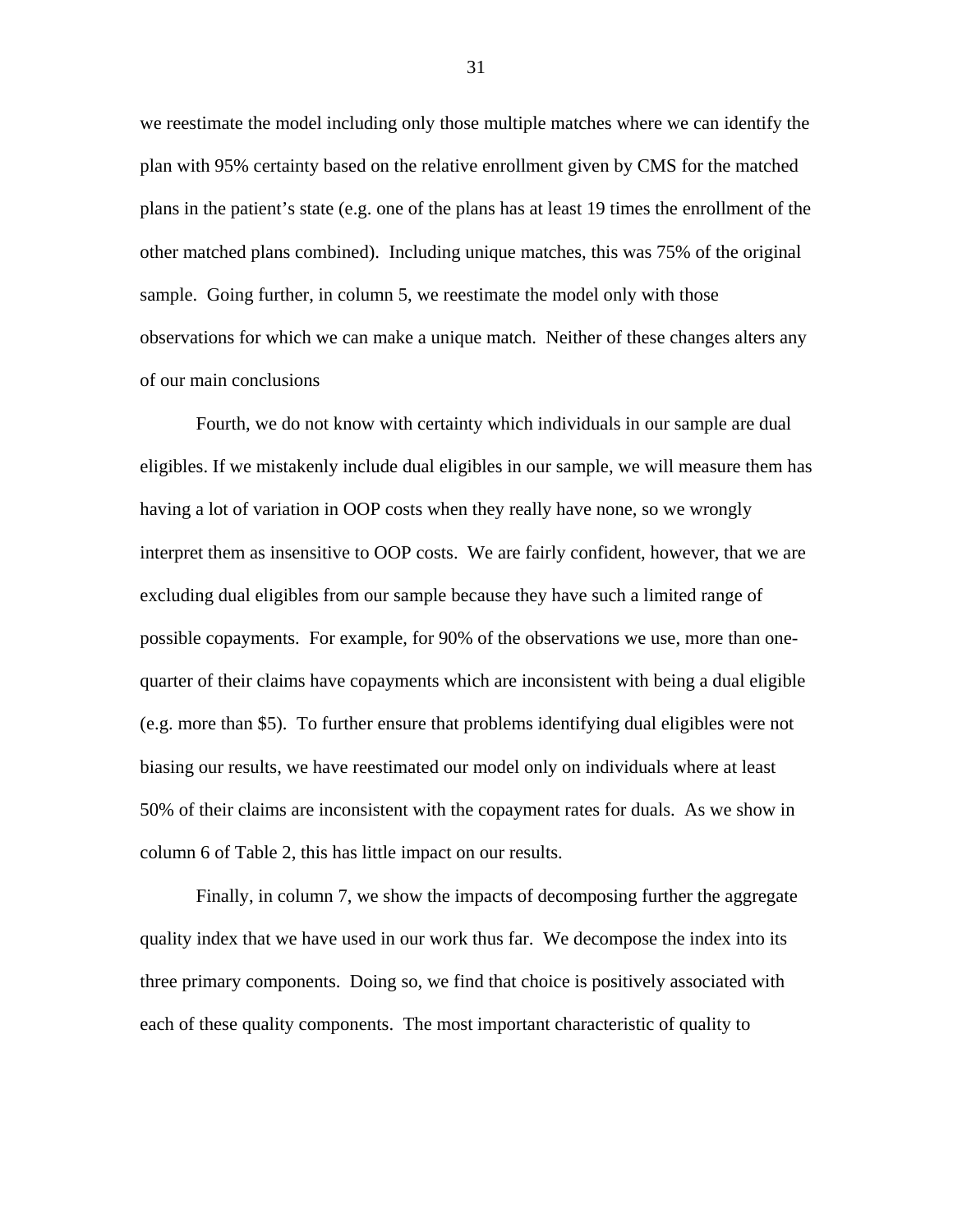consumers appears to be the ease in filling prescriptions. Most importantly, decomposing the quality measure has no impact on our results.

### Misspecification of Out of Pocket Costs Due to Private Information

 In the previous section, we presented results from a conditional logit model of plan choice and identified three apparent irregularities in choices. Our interpretation is that these results reflect consumer errors – plan characteristics are more salient than are their implications for the distribution of out of pocket costs, and individuals are unable to compute the individualized risk characteristics of the alternative plans. In this section we consider an alternative explanation: we have misspecified out of pocket costs because we have failed to appropriately model the information available to individuals at the time when they make their plan choice.

Thus far we have measured out of pocket costs using the realized cost measure constructed from 2006 claims. An alternative measure that we consider in this section we label our "rational expectations" measure. Recall that to create our variance measure we classified all individuals into 1000 cells defined by deciles of 2005 total spending, generic prescriptions and branded prescriptions, and ran the 2006 claims of 200 persons in each cell through the cost calculator for that plan. This procedure generates a distribution of costs for each patient and plan. Our rational expectations measure is defined as the mean of this distribution. Under the strong assumptions discussed above (CARA utility and a normal distribution of costs), the mean and the variance would completely summarize the impact of the cost distribution on utility; our simulations in the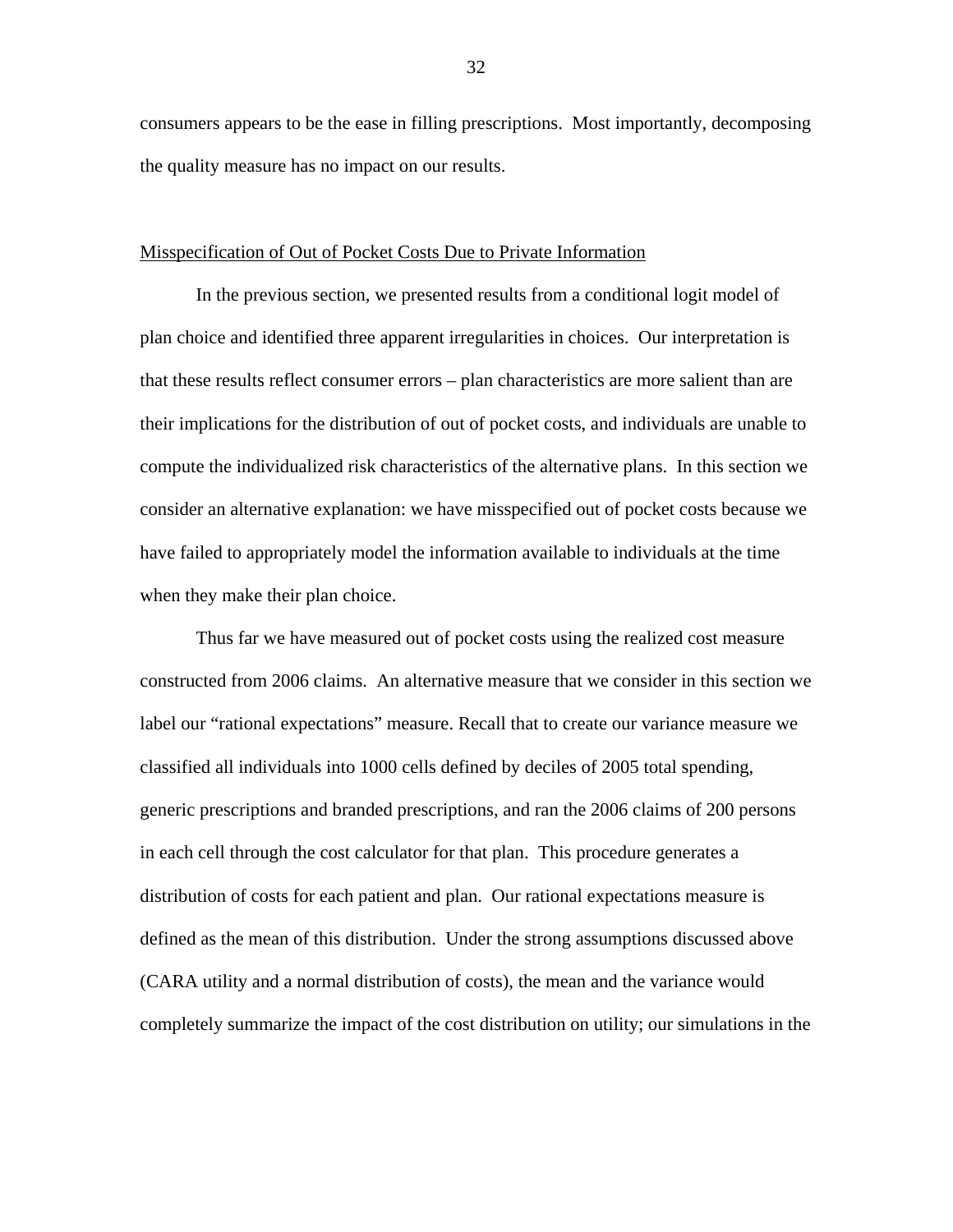Appendix A show that they summarize this distribution well anyway even if these assumptions are relaxed.

It is useful to compare this rational expectations measure to the perfect foresight/realized costs measure we have been using. The latter measure is "too broad" in the sense that it includes information not available to individuals at the time when they choose (provided that is, that they do not know exactly what their drug needs and drug prices will be for the coming year). The former measure is "too narrow" in the sense that individuals may have private information at the time they choose beyond what can be inferred from their 2005 costs. If a patient learns they have cancer just prior to choosing their 2006 plan, they would correctly forecast that their drug needs would likely exceed the average of those with similar 2005 spending.

We address these concerns by developing a model with which we can identify the information available to consumers at the time when they choose. The intuition behind this model is that we can determine if individuals know more than we can predict given just their 2005 spending by evaluating whether their plan choices are responsive to the component of 2006 spending which is not known in 2005.

The formal derivation of this model is presented in Appendix B. In summary, we augment our model in two ways. The first is to include a normally distributed term which captures the degree of private information: the difference between actual out of pocket spending in 2006 and what we would have predicted for 2006 based on our rational expectations model. If we were estimating a linear model, this would be comparable to estimating our model by instrumental variables, where we instrument the perfect foresight level of costs with our rational expectations cost measure, which is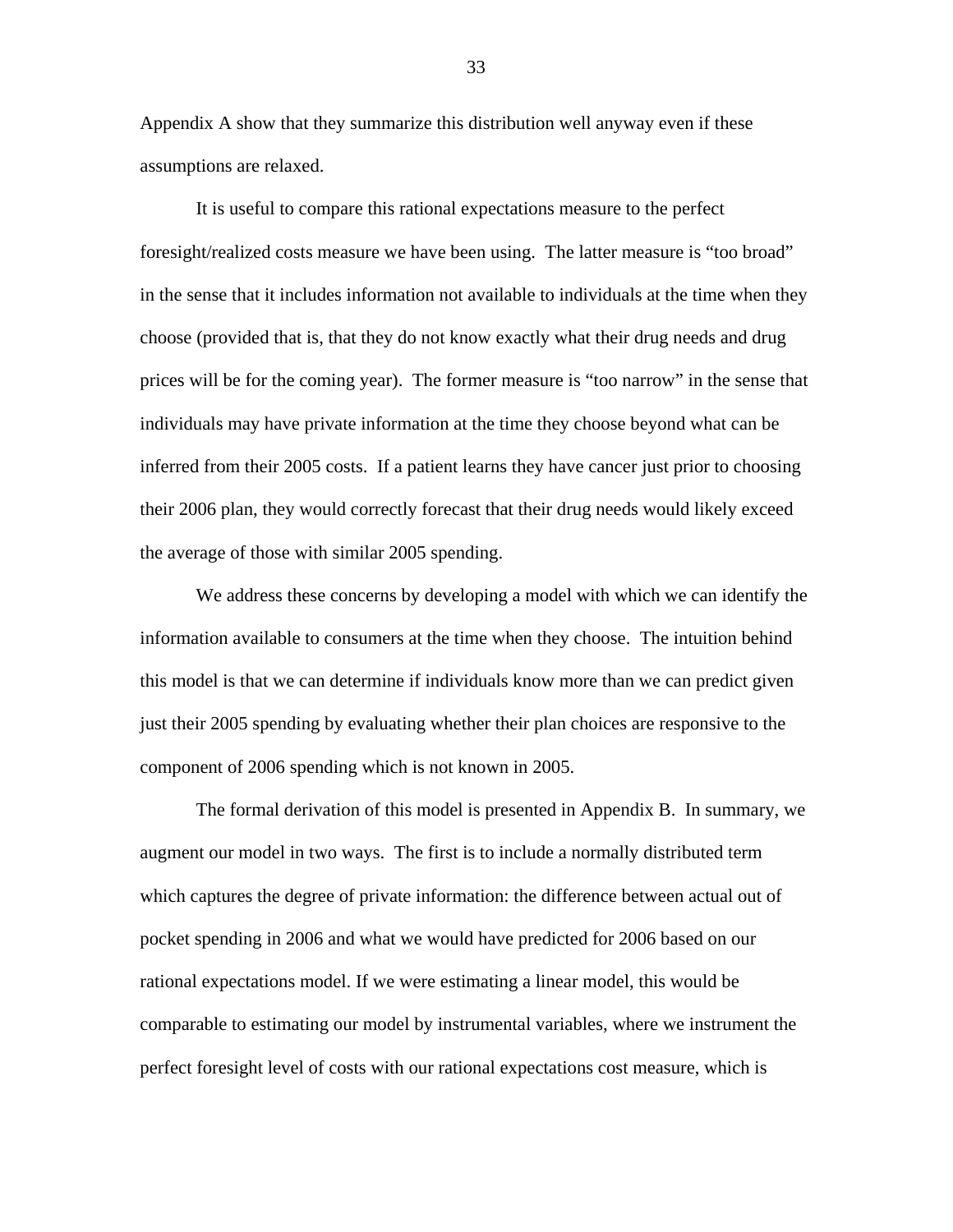independent of private information. In our non-linear setting, the comparable correction is to include this noise term, which essentially amounts to estimating a random coefficients model with one extra parameter to identify the degree of private information. Second, the measured variance from the 1000 cell exercise overstates the true variance in costs because some of this variation represents variation in realized costs which is unpredictable based on 2005 costs but is known to the individual at the time when they choose. We develop a correction for the variance based on the estimated degree of private information.

 Table 3 reports the results from estimating this model. For computational reasons, we estimate this model on a much smaller sample by randomly selecting 15,000 patients from our earlier sample. Column (1) reports our earlier results, column (2) reports the earlier specification on the new sample, and column (3) the results from adding the term for private information and correcting the variance. The model is estimated using the Laplace approximation developed in Hausman-Harding (2007) with bootstrapped standard errors, including controls for the various plan characteristics.

 The results in Table 3 suggest that there is substantial private information: individual choices take into account about 60% of the variation in out of pocket costs which cannot be predicted given their cell. The results also imply that our earlier finding that the coefficient on realized costs is smaller than the coefficient on premiums is robust to any measurement error generated from the fact that individuals do not know realized costs at the time when they choose.<sup>17</sup> Moreover, financial plan characteristics such as the

 $\overline{a}$ 

<sup>&</sup>lt;sup>17</sup> In other words, in a linear context, instrumenting realized costs for 2006 by predicted costs based on 2005 characteristics does not much change the coefficient on out of pocket costs, indicating little bias from measurement error in our out of pocket cost coefficient.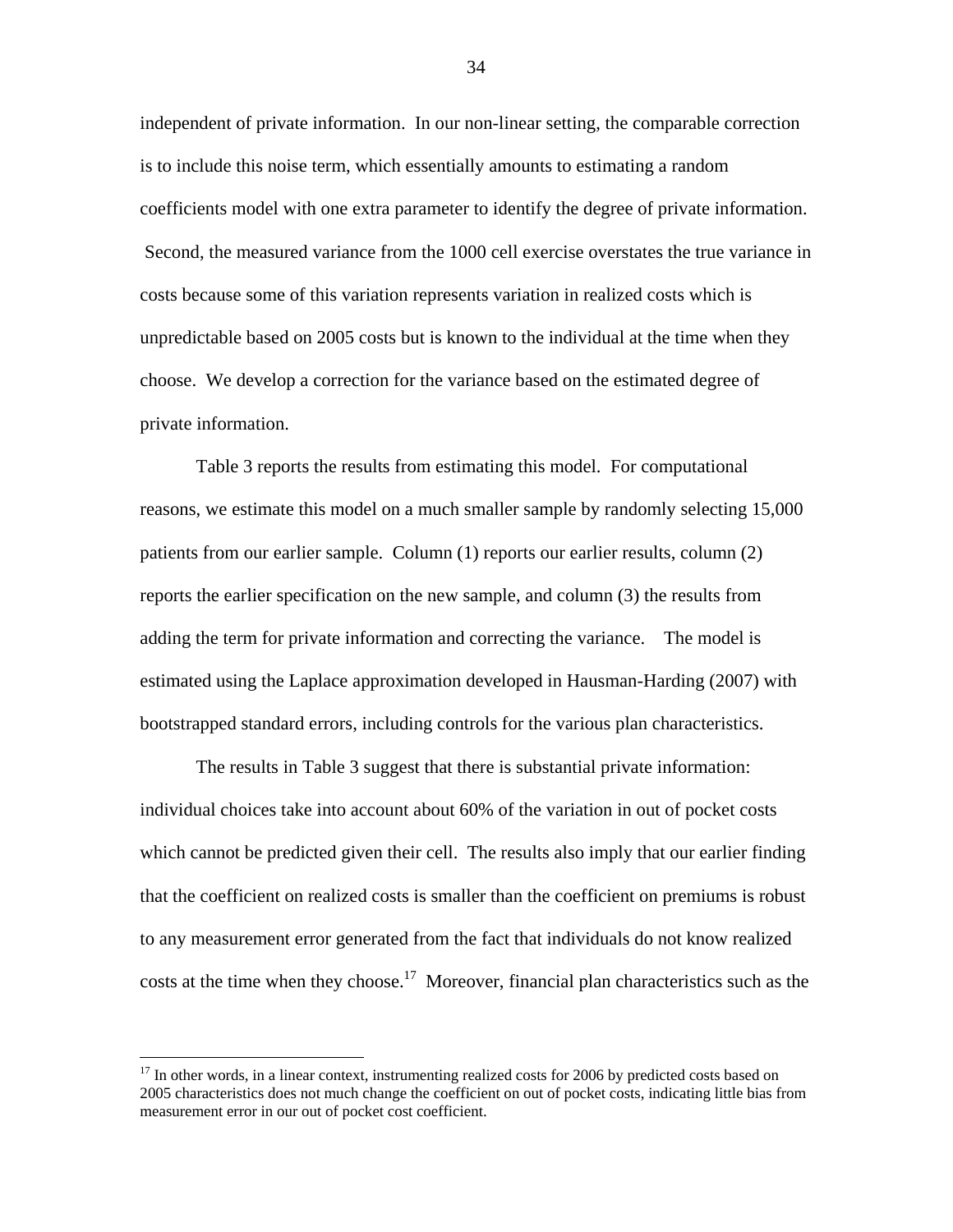donut hole and deductible continue to enter highly significantly in this model. Therefore, two of the major choice inconsistencies persist even when we model private information.

 This model implies, however, that individuals know much of what their costs will be to each plan in their choice set in the coming year so there is little insurance motive. Under this interpretation, the variance in out of pocket costs is small for all plans because there is little uncertainty. This means that any measured response to the variance term would imply high levels of risk aversion, and that the standard errors in our estimates of risk aversion are much larger than we concluded in the model ignoring private information. The risk index in these models (obtained by dividing the variance coefficient by the premium coefficient and multiplying by 200) is comparable to what we obtained in our Appendix B simulations for CRRA = 3 with wealth =  $17000$ .<sup>18</sup>

The bottom line from our models of private information is that our conclusions about the gap between the premium and out of pocket expenditure coefficients, and the powerful role for general plan financial characteristics in driving choice, are robust to a wide variety of specifications of out of pocket spending risk. Our conclusion about the low degree of estimated risk aversion, however, is more sensitive to the precise specification of the model. $19$ 

 $\overline{a}$ 

<sup>&</sup>lt;sup>18</sup> As we highlight in Abaluck and Gruber (2008), the results reported in Table 2 are also consistent with an alternative model of information where individuals are not using all available information, but rather are paying attention only to a part of their prescription drug expenditures. For that portion to which they are attentive, individuals are rationally weighting premiums and out of pocket costs in the same way in making their decision. Yet individuals do not respond to variation in out of pocket costs beyond that portion. Under this interpretation, we find that the degree of private information is smaller and the coefficient on the risk measure once again becomes very small.<br><sup>19</sup> To further explore robustness here, we also consider an alternative measure of predicted out of pocket

costs: predicting those costs based only on use of "regular drugs". A regular drug is defined as any drug for which the individual consumed at least 90 days supply in 2005. In our new measure, we construct the OOP cost variable assuming that drug use in 2006 will consist only of regular drugs in 2005. Our results are very similar using this alternative measure.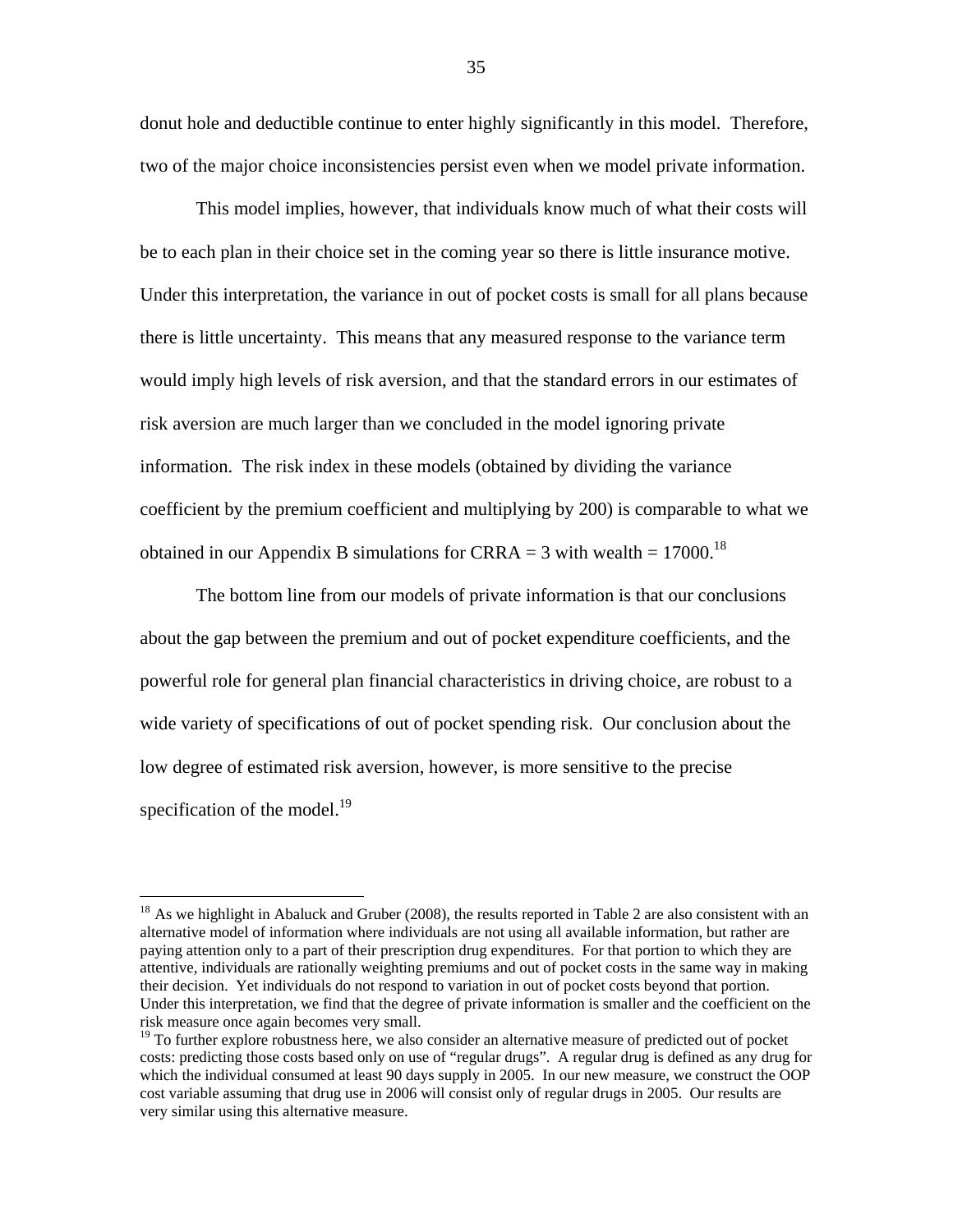## **Part VI: Heterogeneity**

 The independence of irrelevant alternatives assumption that underlies the conditional logit model places strong restrictions on how elasticities vary across plans and will lead to inconsistent estimates if preferences are heterogeneous across the population. To address this concern, we assess the robustness of our model to heterogeneity driven by both observed and unobserved factors. We first note that our model already allows for a substantial amount of individual variation: we estimated the coefficients on individualized out of pocket cost parameters. Nonetheless, it may still be the case that preferences vary in ways not included in our model. In terms of observed heterogeneity, we have reestimated our model for a number of separate samples: by gender; by age; and by tercile of the 2005 prescription drug expenditure distribution. In every case, we find that our results are very similar across all samples. In particular, each of these samples illustrates the three choice inconsistencies documented thus far: the premium coefficient is many multiples of the out of pocket cost coefficient; financial plan characteristics enter significantly; and the estimated degree of risk aversion is very low.

 We therefore turn to considering unobserved heterogeneity. We use the Laplace approximation developed by Hausman-Harding (2007) to estimate a model with normally distributed random coefficients on all included characteristics. Our goal here is primarily a robustness check: does accounting for heterogeneity change any of our qualitative conclusions?

 Table 4 shows the results of this analysis. As before, column 1 is the original model on a small sample. Column 2 adds random coefficients on premium, perfect foresight OOP, variance and quality, while column 3 adds random coefficients on all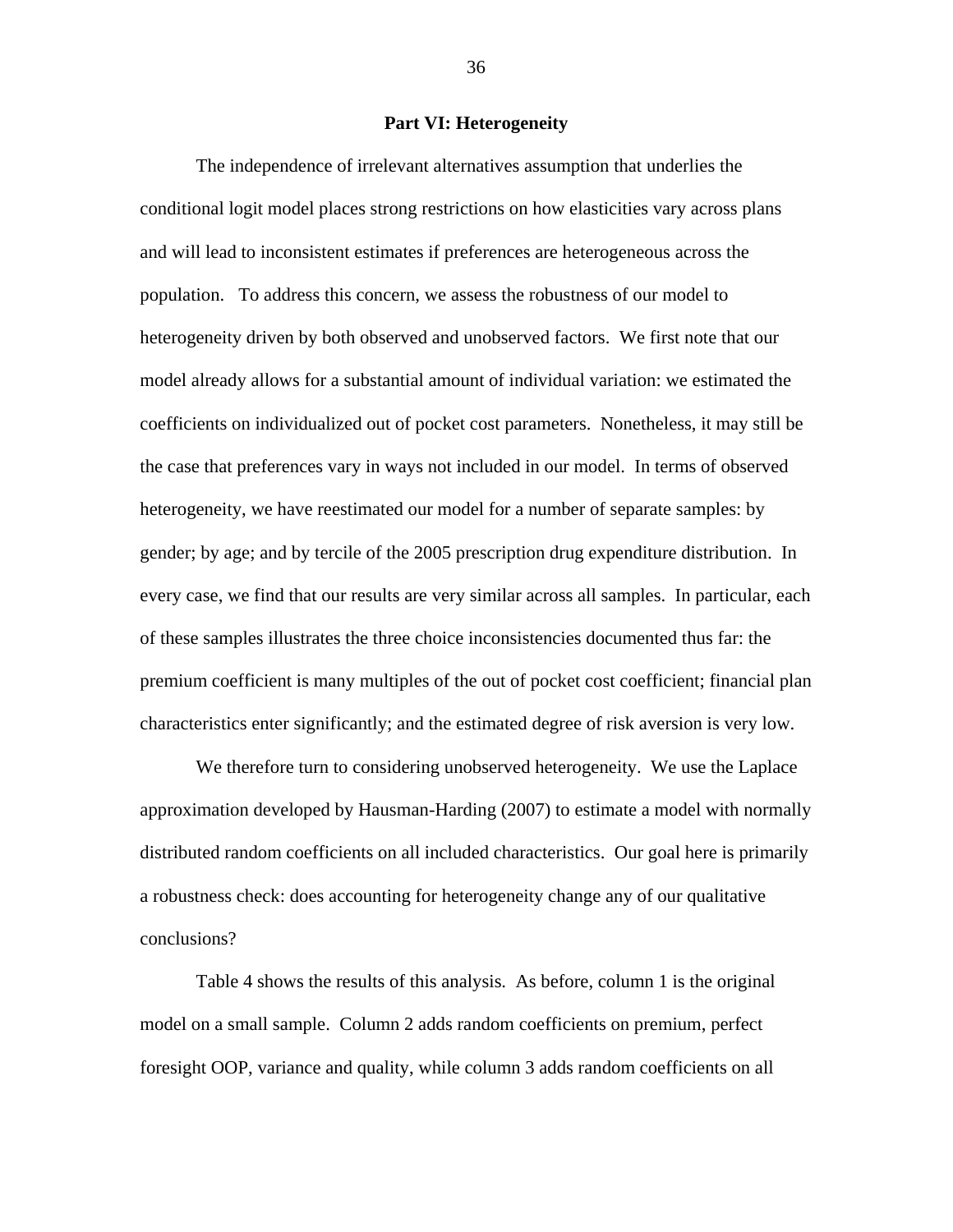variables. Again, we see that the choice inconsistencies are present even after accounting for unobserved heterogeneity. Further, the magnitude of the coefficients estimated in the model without heterogeneity (which correspond to the mean of the random coefficients in this model) is not much affected. We do estimate significant heterogeneity in the coefficients on premium, quality, the deductible and the generic donut hole term; allowing for this heterogeneity turns out not to have a significant impact on the welfare results we report below.

 We can also interpret the results in Table 4 as a test of the IIA assumption. To the extent that any of the coefficients are significant, this suggests that the IIA assumption does not hold exactly. Nonetheless, the fact that the magnitude of the coefficients does not change substantially once we allow for random coefficients suggests that this assumption is not altering our conclusions.

#### **Part VII: Conclusions and Implications**

The new delivery mechanism for a public insurance benefit introduced by the Medicare Part D program is a radical departure from the traditional public insurance model – and an exciting opportunity to understand the role of choice in the delivery of public insurance. Using a unique data set we have provided the first evidence on the efficacy of the choices made by individuals under Part D. While individual choices are consistent with maximizing behavior such as preferring plans with lower premiums, lower out of pocket exposure and higher quality, they are inconsistent with the standard model in three important respects: individuals underweight out of pocket spending relative to premiums; they overweight plan characteristics beyond their own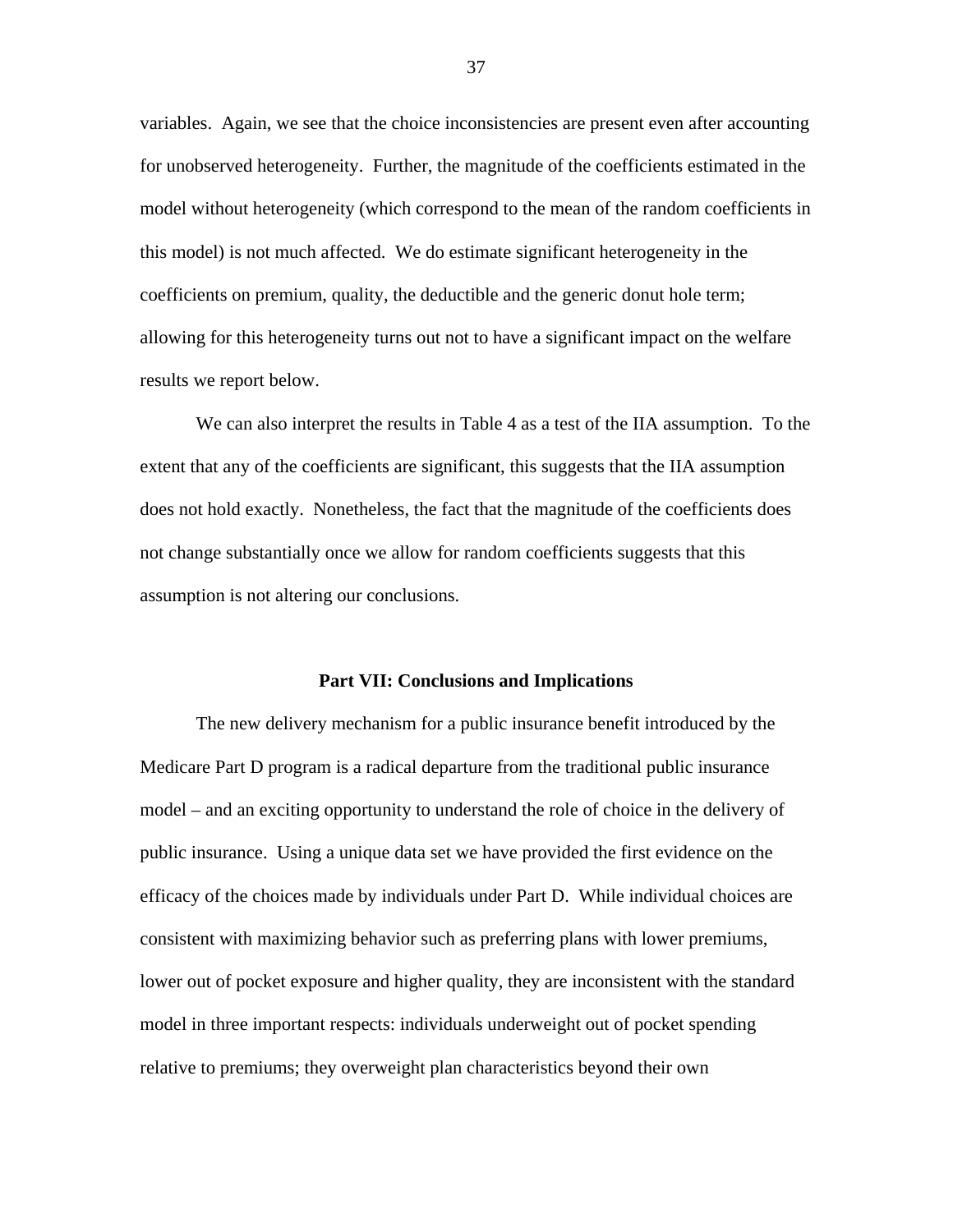circumstances; and they do not fully appreciate the risk-reducing aspects of plans for themselves.

 One means of assessing the implications of these findings is to consider the partial equilibrium welfare gains that would occur were individuals making fully informed and rational decisions about plan choice (ignoring, for now, any supply side considerations or computation costs; these are discussed later). If individuals were fully informed, their choices would be given by the model estimated above but satisfying three additional restrictions: the coefficient on premiums is equal to that on expected out of pocket costs; financial plan characteristics other than premiums are excluded from the utility function once we control for the individual's expected out of pocket costs; and individuals exhibit risk aversion in their plan choice. We assume that the coefficient on premiums represents the marginal utility of a dollar if individuals were fully informed (this in turn determines the dollar value of quality variables and risk characteristics).

We define a normative utility function to include premiums and out of pocket costs (equally weighted), variance and quality, and value the latter characteristics in terms of dollars of premiums. We then ask: if individuals had chosen the plan which maximizes this normative utility function rather than the plan which they did in fact choose, by how much would utility be improved when assessed according to the normative utility function?<sup>20</sup> The answer in this model is about 27% of total costs – this is comparable to the 30.9% we found when we looked only at cost savings. The small difference is due to the fact that the lowest cost plans also have slightly lower quality

 $\overline{a}$ 

 $20$  Appendix D of Abaluck and Gruber (2008) contains the formula used to make this calculation as well as a derivation.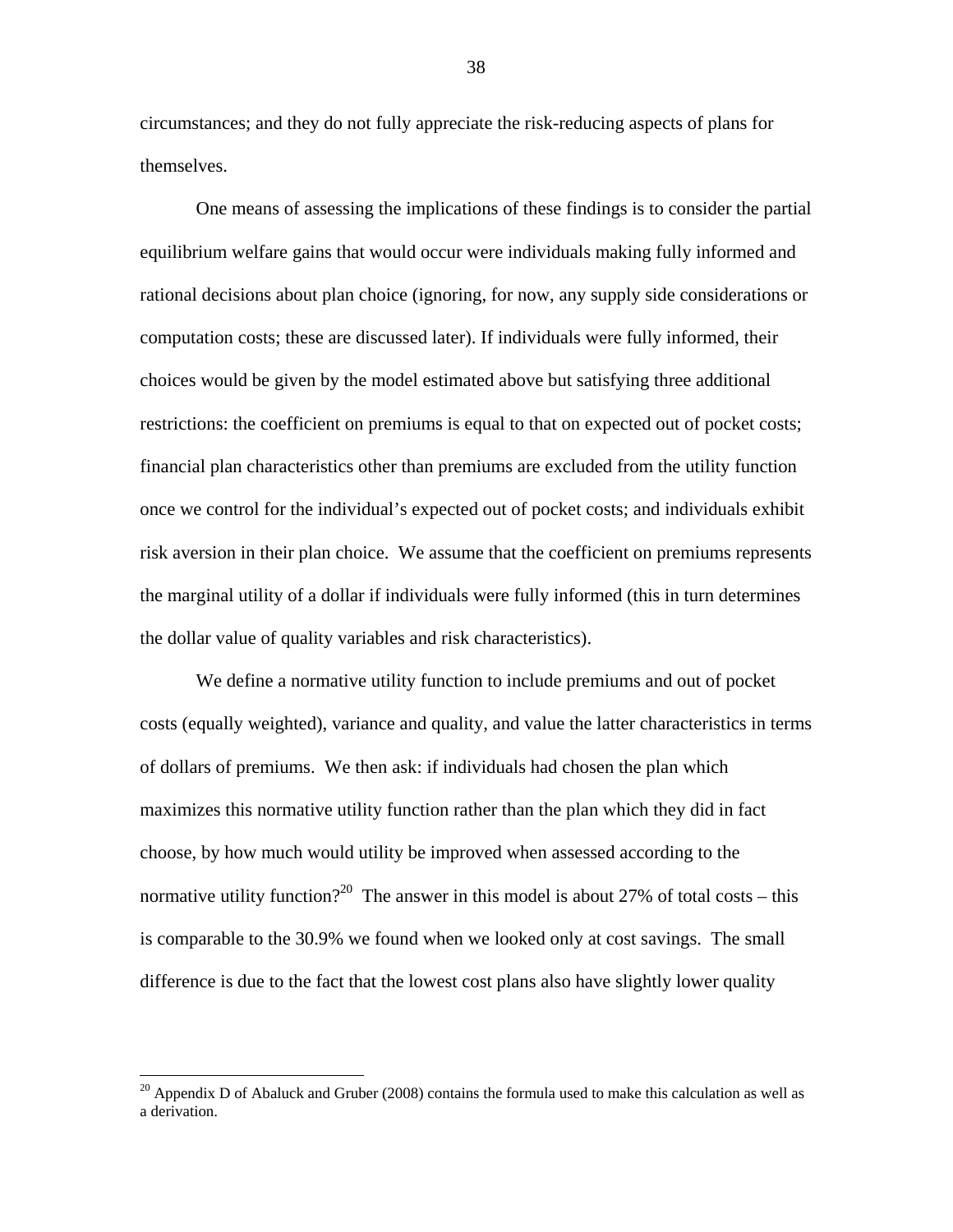ratings on average.<sup>21</sup> We can interpret the 27% number as telling us the scope of the potential partial equilibrium utility gains. If there were some intervention that would make individuals fully informed and fully rational, this is the amount by which their utility could be improved (in partial equilibrium).

This large effect suggests that policy makers consider reforms that realize some of these gains. Some possibilities include directly providing individualized information about costs (as in Kling 2008) or appointing surrogates such as doctors or pharmacists to play some role in plan choice. For example, as Gruber and Scott-Morton (2009) suggest, pharmacists could be reimbursed for helping seniors choose the best Part D plan for them.

A more difficult question is whether these findings justify actual restrictions in the choice set facing seniors. As discussed in Abaluck and Gruber (2008), if policy makers are able to restrict choice to the plans on the efficient frontier, there are sizeable welfare gains for seniors (in partial equilibrium). It is unclear, however, whether policy makers would be able to effectively distinguish such plans; simply restricting choice to a random subset of plans does not raise welfare.

A full modeling of policy implications must also consider the general equilibrium implications. For example, restricting the size of the choice set may lower competitive pressure on the supply side. Of course, there are possible reforms which would preserve the competitive nature of the bidding process while reducing the number of plans ultimately offered to consumers, such as first stage bidding across plans to offer one of a

 $\overline{a}$ 

 $21$  The 27% number uses the measured coefficient on the variance of costs which is close to zero. We can alternatively impose a coefficient which corresponds to a coefficient of absolute risk aversion of .0003 (roughly CARA = 3 with wealth of 17,000). In that case, the number rises to 27.6%. The difference is small because the lowest cost plans offer comparable risk protection to the plans which are actually chosen.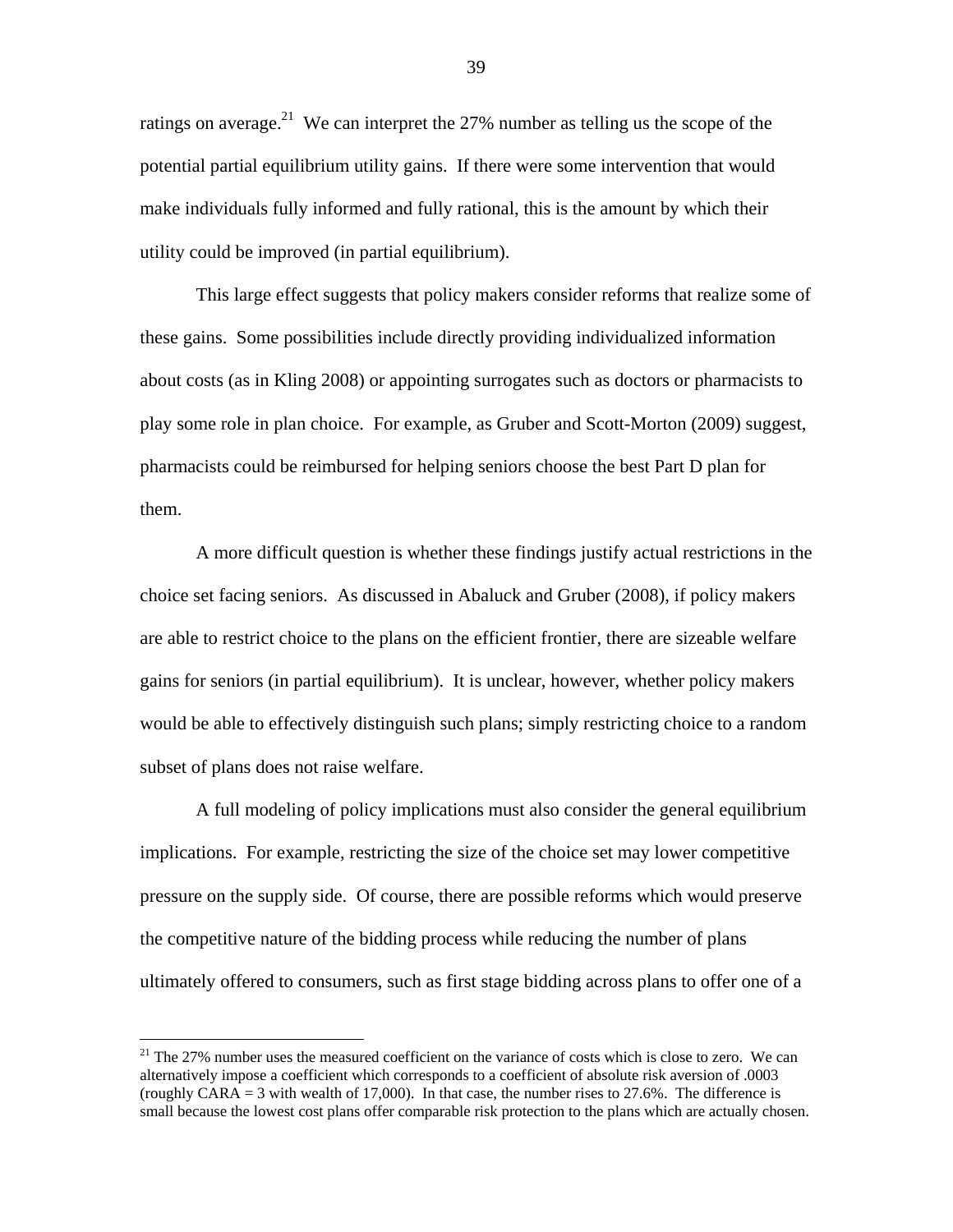limited set of plan structures. Our results are also driven in part by the fact that the three lowest cost plans in each choice set are also among the best plans in terms of average utility all things considered. If we select three random plans in each choice set, we find welfare losses from restricting choice. On the demand side, this analysis assumes that the estimated choice process is fixed. We assume that individuals choose according to the same positive utility function regardless of the size of the choice set – any utility increases from smaller choice sets arise because there is less scope for error. If individuals are in fact better able to evaluate alternatives in a smaller choice set, then our analysis would understate the potential gains. Moreover, surveys indicate that elders spend an average of 3 hours selecting their Part D plan (Kling et. al. 2008), so the dollar value of the hours saved by dramatically simplifying the choice process may be nontrivial as well.

Our models do not distinguish between the case of boundedly rational consumers choosing plans they trust as a heuristic given the time-costs of fully evaluating choices, and the case where consumers simply err in underweighting out of pocket costs due to a lack of cognitive ability. While this distinction is important for evaluating the potential efficacy of providing consumers with additional information, it is less relevant to considering the welfare impact of altering the choice set: in either case, our estimates imply that consumers would be better off if there were less scope for choosing the wrong plan.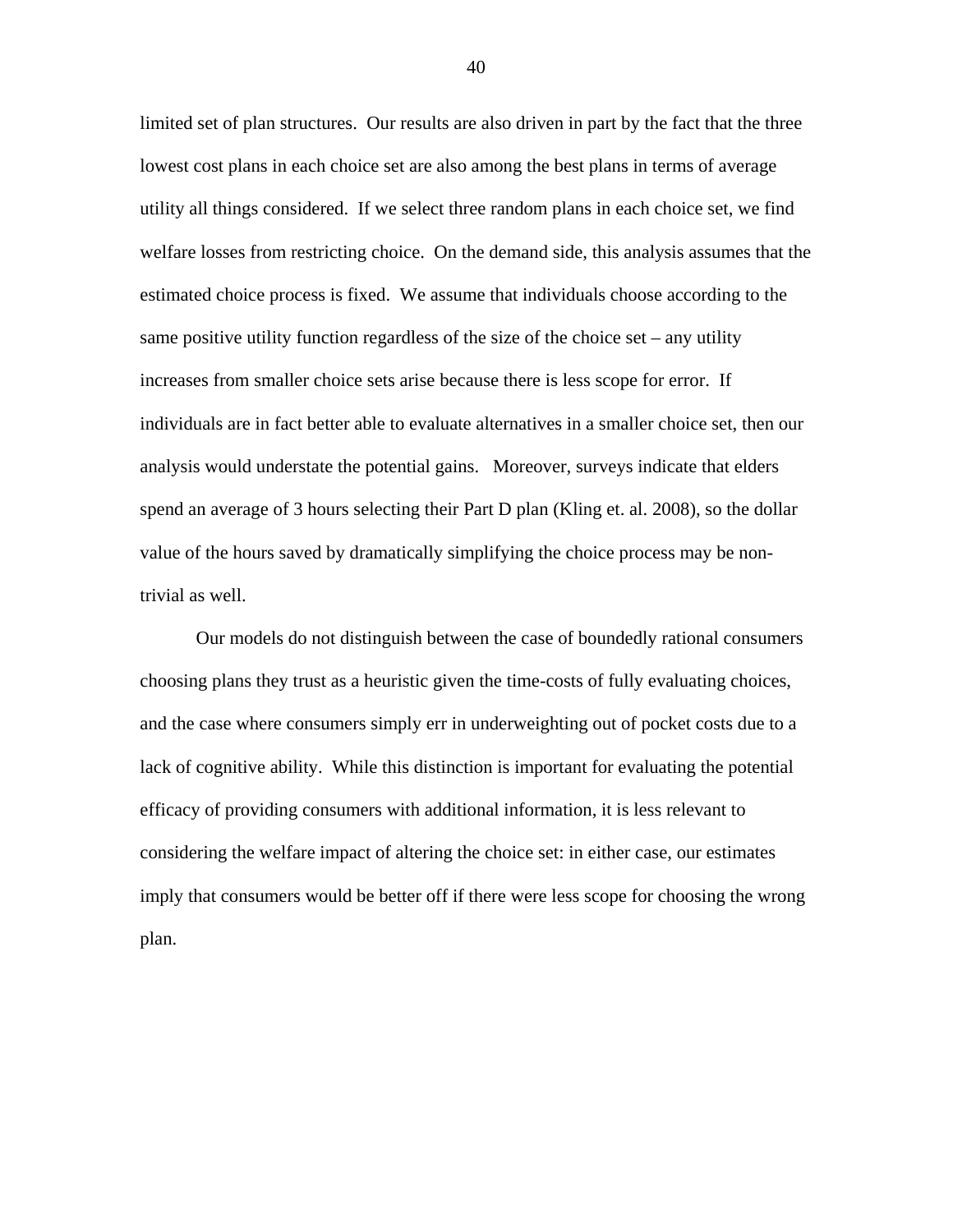#### References

Ackerberg, D. A. and M. Rysman. 2002. "Unobserved Product Differentiation in Discrete Choice Models: Estimating Price Elasticities and Welfare Effects" *NBER Working Paper*.

Agarwal, S., J. C. Driscoll, X. Gabaix, and D. Laibson. 2007. *The Age of Reason: Financial Decisions Over the Lifecycle*. Vol. Pension Research Council; Wharton School: National Bureau of Economic Research Cambridge, Mass., USA.

Berry, S. and A. Pakes. 2001. "Estimating the Pure Hedonic Discrete Choice Model" *manuscript, Department of Economics, Yale University*.

Bertrand, M., D. Karlan, S. Mullainathan, E. Shafir, and J. Zinman. 2005. "What's Psychology Worth A Field Experiment in Consumer Credit Market" *Yale University Economic Growth Center Discussion Paper*, 918.

Boatwright, P. and J. C. Nunes. 2001. "Reducing Assortment: An Attribute-Based Approach" *Journal of Marketing*, 65(3): 50-63.

Chetty, Raj, Adam Looney and Kory Kroft, 2007. "Salience and Taxation: Theory and Evidence," NBER Working paper #13330, August 2007.

Fratiglioni, L., D. De Ronchi, and H. A. Torres. 1999. "Worldwide Prevalence and Incidence of Dementia." *Drugs & aging*, 15(5): 365.

Gruber, Jonathan and Fiona Scott-Morton. 2009. "Paying Pharmacists to Help Seniors Choose their Part D Plan," mimeo, Yale University.

Harding, M. C. and J. Hausman. 2007. "Using a Laplace Approximation to Estimate the Random Coefficients Logit Model by Nonlinear Least Squares" *International Economic Review*, 48(4): 1311-1328.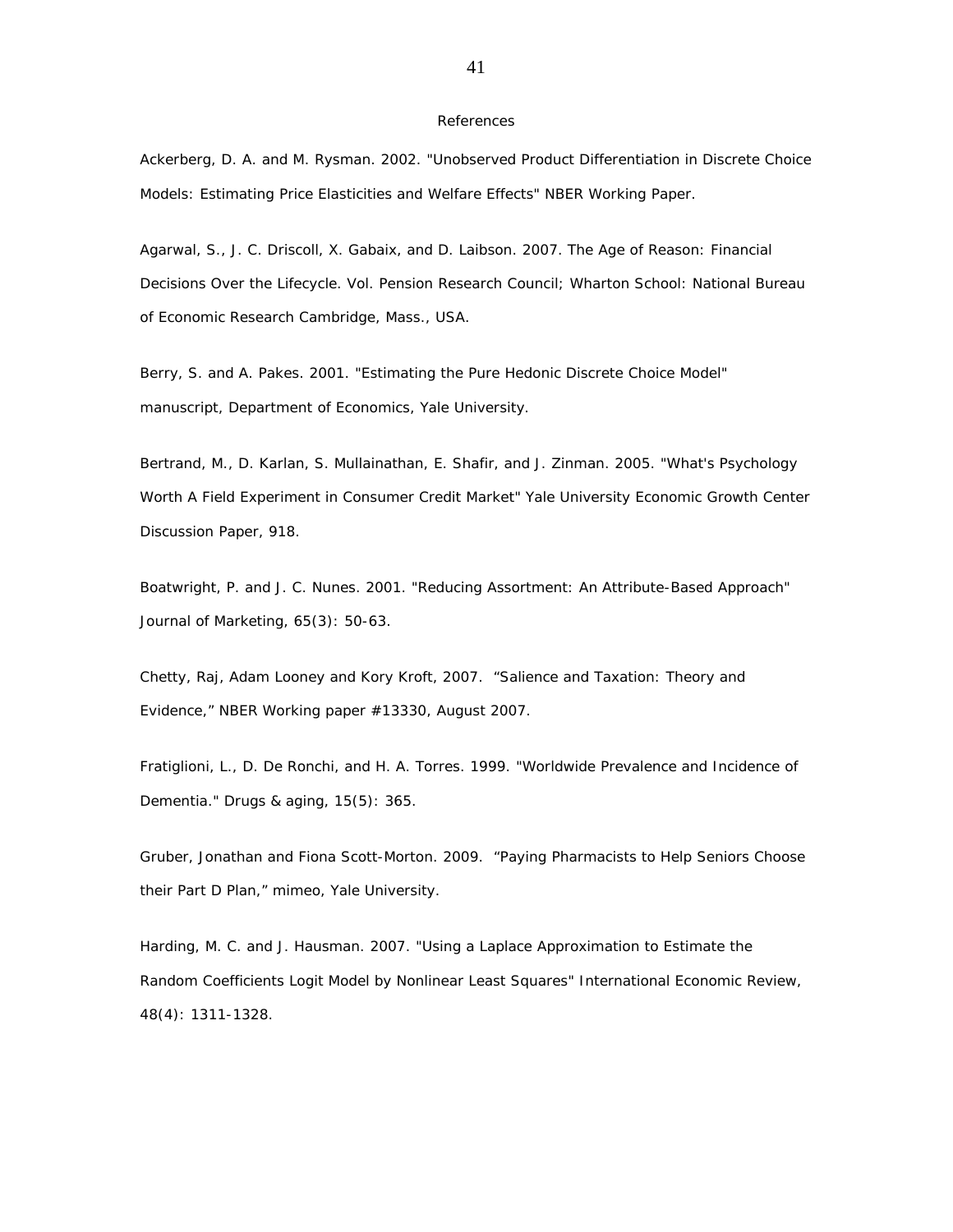Hastings, Justine and Lydia Tejeda-Ashton, 2008. "Financial Literacy, Information and Demand Elasticity: Survey and Experimental Evidence from Mexico," NBER Working Paper #14538, December 2008.

Hausman, Jerry, Jason Abrevaya, and Fiona Scott-Morton. 1998. "Misclassification of the Dependent Variable in a Discrete-Response Setting" *Journal of Econometrics*, 87(2): 239-269.

Heiss, F., D. McFadden, and J. Winter. 2006. "Who Failed to Enroll in Medicare Part D, and Why? Early Results" *Health affairs*, 25(5): 344-354.

Heiss, F., D. L. McFadden, and J. K. Winter. 2007. "Mind the Gap! Consumer Perceptions and Choices of Medicare Part D Prescription Drug Plans" *NBER Working Paper*.

Irons, Ben and Cameron Hepburn. 2007. "Regret Theory and the Tyranny of Choice\*" *Economic Record*, 83(261): 191-203.

Iyengar, S. S., W. Jiang, and G. Huberman. 2004. "How Much Choice is Too Much? Contributions to 401 (k) Retirement Plans" *Pension Design and Structure: New Lessons from Behavioral Finance*: 83-96.

Iyengar, S. S. and E. Kamenica. 2006. "Choice Overload and Simplicity Seeking" *University of Chicago Graduate School of Business Working Paper.*

Iyengar, S. S. and M. R. Lepper. 2000. "When Choice is Demotivating: Can One Desire Too Much of a Good Thing?" *Journal of personality and social psychology*, 79(6): 995-1006.

Kamenica, E. 2008. "Contextual Inference in Markets: On the Informational Content of Product Lines" *American Economic Review*, 98(5): 2127-2128-2149.

Kling, J. R., S. Mullainathan, E. Shafir, L. Vermeulen, and M. V. Wrobel. 2008. "Misperception in Choosing Medicare Drug Plans" *Unpublished paper, June*.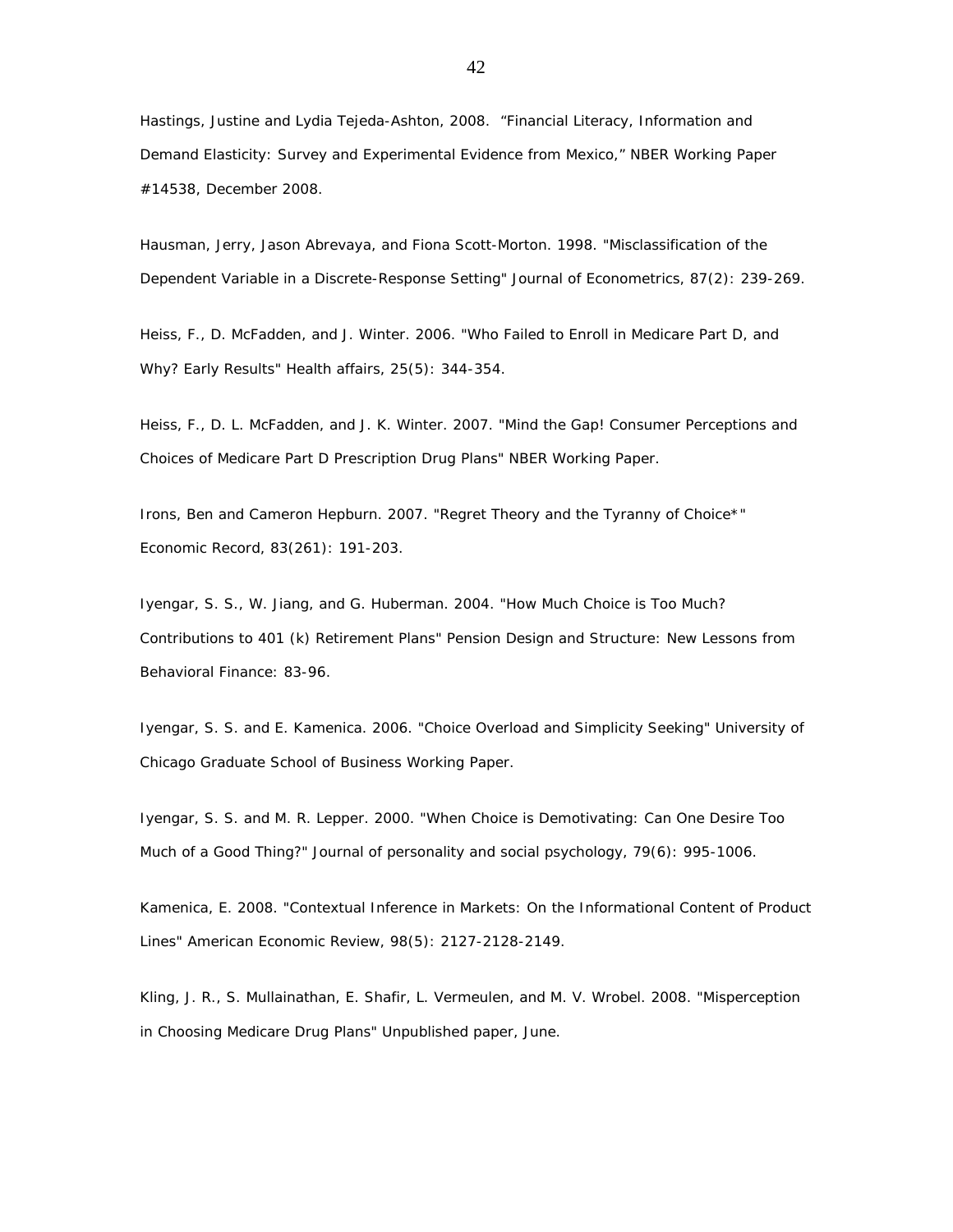Kuksov, D. and J. M. Villas-Boas. 2006. "When More Alternatives Lead to Less Choice" *Haas School of Business, University of California, Berkley, Mimeo*.

Lucarelli, C., J. Prince, and K. I. Simon. 2008. "Measuring Welfare and the Effects of Regulation in a Government-Created Market: The Case of Medicare Part D Plans" *NBER Working Paper*.

Petrin, A. 2002. "Quantifying the Benefits of New Products: The Case of the Minivan" *Journal of Political Economy*, 110(4): 705-729.

Salthouse, T. A. 1996. "The Processing-Speed Theory of Adult Age Differences in Cognition" *Psychological review*, 103(3): 403-428.

d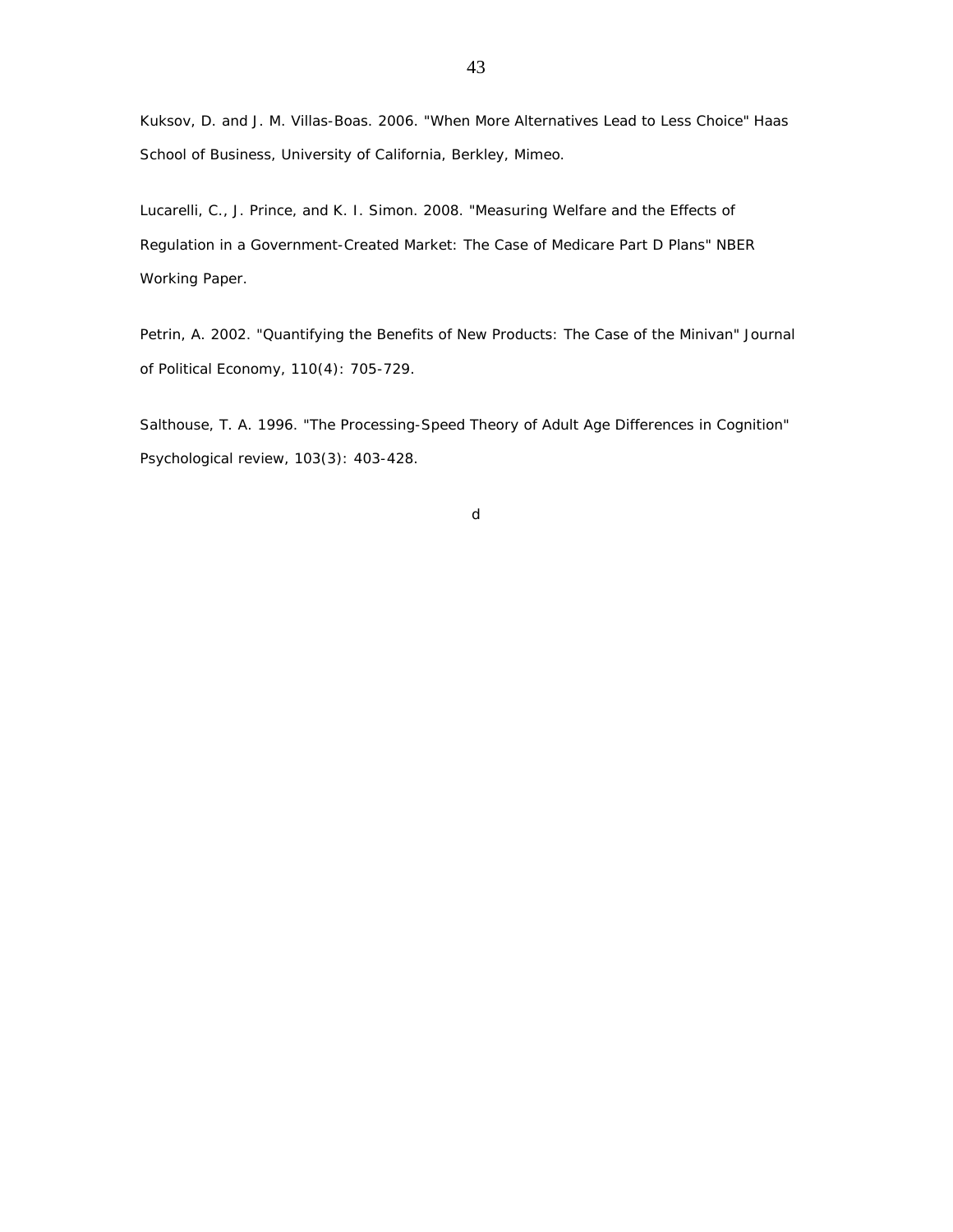



**Histogram of cost savings from switching to lowest cost plan** 



**Average mean and standard deviation for each PDP plan in CA** 

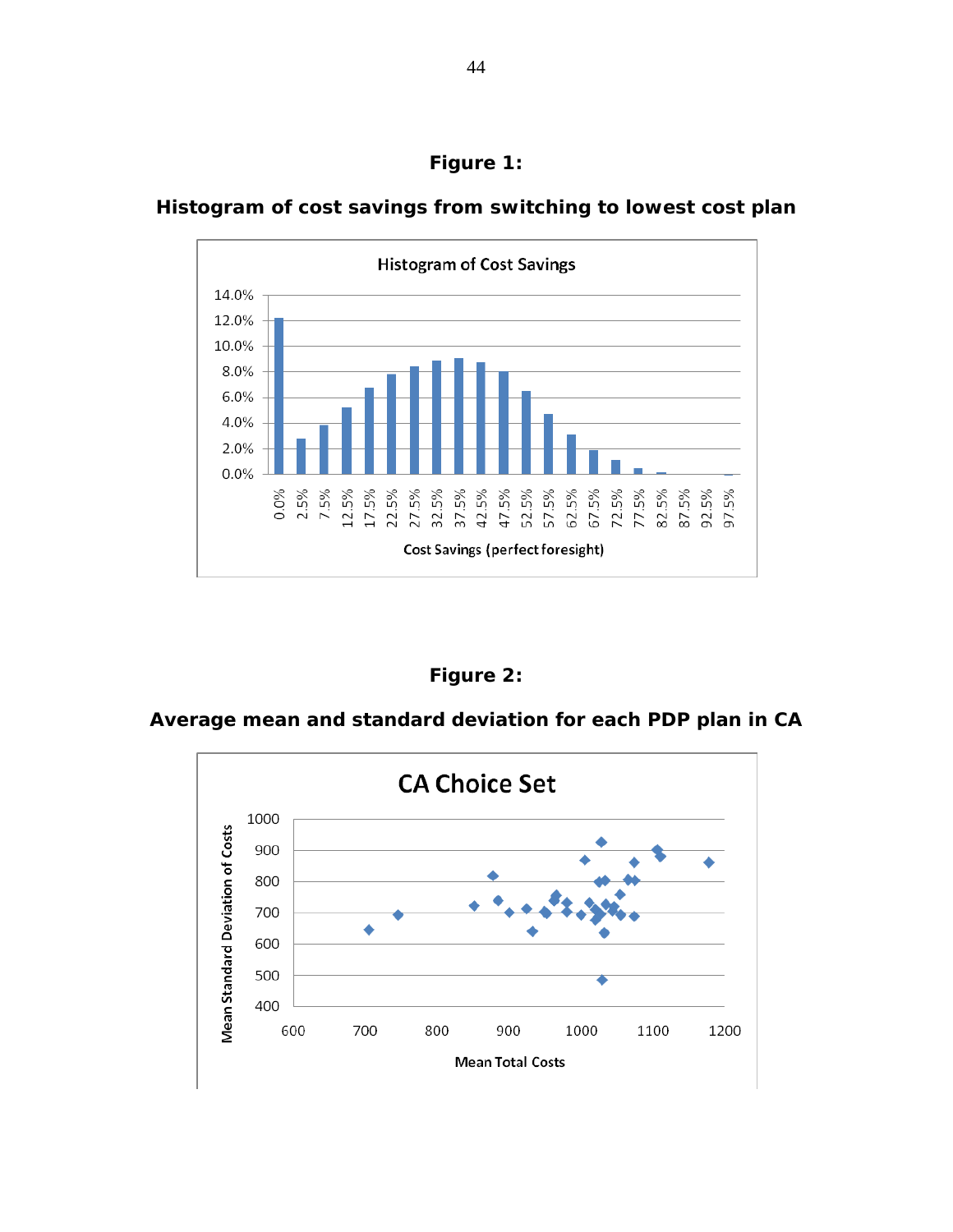## **Figure 3:**

**Percent Choosing Donut Hole Coverage and Added Cost by Expenditure Quantile**

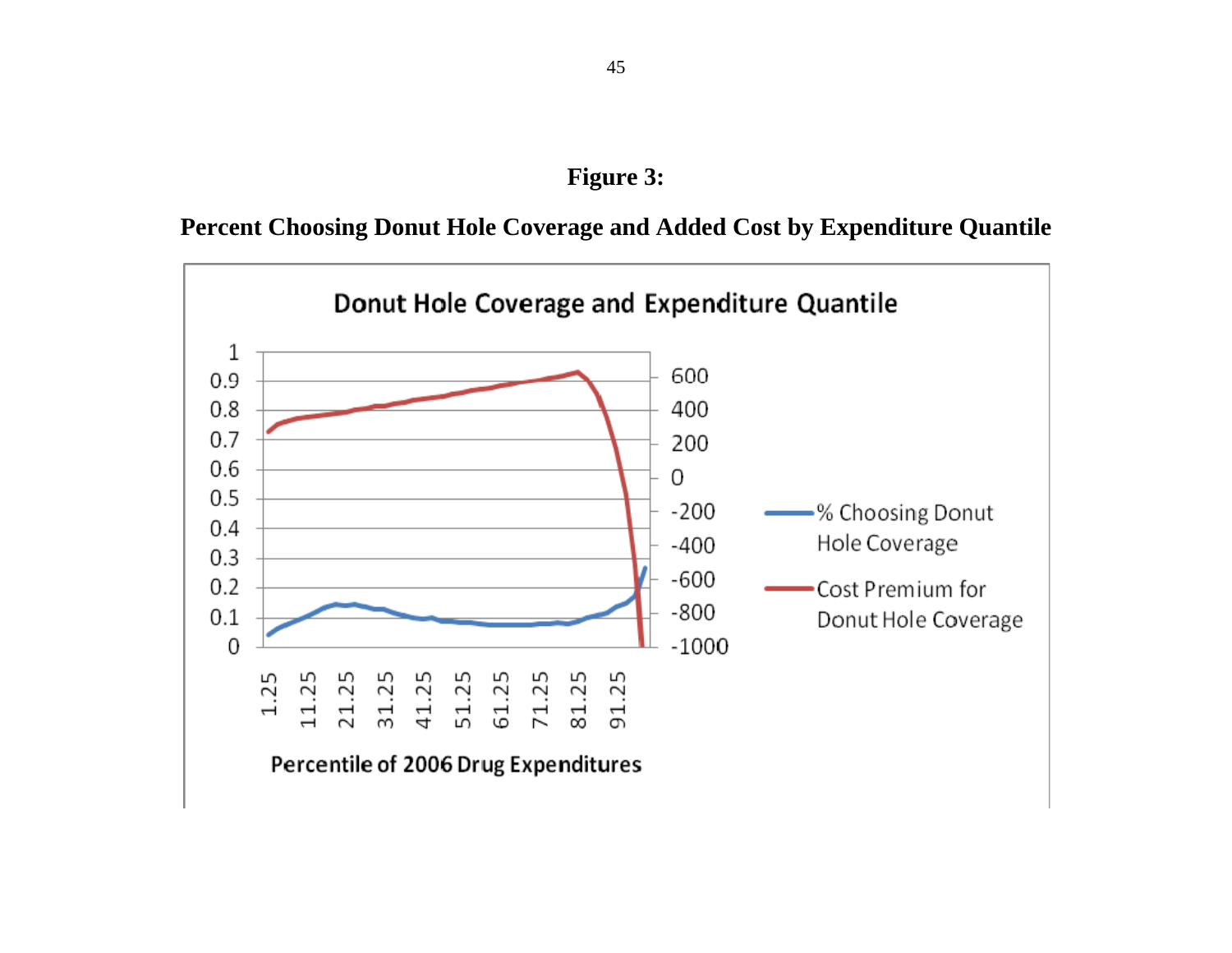## **Table 1: Conditional Logit Results**

|                            | (1)         | (2)         | (3)         | (4)         |
|----------------------------|-------------|-------------|-------------|-------------|
| Premium                    | $-.3208**$  | $-0.7663**$ | $-.4990**$  | $-.5218**$  |
| (hundreds)                 | (.0024)     | (.0038)     | (.0061)     | (.0069)     |
| OOP Costs (realized)       | $-0.1861**$ | $-.1172**$  | $-.0961**$  | $-.0967**$  |
| (hundreds)                 | (.0014)     | (.0015)     | (.0015)     | (.0016)     |
| Variance                   | $-0.0163**$ | $-.0004$    | $-0.0006$   | $-.0005$    |
| (times 10^6)               | (.0023)     | (.0007)     | (.0007)     | (.0007)     |
| Deductible                 | X           | $-.2899**$  | $-0.1628**$ | $-0.1674**$ |
| (hundreds)                 |             | (.0049)     | (.0067)     | (.0072)     |
| Donut Hole                 | x           | $3.023**$   | $1.762**$   | $1.865**$   |
|                            |             | (.0181)     | (.0277)     | (.0303)     |
| <b>Generic Coverage</b>    | x           | $.4203**$   | $.3004**$   | .2700**     |
|                            |             | (.0140)     | (.0175)     | (.0177)     |
| <b>Cost Sharing</b>        | x           | 3.282**     | $1.189**$   | $1.057**$   |
|                            |             | (.0538)     | (.0741)     | (.0778)     |
| # of top 100 on Form       | x           | $.0937**$   | $.0587**$   | $.0644**$   |
|                            |             | (.0007)     | (.0017)     | (.0018)     |
| Avg. Quality               | x           | .7398**     | X           | X           |
|                            |             | (.0039)     |             |             |
| <b>Brand Dummies</b>       | <b>NO</b>   | <b>NO</b>   | <b>YES</b>  | <b>NO</b>   |
| <b>Brand-State Dummies</b> | NO.         | <b>NO</b>   | <b>NO</b>   | <b>YES</b>  |
| <b>Risk Index</b>          | 10          | 0           | 0           | 0           |
| # of patients              | 95742       | 95742       | 95742       | 95742       |
| # of plans                 | 702         | 702         | 702         | 702         |
| # of states                | 47          | 47          | 47          | 47          |
| # of brands                | 36          | 36          | 36          | 36          |

Notes: Table shows conditional logit results from estimating the model given in equation (6) by maximum likelihood. Each column shows coefficients from a single regression. The coefficients reported are the parameters of the utility function, not marginal effects. Standard errors are in parentheses. \* indicates significance at the 5% level and \*\* indicates significance at the 1% level. The first column includes only premium, realized out of pocket cost and the variance measure. The second column adds controls for the indicated plan characteristics, the third column adds brand fixed effects and the fourth column adds brand‐state fixed effects. Premiums, out of pocket cost and deductibles are in hundreds of dollars and the variance term is in millions. The cost sharing variable is computed as the average value of covered expenditures divided by total drug expenditures for individuals in the choice set. The average quality variable is a normalized version of the "average rating" index provided by CMS. The risk index is twice the coefficient on the variance divided by the coefficient on premiums scaled by 100. In the model in the text, this value equals one million times the coefficient of absolute risk aversion.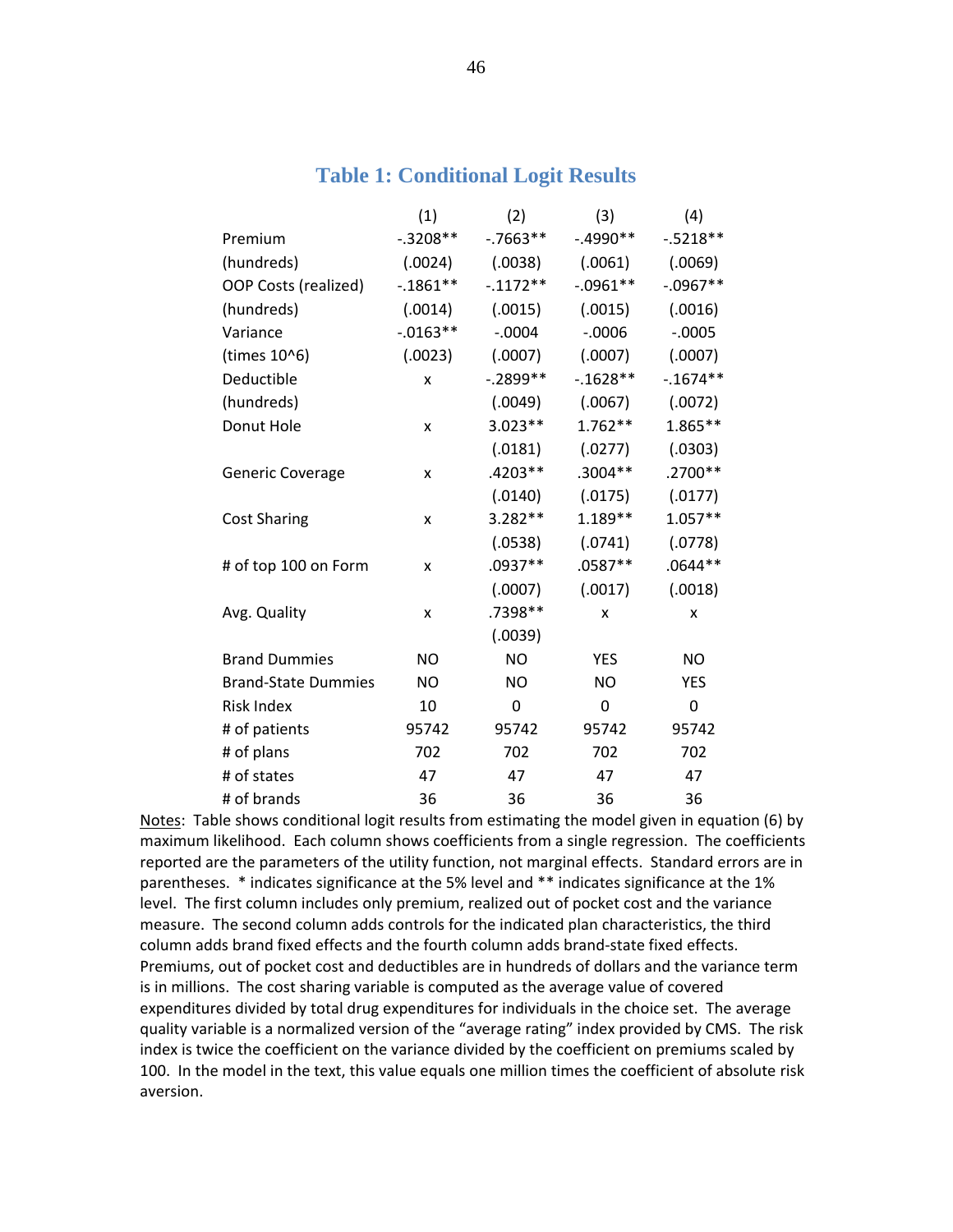## **Table 2: Robustness Checks**

|                                | (1)                | (2)         | (3)                | (4)         | (5)                | (6)                | (7)         |
|--------------------------------|--------------------|-------------|--------------------|-------------|--------------------|--------------------|-------------|
| Premium                        | $-0.4099**$        | $-.5717**$  | $-0.5099**$        | $-.4935**$  | $-.5517**$         | $-.5220**$         | $-.7422**$  |
| (hundreds)                     | (.0070)            | (.0076)     | (.0074)            | (.0072)     | (.0078)            | (.0070)            | (.0043)     |
| OOP Costs (realized)           | $-.0508**$         | $-0808**$   | $-0.0846**$        | $-.0977**$  | $-.0986**$         | $-.0944**$         | $-.1100**$  |
| (hundreds)                     | (.0016)            | (.0018)     | (.0018)            | (.0016)     | (.0016)            | (.0015)            | (.0015)     |
| Variance                       | $-.0009$           | $-.0067**$  | $-.0011$           | $-.0003$    | .0002              | $-.0007$           | $-.0004$    |
| (times 10^6)                   | (.0010)            | (.0029)     | (.0014)            | (.0007)     | (.0012)            | (.0008)            | (.0008)     |
| Deductible                     | $-0.0456**$        | $-.2680**$  | $-.2179**$         | .4378**     | .4876**            | $-.1723**$         | $-.2730**$  |
| (hundreds)                     | (.0072)            | (.0070)     | (.0068)            | (.0095)     | (.0100)            | (.0072)            | (.0051)     |
| Donut Hole                     | $1.224**$          | $2.023**$   | 1.907**            | $2.872**$   | 3.956**            | $1.837**$          | 2.935**     |
|                                | (.0302)            | (.0299)     | (.0296)            | (.0346)     | (.0380)            | (.0304)            | (.0204)     |
| <b>Generic Coverage</b>        | $-0.0241$          | $.1168**$   | $.1345**$          | .7570**     | .8362**            | .2597**            | .4206**     |
|                                | (.0158)            | (.0173)     | (.0296)            | (.0233)     | (.0265)            | (.0178)            | (.0141)     |
| <b>Full Cost Sharing</b>       | .9973 **           | $2.129**$   | $1.319**$          | $1.357**$   | $-0.0986$          | $1.076**$          | 3.633**     |
|                                | (.1313)            | (.1316)     | (.1295)            | (.0838)     | (.0897)            | (.0781)            | (.0555)     |
| # of top 100 on Form           | $.0737**$          | $.0664**$   | .0599**            | $.1173**$   | $.1126**$          | $.0654**$          | $.0952**$   |
|                                | (.0013)            | (.0015)     | (.0014)            | (.0023)     | (.0022)            | (.0018)            | (.0007)     |
| <b>Customer Service</b>        | $\pmb{\mathsf{X}}$ | X           | $\pmb{\mathsf{X}}$ | X           | $\pmb{\mathsf{X}}$ | $\pmb{\mathsf{X}}$ | $.1644**$   |
|                                |                    |             |                    |             |                    |                    | (.0066)     |
| <b>Prescription Filling</b>    | X                  | X           | X                  | X           | $\pmb{\mathsf{x}}$ | $\pmb{\mathsf{X}}$ | .5666**     |
|                                |                    |             |                    |             |                    |                    | (.0037)     |
| Pricing Avail./Changes         | $\pmb{\mathsf{X}}$ | X           | $\pmb{\mathsf{X}}$ | X           | $\pmb{\mathsf{X}}$ | $\pmb{\mathsf{x}}$ | $.4142**$   |
|                                |                    |             |                    |             |                    |                    | (.0054)     |
| <b>Missing Quality Dummies</b> | <b>NO</b>          | <b>NO</b>   | <b>NO</b>          | <b>NO</b>   | <b>NO</b>          | <b>NO</b>          | <b>YES</b>  |
| <b>Brand Dummies</b>           | <b>NO</b>          | <b>NO</b>   | <b>NO</b>          | <b>NO</b>   | <b>NO</b>          | <b>NO</b>          | <b>NO</b>   |
| <b>Brand-State Dummies</b>     | <b>YES</b>         | <b>YES</b>  | <b>YES</b>         | <b>YES</b>  | <b>YES</b>         | <b>YES</b>         | <b>NO</b>   |
| Risk Index                     | $\boldsymbol{0}$   | $\mathbf 0$ | $\mathbf 0$        | $\mathbf 0$ | $\boldsymbol{0}$   | $\mathbf 0$        | $\mathbf 0$ |
| # of patients                  | 99999              | 99981       | 99981              | 99988       | 99999              | 99994              | 95742       |
| # of plans                     | 888                | 861         | 861                | 702         | 702                | 702                | 702         |
| # of states                    | 49                 | 49          | 49                 | 47          | 47                 | 47                 | 47          |
| # of brands                    | 48                 | 42          | 42                 | 36          | 36                 | 36                 | 36          |

Notes: Table shows conditional logit results from estimating the model given in equation (6) by maximum likelihood on different subsamples to check robustness. Each column shows coefficients from a single regression. The coefficients reported are the parameters of the utility function, not marginal effects. Standard errors are in parentheses. \* indicates significance at the 5% level and \*\* indicates significance at the 1% level. Premiums, out of pocket cost and deductibles are in hundreds of dollars and the variance term is in millions. The cost sharing variable is computed as the average value of covered expenditures divided by total drug expenditures for individuals in the choice set. The first column estimates the model on a random sample of 100,000 patients selected from the sample of individuals who were matched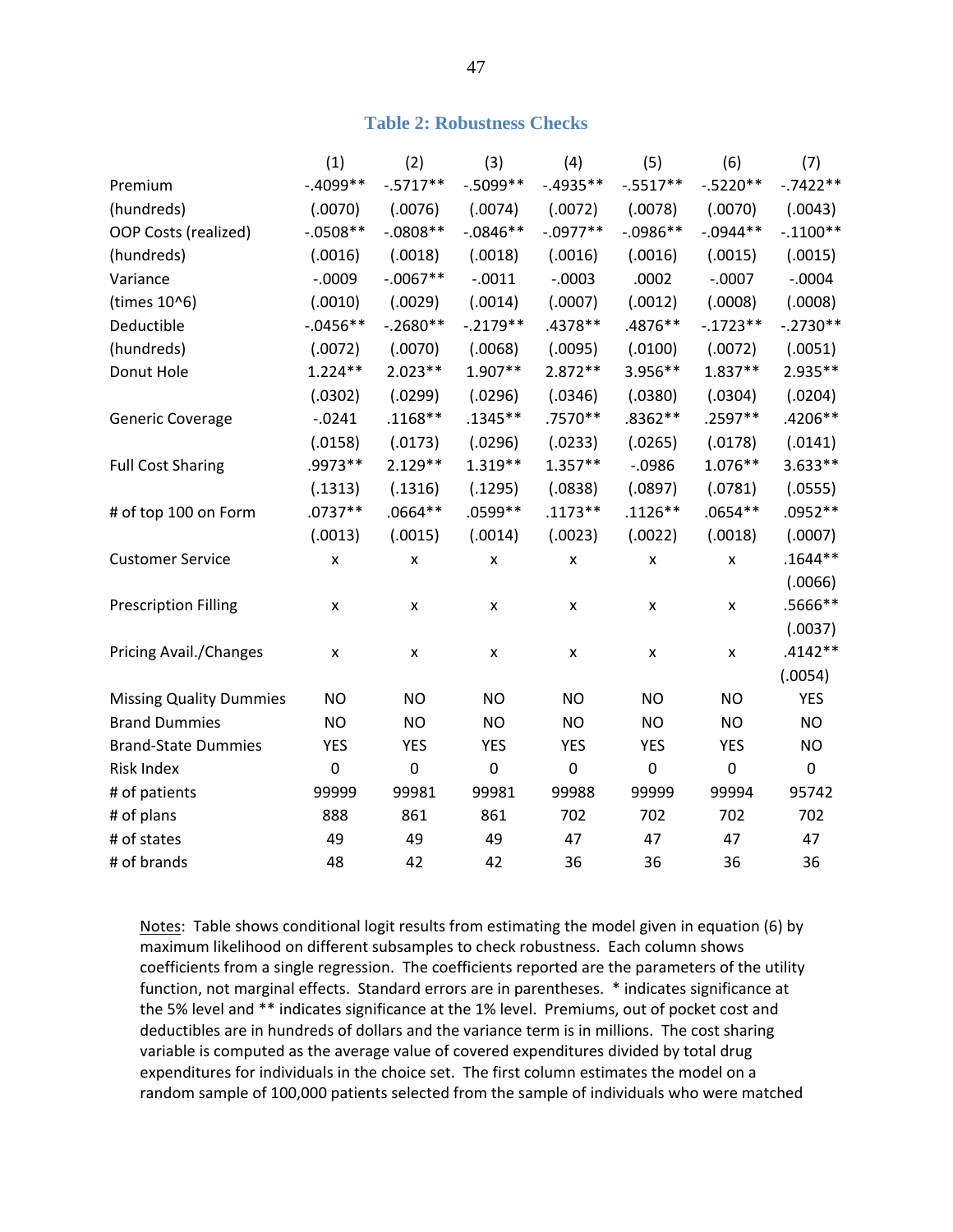to a PDP plan in the "Lax match" discussed in the text. The second column estimates the model on the original sample used in Table 1 plus individuals with zero claims in 2005. The third column uses the same sample as the second column, but dropping individuals with zero claims in 2005 and more than 12 claims in 2006. The fourth column includes only unique matches and multiple matches which could be assigned with 95% certainty. The fifth column includes only unique matches. The sixth column uses the original sample but restricting to individuals for which more than 50% of their claims were non-dual. The seventh column disaggregates the quality variable. Note that the seventh column also does not include brand or brand‐state dummies since these are collinear with the quality variables. The risk index is twice the coefficient on the variance divided by the coefficient on premiums scaled by 100. In the model in the text, this value equals one million times the coefficient of absolute risk aversion.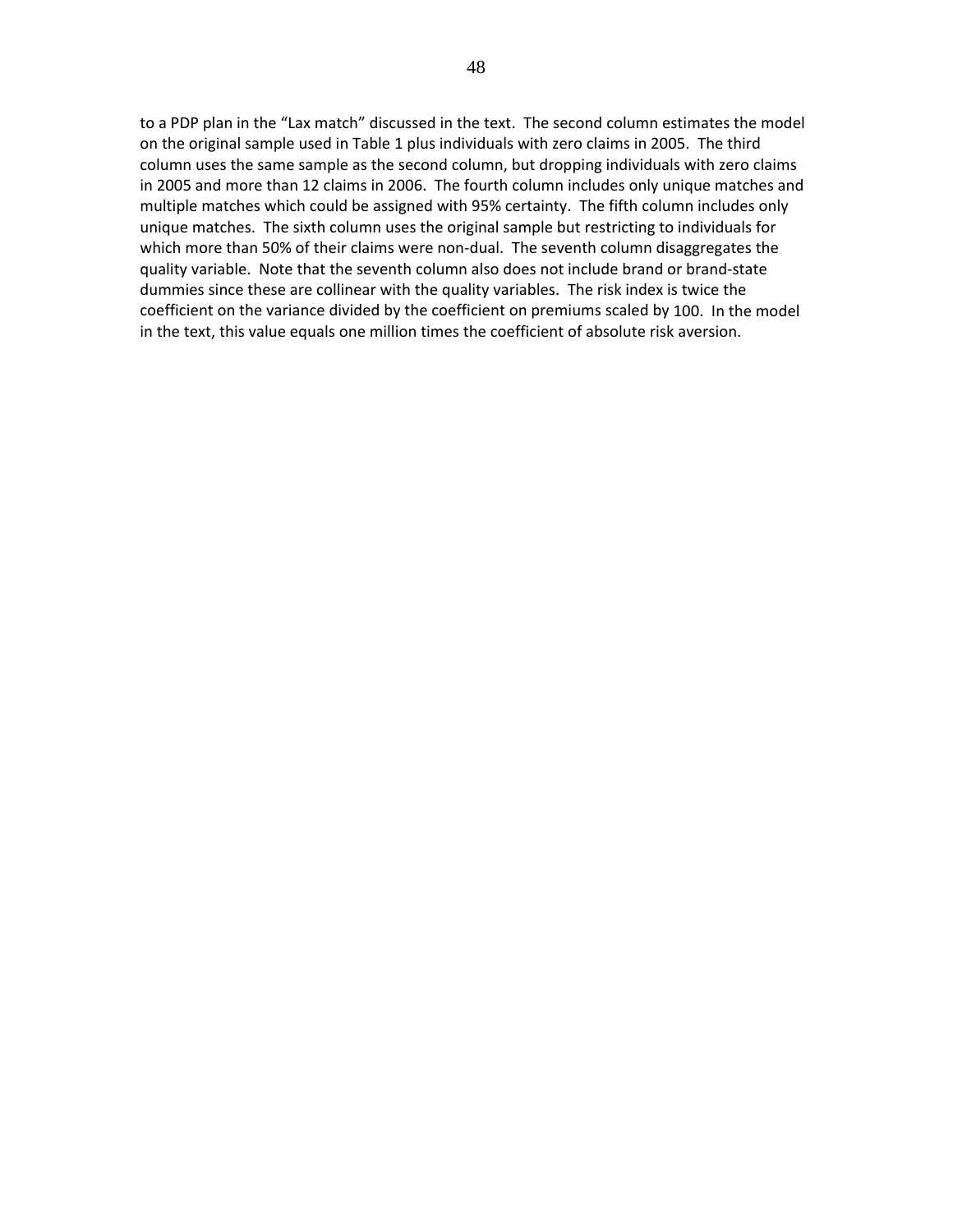|                            | Final<br>Sample | Restricted<br>Sample | Private<br>Info |
|----------------------------|-----------------|----------------------|-----------------|
| % Private Information      |                 |                      | .5818**         |
|                            |                 |                      | (.0618)         |
| Premium                    | $-0.7383**$     | $-0.7156**$          | $-0.7489**$     |
| (hundreds)                 | (.0038)         | (.0094)              | (.0132)         |
| OOP Costs (realized)       | $-0.1169**$     | $-.1040**$           | $-0.1687**$     |
| (hundreds)                 | (.0016)         | (.0039)              | (.0094)         |
| Variance                   | $-0.0026$       | $-.1103*$            | $-0.8574**$     |
| (times 10^6)               | (.0014)         | (.0517)              | (.2947)         |
| Deductible                 | $-.2677**$      | $-.3079**$           | $-.2767**$      |
| (hundreds)                 | (.0014)         | (.1257)              | (.0137)         |
| Donut Hole                 | 2.823 **        | 2.805**              | 2.870 **        |
|                            | (.0181)         | (.0490)              | (.0478)         |
| Generic Coverage           | .3066**         | .4743 **             | .4784**         |
|                            | (.0143)         | (.0341)              | (.0347)         |
| <b>Full Cost Sharing</b>   | 2.990 **        | 3.391**              | 2.829 **        |
|                            | (.0546)         | (.1417)              | (.1743)         |
| # of top 100 on Form       | .0939 **        | .0995 **             | $.1005**$       |
|                            | (.0007)         | (.0019)              | (.0021)         |
| Avg. Quality               | .7167**         | .7418 **             | .7512 **        |
|                            | (.0039)         | (.0098)              | (.0095)         |
| <b>Brand Dummies</b>       | <b>NO</b>       | <b>NO</b>            | <b>NO</b>       |
| <b>Brand-State Dummies</b> | NO.             | ΝO                   | <b>NO</b>       |
| <b>Risk Index</b>          | $\mathbf{1}$    | 31                   | 229             |
| # of patients              | 95742           | 15001                | 15001           |
| # of plans                 | 702             | 702                  | 702             |
| # of states                | 47              | 47                   | 47              |
| # of brands                | 36              | 36                   | 36              |

## **Table 3: Results with Private Information**

Notes: Table compares conditional logit results with results from estimating the random coefficients model given in equations (11) and (14) using the Laplace approximation to the likelihood function developed by Hausman and Harding (2007) with bootstrapped standard errors. Each column shows coefficients from a single regression. The coefficients reported are the parameters of the utility function, not marginal effects. Standard errors are in parentheses. \* indicates significance at the 5% level and \*\* indicates significance at the 1% level. The first column is identical to the second column of Table 1. The second column estimates the same model on a random subsample of 15,000 and the third column estimates the random coefficients model on this same subsample. Variable definitions are identical to Table 1. The

"Percent Private Information" field corresponds to the variable  $\frac{T_{free}}{T_{free}}$  in the model in the text.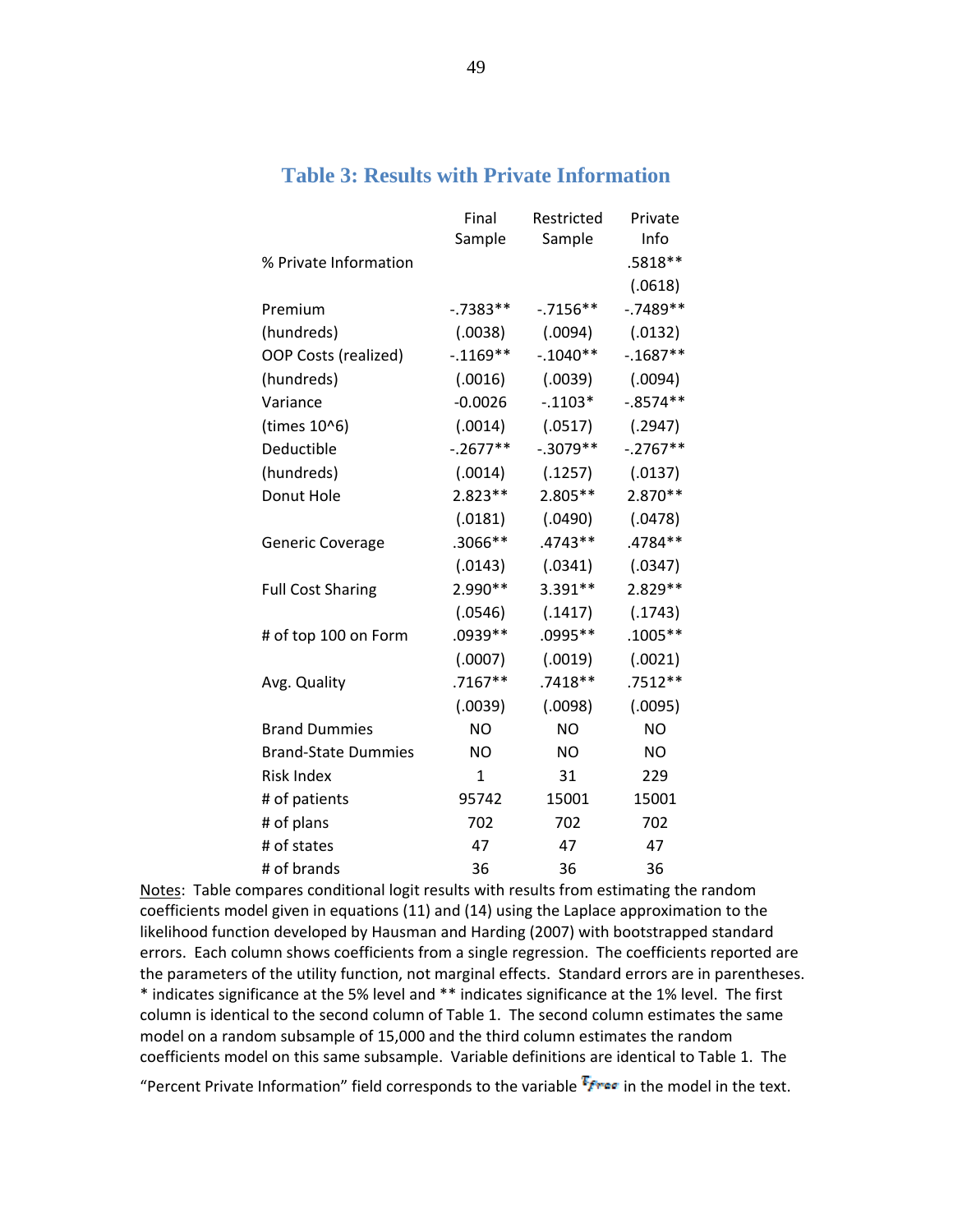|                                      | (1)        | (2)                 | (3)         |
|--------------------------------------|------------|---------------------|-------------|
| Premium                              | $-.7156**$ | $-.7677**$          | $-0.7354**$ |
| (hundreds)                           | (.0094)    | (.0111)             | (.0841)     |
| Std. Deviation of Premium            | x          | .2940**             | .2659 **    |
|                                      |            | (.0560)             | (.0330)     |
| OOP Costs (realized)                 | $-.1040**$ | $-.1091**$          | $-0.1193**$ |
| (hundreds)                           | (.0039)    | (.0052)             | (.0171)     |
| Std. Deviation of OOP Costs          | x          | .0001               | .0226       |
|                                      |            | (.0003)             | (.0506)     |
| Variance                             | $-.1103*$  | $-0.1486$           | $-0.0866$   |
| (times 10^6)                         | (.0517)    | (.0926)             | (.1237)     |
| Std. Deviation of Variance           | x          | .2035**             | .2603       |
|                                      |            | (.0685)             | (.1769)     |
| Deductible                           | $-.3079**$ | $-.2524**$          | $-0.2354$   |
| (hundreds)                           | (.1257)    | (.0107)             | (.1903)     |
| Std. Deviation of Deductible         | x          | x                   | .2922*      |
|                                      |            |                     | (.1452)     |
| Donut Hole                           | $2.805**$  | $2.775**$           | $2.523**$   |
|                                      | (.0490)    | (.0630)             | (.3538)     |
| Std. Deviation of Donut Hole         | x          | x                   | .8078       |
|                                      |            |                     | (.5997)     |
| Generic Coverage                     | .4743**    | .4845**             | $-.0037$    |
|                                      | (.0341)    | (.0427)             | (.2320)     |
| <b>Std. Deviation of Generic</b>     |            |                     |             |
| Coverage                             | x          |                     | 1.106*      |
|                                      |            |                     | (.5108)     |
| <b>Full Cost Sharing</b>             | 3.391**    | $2.083**$           | 1.829       |
|                                      | (.1417)    | (.1852)             | (1.304)     |
| Std. Deviation of Cost Share         | x          |                     | .1290       |
|                                      |            |                     | (.4828)     |
| # of top 100 on Form                 | .0995**    | .0992**             | $.1405**$   |
|                                      |            | $(.0019)$ $(.0023)$ | (.0078)     |
| Standard Deviation of top 100        | x          |                     | .1071       |
|                                      |            |                     | (.0790)     |
| Avg. Quality                         | $.7418**$  | .7729 **            | $.7622**$   |
|                                      | (.0098)    | (.0090)             | (.0358)     |
| <b>Standard Deviation of Quality</b> | x          | $.3753**$           | .3503       |
|                                      |            | (.0146)             | (.2182)     |
| <b>Brand Dummies</b>                 | <b>NO</b>  | <b>NO</b>           | <b>NO</b>   |

## **Table 4: Random Coefficients Results**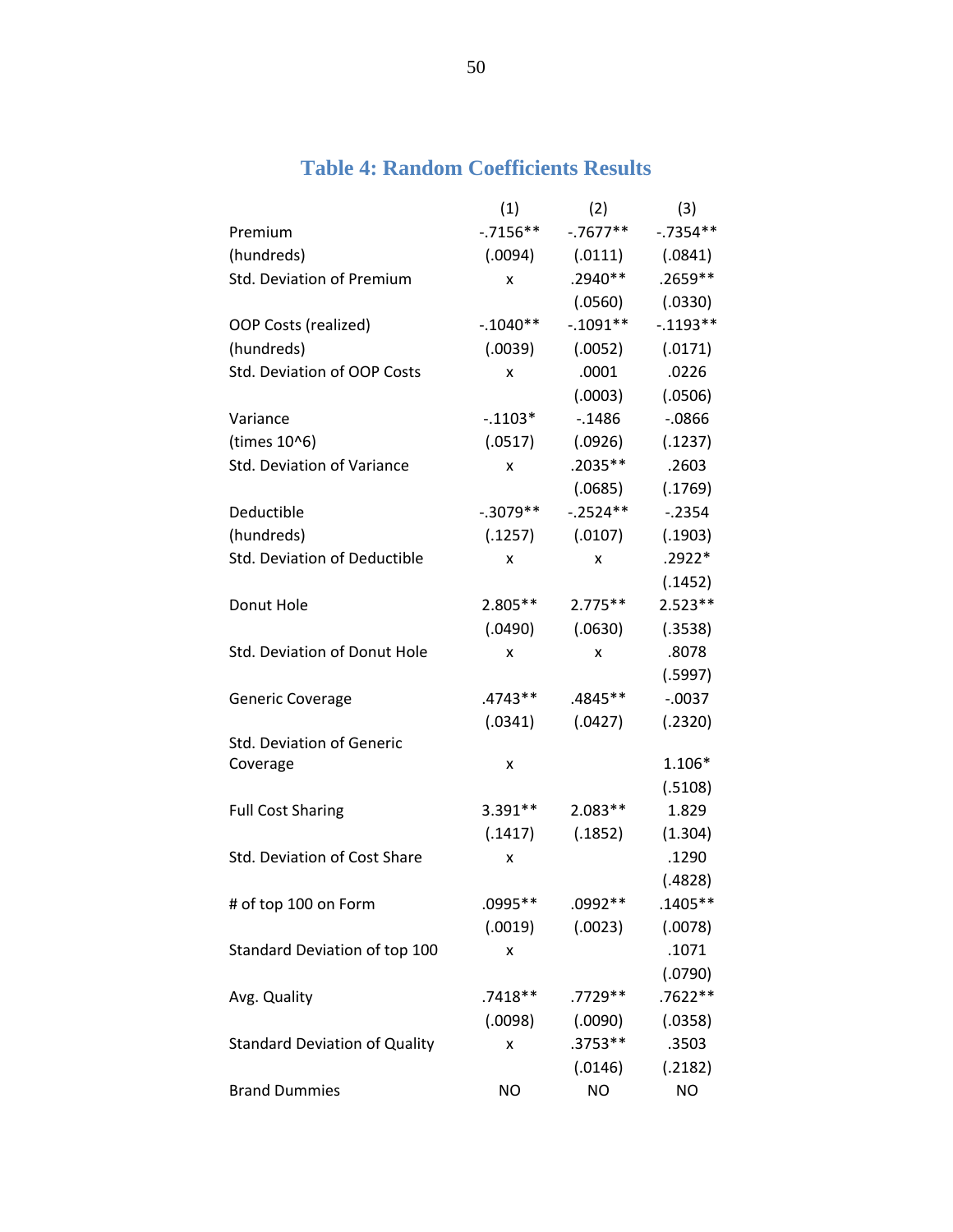| <b>Brand-State Dummies</b> | NO    | NO.   | NO.   |
|----------------------------|-------|-------|-------|
| Risk Index                 | 124   | 124   | 124   |
| # of patients              | 15001 | 15001 | 15001 |
| # of plans                 | 702   | 702   | 702   |
| # of states                | 47    | 47    | 47    |
| # of brands                | 36    | 36    | 36    |

Notes: Table shows results from estimating the random coefficients model discussed in the heterogeneity section, estimated using the Laplace approximation developed in Hausman‐ Harding (2007) with bootstrapped standard errors. This model is identical to the model in equation (6), adding the normally distributed noise term (which is a function of  $C_{ij} - \mu_{ij}$ ) and the variance adjustment. Each column shows coefficients from a single regression. The coefficients reported are the parameters of the utility function, not marginal effects. Standard errors are in parentheses. \* indicates significance at the 5% level and \*\* indicates significance at the 1% level. In columns (2) and (3), each set of four rows reports the mean and standard deviation of random coefficient (and their standard errors). The first column estimates the conditional logit model on the subsample of 15000 (and is identical to the second column of Table 2). The second column adds random coefficients on financial characteristics and quality and the third column adds random coefficients on all variables. Variable definitions are otherwise identical to Table 1.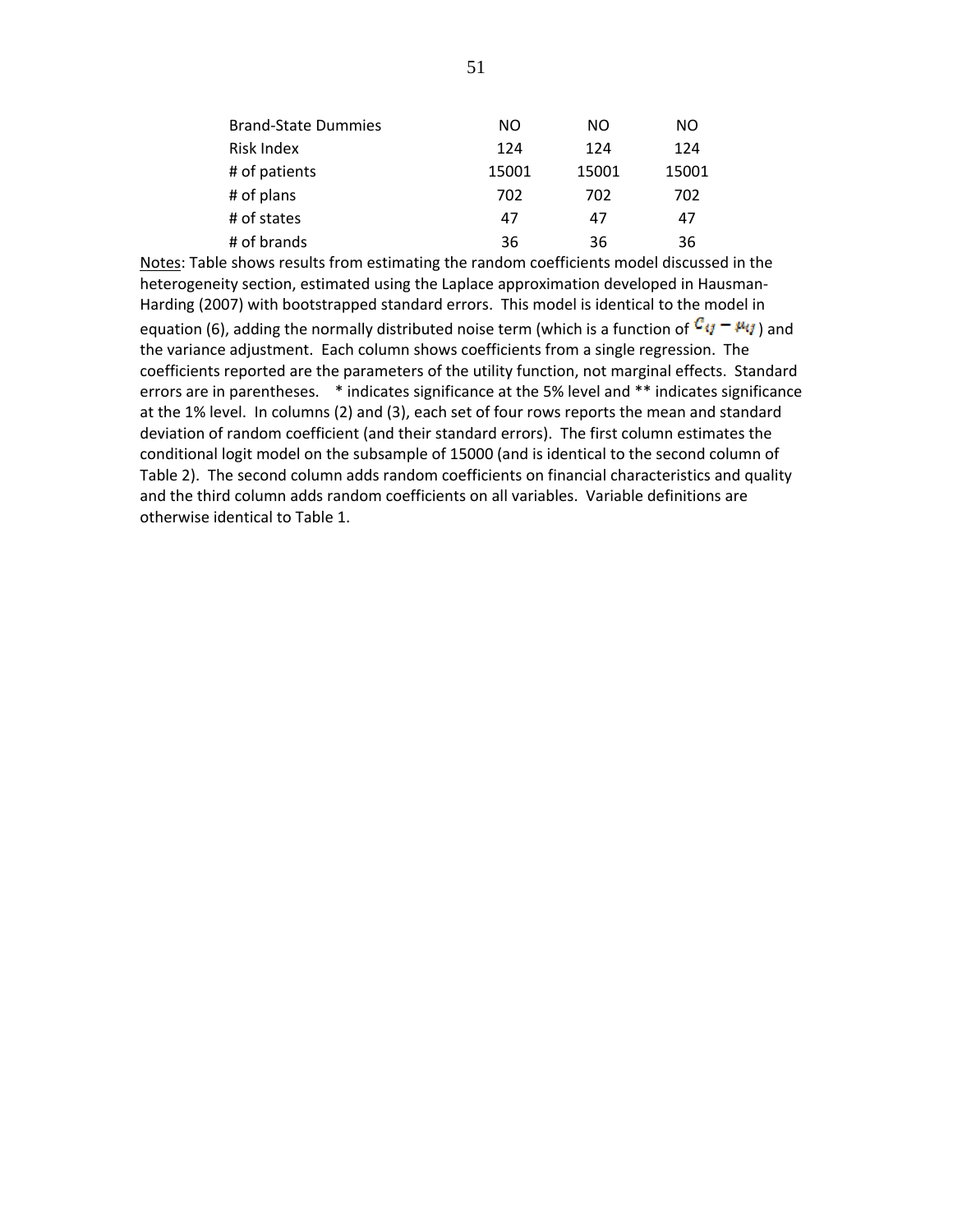## **Appendix A: A Simulation Exercise**

 In this section we demonstrate that the choice restrictions we test in our conditional logit model would be satisfied by a broad range of generalized utility functions. We start by considering CARA and CRRA utility functions with a range of values for risk aversion. We then take the cost distributions generated from the Part D data for each plan and simulate individuals' choices using the assumed utility function. Finally, we estimate the conditional logit model using these simulated choices and check whether the restrictions considered above hold. We add a small amount of noise to each observation so that the coefficients are identified at small levels of risk aversion.<sup>22</sup> The results of this exercise are reported in Appendix Table 1.

The CRRA utility function is evaluated at wealth \$17,000, the median financial wealth of those age 65-74 in 2004 (EBRI, 2005). This is a conservative assumption which will tend to increase the curvature – and thus the degree of misspecification (it is especially conservative given that our analysis excludes individuals eligible for lowincome subsidies). The absolute magnitude of the coefficients is determined by the amount of added noise (since this is the only omitted factor). A more informative measure is the size of each coefficient relative to the coefficient on premiums: this measure gives the dollar value of a one unit change in the included variable.

Regarding the first restriction, we see that, provided risk aversion is not too large  $(CRRA < 3, CARA < .0001)$ , the coefficient on premiums equals the coefficient on OOP costs, and the two are very comparable in magnitude even at more extreme levels of risk aversion. The second restriction appears to hold roughly over the same range: the plan characteristics are insignificant controlling for the mean and variance of out of pocket

<u>.</u>

<sup>&</sup>lt;sup>22</sup> The standard deviation of the noise to  $1/20<sup>th</sup>$  of the interquartile range of utility.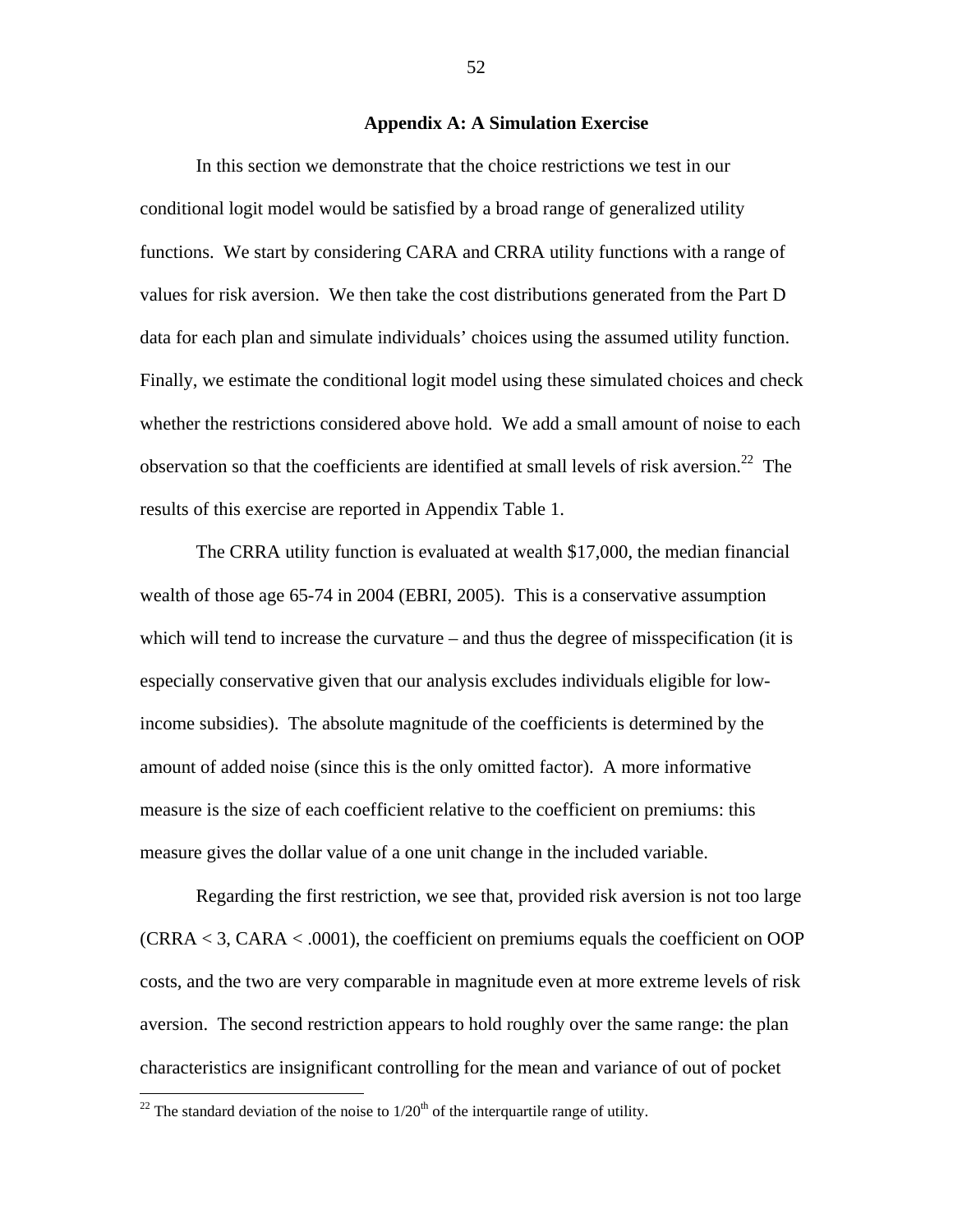costs provided CRRA < 3 and CARA < .003. Even in the cases when they are significant, they are small in magnitude relative to premiums. Dividing the coefficient on each variable by the coefficient on premiums gives the dollar value of a 1 unit increase in the variable. In the CRRA  $= 10$  case, the results would imply that individuals are willing to pay \$9 for (full) donut hole coverage, would have to be paid \$22 to go from a 0 deductible to a \$250 deductible, and would have to be paid \$8 to accept generic donut hole coverage (since these values are driven entirely by misspecification there is no reason the signs should be sensible). The third restriction is satisfied in the sense that we estimate risk aversion in all cases when the coefficient of risk aversion is greater than 0. The "risk index" is obtained by dividing two times the coefficient on the variance term by the coefficient on premiums. We showed above that with CARA utility and normal noise, this index should approximate to  $(10^6$  times) the coefficient of absolute risk aversion. We see in Appendix Table 1 that this approximation seems to get things roughly correct in our sample (despite the fact that costs are non-normal), although it begins to break down when risk aversion is grows very large.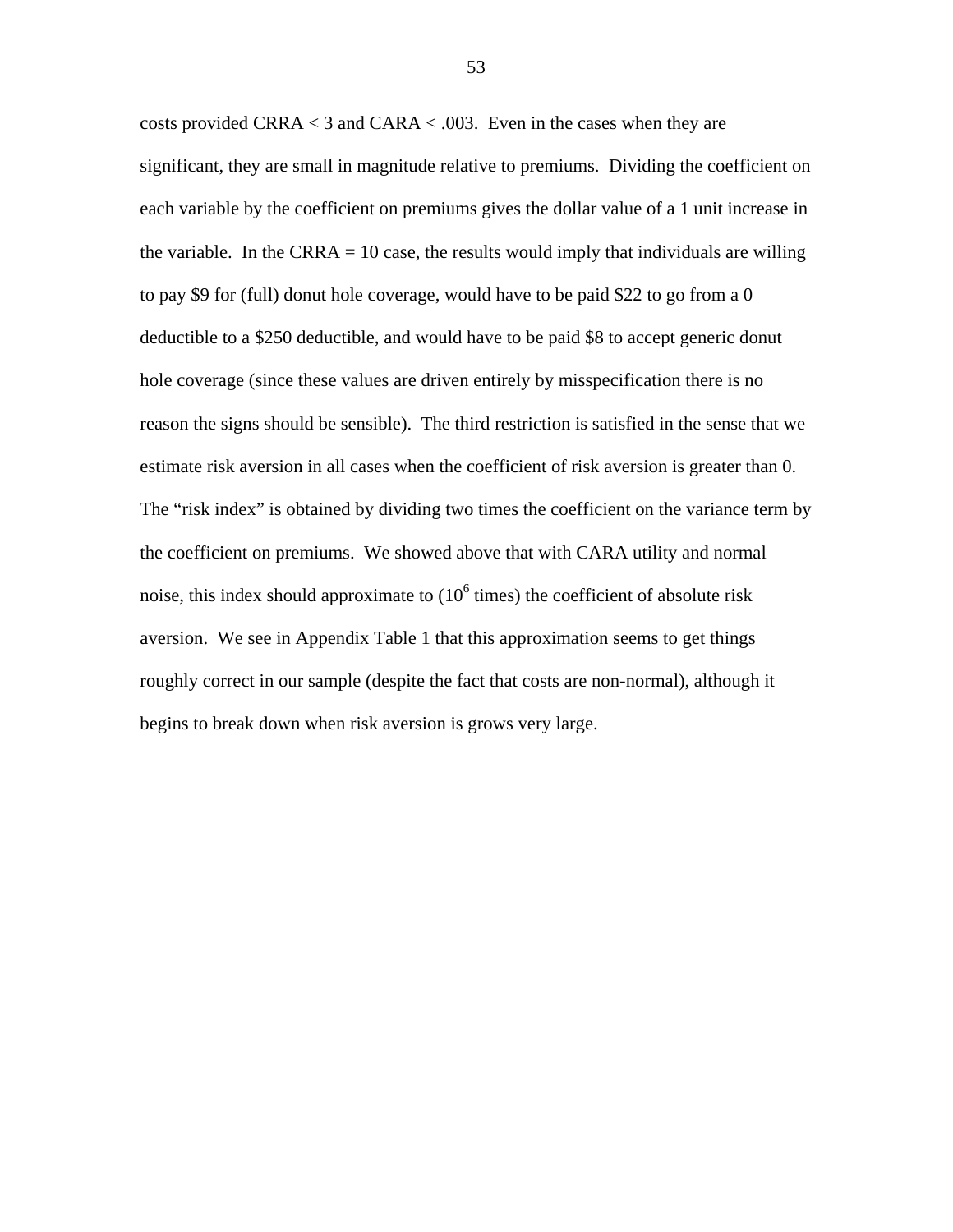#### **Appendix Table 1: Simulation Results**

|                           |              | CRRA (wealth = 17000) | <b>CARA</b> |            |            |            |
|---------------------------|--------------|-----------------------|-------------|------------|------------|------------|
|                           | $\mathbf{1}$ | 3                     | 10          | 0.0001     | 0.0003     | 0.0005     |
| Premium                   | $-5.385**$   | $-5.057**$            | $-3.407**$  | $-5.288**$ | $-4.774**$ | $-3.877**$ |
| (hundreds)                | (.0364)      | (.0337)               | (.0199)     | (.0354)    | (.0312)    | (.0237)    |
| OOP Cost                  | $-5.355**$   | $-4.911**$            | $-2.767**$  | $-5.284**$ | $-4.517**$ | $-3.379**$ |
| (hundreds)                | (.0369)      | (.0335)               | (.0237)     | (.0359)    | (.0324)    | (.0268)    |
| Variance                  | $-1.903**$   | $-6.293**$            | $-19.87**$  | $-2.600**$ | $-9.244**$ | $-16.28**$ |
| (times 10^6)              | (.1536)      | (.1329)               | (.1985)     | (.1489)    | (.1436)    | (.1919)    |
| Deductible                | $-0.0409$    | $-0.1567**$           | $-.4452**$  | $-0424$    | $-.2177**$ | $-.3728**$ |
| (hundreds)                | (.0225)      | (.0211)               | (.0188)     | (.0221)    | (.0211)    | (.0198)    |
| Donut Hole                | $-0.0390$    | $-.2506**$            | .2974 **    | .0210      | $-0.0254$  | $-.2393**$ |
|                           | (.0863)      | (.0781)               | (.0549)     | (.0657)    | (.0703)    | (.0626)    |
| <b>Generic Donut Hole</b> | $-.0470$     | $-.1412*$             | $-.2829**$  | $-0.0325$  | $-.1326**$ | $-.2782**$ |
|                           | (.0680)      | (.0652)               | (.0560)     | (.0657)    | (.0629)    | (.0571)    |
| <b>Cost Sharing</b>       | .1905        | $1.207**$             | 2.791 **    | .2915      | $1.672**$  | $2.726**$  |
|                           | (.2546)      | (.2425)               | (.2114)     | (.2505)    | (.2393)    | (.2230)    |
| # in Top 100              | .0115        | $-.0045$              | $-0.0056**$ | .0110      | $-.0121**$ | $-.0098**$ |
|                           | (.0036)      | (.0031)               | (.0023)     | (.0036)    | (.0029)    | (.0024)    |
| Avg. Quality Rating       | $-1281$      | $-.0508$              | $.0525**$   | $-1186$    | $-.0082$   | .0349 **   |
|                           | (.0181)      | (.0164)               | (.0128)     | (.0175)    | (.0155)    | (.0137)    |
| <b>Risk Index</b>         | 71           | 249                   | 1166        | 98         | 387        | 840        |
| # of patients             | 94732        | 94732                 | 94732       | 94732      | 94732      | 94732      |
| # of plans                | 702          | 702                   | 702         | 702        | 702        | 702        |
| # of states               | 47           | 47                    | 47          | 47         | 47         | 47         |
| # of brands               | 36           | 36                    | 36          | 36         | 36         | 36         |

Notes: Table shows conditional logit results from estimating the model given in equation (6) by maximum likelihood using simulated choices. Each column shows coefficients from a single regression. The coefficients reported are the parameters of the utility function, not marginal effects. Standard errors are in parentheses. \* indicates significance at the 5% level and \*\* indicates significance at the 1% level. The sample differs slightly from that in Table 1 because individuals with greater than 17000 in total costs for any plan are dropped. All simulated choices are based on the cost distribution generated from the realized costs of 200 individuals in the same decile of 2005 total costs, decile of 2005 total days supply of branded drugs and decile of 2005 days supply of generic drugs. The first three columns compute expected utility using a CRRA utility function with wealth of 17000 and the indicated coefficient of relative risk aversion, assuming that individuals select the choice which maximizes expected utility. The final three columns compute expected utility using a CARA utility function with the indicated coefficient of absolute risk aversion. Variable definitions are otherwise identical to Table 1.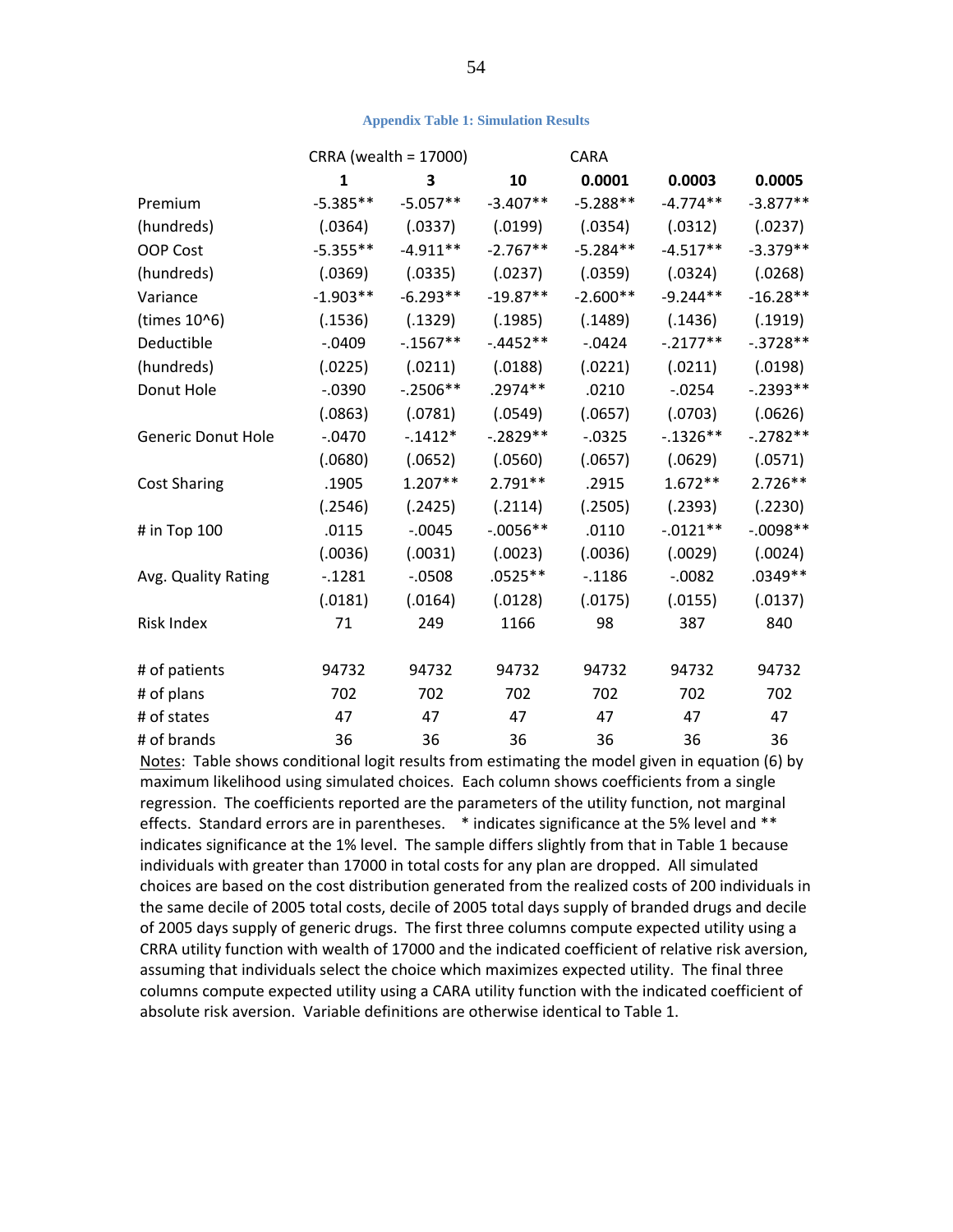## **Appendix B: Modeling Private Information**

In Part V of the paper we discuss an alternative model that incorporates private information. This appendix presents a formal derivation of that model.

Suppose that utility is given by:

 $\overline{a}$ 

$$
u_{ij} = \mu_{ij}^* \beta_1 + \epsilon_{ij} \tag{6}
$$

where  $\mathbf{F}_{ij}$  represents expected costs, defined as the individual's expectations of out of pocket costs at the time when they make their choice (for ease of exposition, we momentarily ignore the premium and variance terms).  $\mathbf{M}_{\text{I}}$  is not observed. However, we do observe realized costs, which can be written as the sum of expected costs and a noise term, defined as the component of realized costs unknown to the individual at the time of plan choice:

$$
C_{ef} = \mu_{tf}^* + \eta_{tf} \tag{7}
$$

where  $\mathcal{C}_{ij}$  denote the realized costs of individual *i* upon enrolling in plan *j*,  $\mathcal{F}_{ij}$  denotes expected costs, and  $\eta_{ij}$  denotes noise. We can further decompose expected costs into the component of expected costs predictable from 2005 data,  $\mu_{ij}$ , and the component which is private information,  $\epsilon_{ij}$ . This yields:

$$
C_{ij} = \mu_{ij} + \sigma_{ij} + \eta_{ij} \tag{8}
$$

We assume that  $M_{ij}$  and  $e_{ij}$  are independent of  $\eta_{ij}$ <sup>23</sup>. This assumption implies that individuals are aware at the time when they make their choices of the component of costs that can be predicted based on their previous year's consumption. This "rational

 $^{23}$  Combined with the additive structure assumed above, the assumption of independence also rules out the case in which the degree of uncertainty about costs varies with the level of expected costs. We relax this strong assumption below by assuming only that  $M_{\ell}$  and  $M_{\ell}$  are conditionally independent given the measured variance of costs.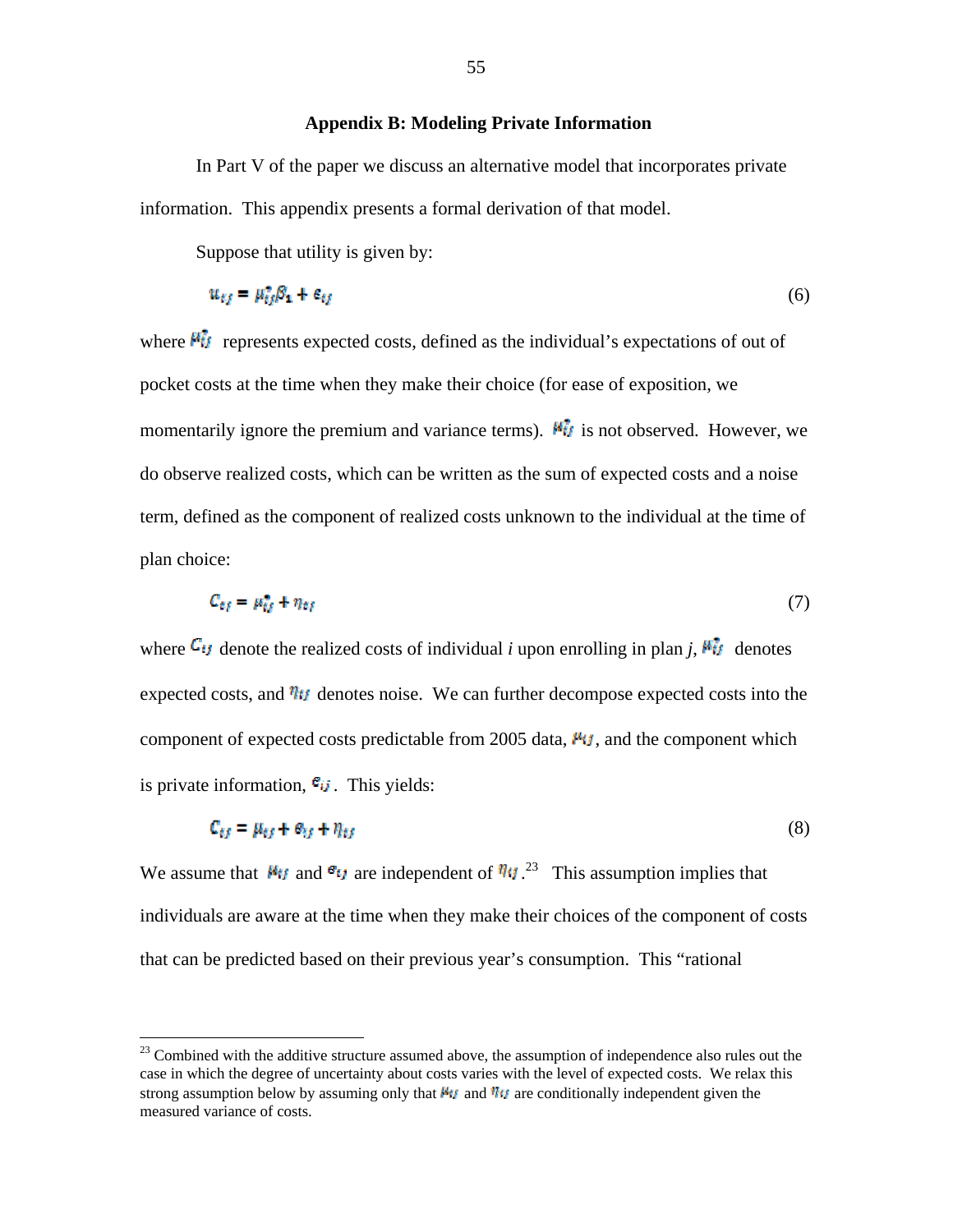expectations" assumption is substantive, but conforms with the baseline rational choice model that is implicitly tested by our analysis. We discuss this issue further below.

 If this were a linear model, the assumption of independence would be sufficient to identify  $\mathfrak{S}_1$ . This assumption implies that we have a classical measurement error problem:  $\mathcal{C}_{ij}$  is a noisy measure of  $\mathcal{W}_{ij}$ . As usual, this problem can be solved with instrumental variables and in this case,  $\mu_{ij}$  is a valid instrument – it is correlated with  $\mu_{ij}$ and uncorrelated with  $\eta_{ij}$ , so instrumenting for  $C_{ij}$  with  $\mu_{ij}$  would consistently estimate  $\beta_1$ . Because the model is non-linear, we need to be more explicit about the form of the measurement error to obtain consistent estimation. First, we rewrite equation (7) substituting in equation (8):

$$
u_{ij} - C_{ij}\beta_1 - \eta_{ij}\beta_1 + \epsilon_{ij} \tag{9}
$$

We assume further that  $\sigma_{ij} \sim N(0, \tau_{ij}^2)$  and  $\eta_{ij} \sim N(0, \sigma_{ij}^2)$ . Combined with equation (8), the normal updating formula implies:

$$
f(\eta_{ij}|c_{ij}, \mu_{ij}) \sim N(\frac{\sigma_{ij}^2}{\sigma_{ij}^2 + \tau_{ij}^2} (c_{ij} - \mu_{ij})_i \frac{\tau_{ij}^2 \sigma_{ij}^2}{\sigma_{ij}^2 + \tau_{ij}^2})
$$
(10)

We do not observe  $\overrightarrow{r_{tf}}$  or  $\overrightarrow{r_{tf}}$ . However, provided we assume that  $Var(e_{ij} + \eta_{ij}k, f) = Var(e_{ij} + \eta_{ij}k\mu f)$  where  $Z_i$  are the variables which define each cell – that is, we assume that there is no heterogeneity in the variance of costs within cells – we do observe  $\frac{Var\{\sigma_{tf} + \eta_{tf}\} - \sigma_{tf}^2}{Var\{\sigma_{tf}\}}$ . This is the variance we construct from the 1000 cell exercise. This still leaves us with a separate parameter to identify for each (i,j) pair. We additionally assume that a constant fraction  $\tau_{\text{frac}}$  of the variance of costs within cells is due to private information . That is, we assume that  $\tau_{ij}^2 = \tau_{frac} \sigma_{ij}^2$  and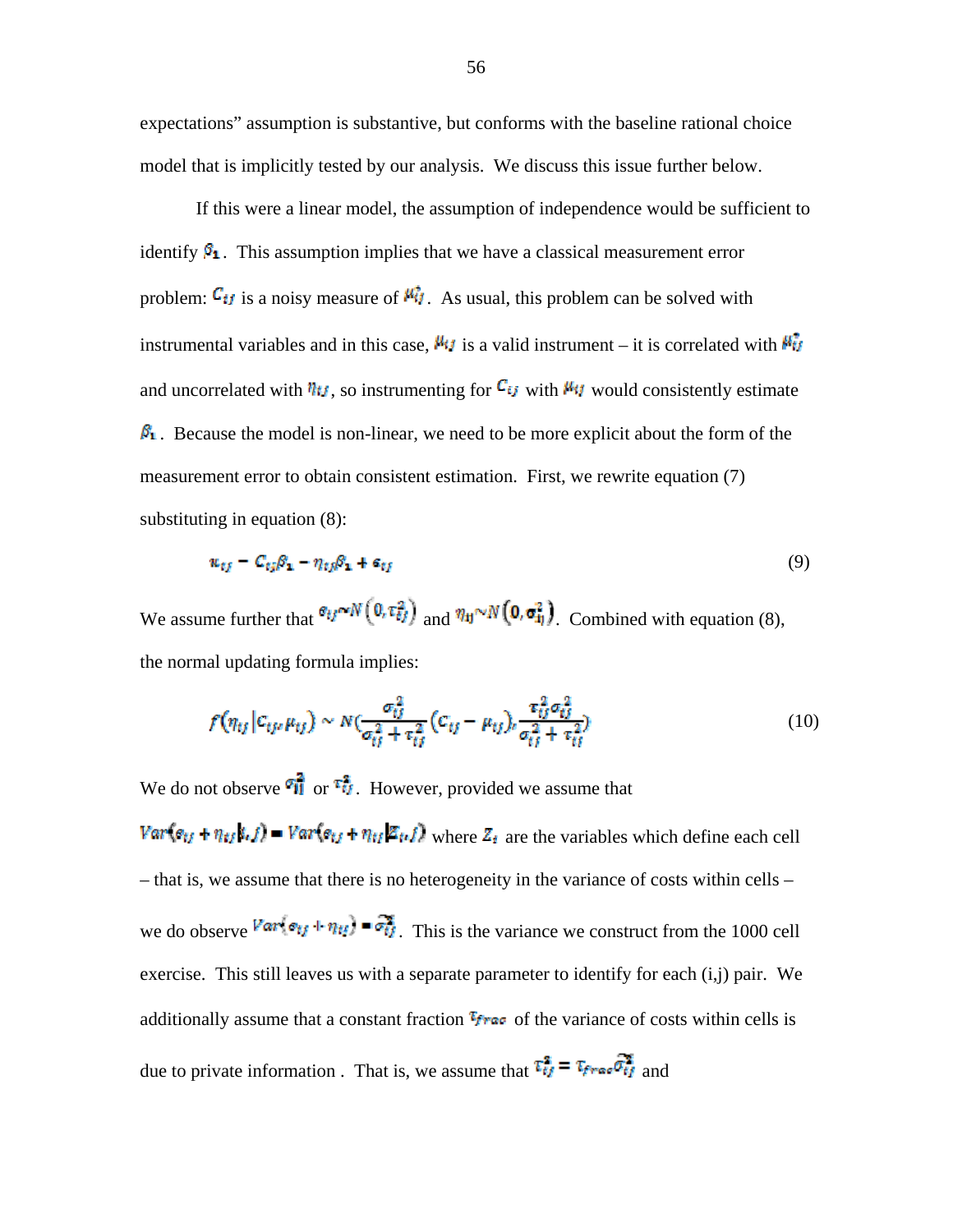$\sigma_{ij}^2$  =  $(1 - \tau_{\text{theo}})\sigma_{ij}^2$ . As written, this is a random coefficients model with one additional parameter beyond the  $\beta$  's -  $\tau_{free}$ , the degree of private information.

How is  $\mathbf{F}_{\text{free}}$  identified? Equation (10) suggests a simple intuition. We can think of the model as one with a fixed coefficient  $\mathcal{S}_1$  on  $\mathcal{C}_1$  and a random coefficient

with mean 
$$
\frac{\beta_4 \sigma_{ij}^2}{\sigma_{ij}^2 + \sigma_{ij}^2} = \frac{\beta_4 (1 - \tau_{frac}) \sigma_{ij}^2}{\sigma_{ij}^2} = \beta_4 (1 - \tau_{frac})
$$
 on  $C_{\epsilon j} - \mu_{ij}$ . Thus, the degree of private information is identified by the degree to which the coefficient on  $C_{ij} - \mu_{ij}$  falls short of the coefficient on  $C_{ij}$ . If individuals have no information beyond what can be

predicted from 2005 costs, we will observe  $\tau_{\text{frac}} = \Omega$ , and equation (9) will simplify to:

$$
u_{ij} = C_{ij}\beta_1 - (C_{ij} - \mu_{ij})\beta_1 + \epsilon_{ij} = \mu_{ij}\beta_1 + \epsilon_{ij}
$$
\n(11)

If on the other hand individuals have perfect information about 2006 costs, we will observe  $\tau_{\text{frac}} = 1$ , and equation (9) will simplify to:

$$
u_{tt} = C_{tt} \beta_1 + c_{tt} \tag{12}
$$

In the interim case, individual's choose based on a linear combination of  $C_{ij}$  and  $M_{ij}$ , and the random coefficient on  $\mathbb{C}_U - \mu_U$  captures the fact that different individuals with the same  $c_{ij}$  and  $\mu_{ij}$  can have varying amounts of private information.

This model also has implications for the variance term and the measurement of risk aversion. The measured variance from the 1000 cell exercise  $\vec{v}$  overstates the true variance in costs because some of this variation represents variation in realized costs which is unpredictable based on 2005 costs but is known to the individual at the time when they choose. Thus, the correct variance to use in the model is  $(1 - r_{frac})\sigma_H^2$ , the variance of the noise term. To the extent that individuals are responsive to the variance